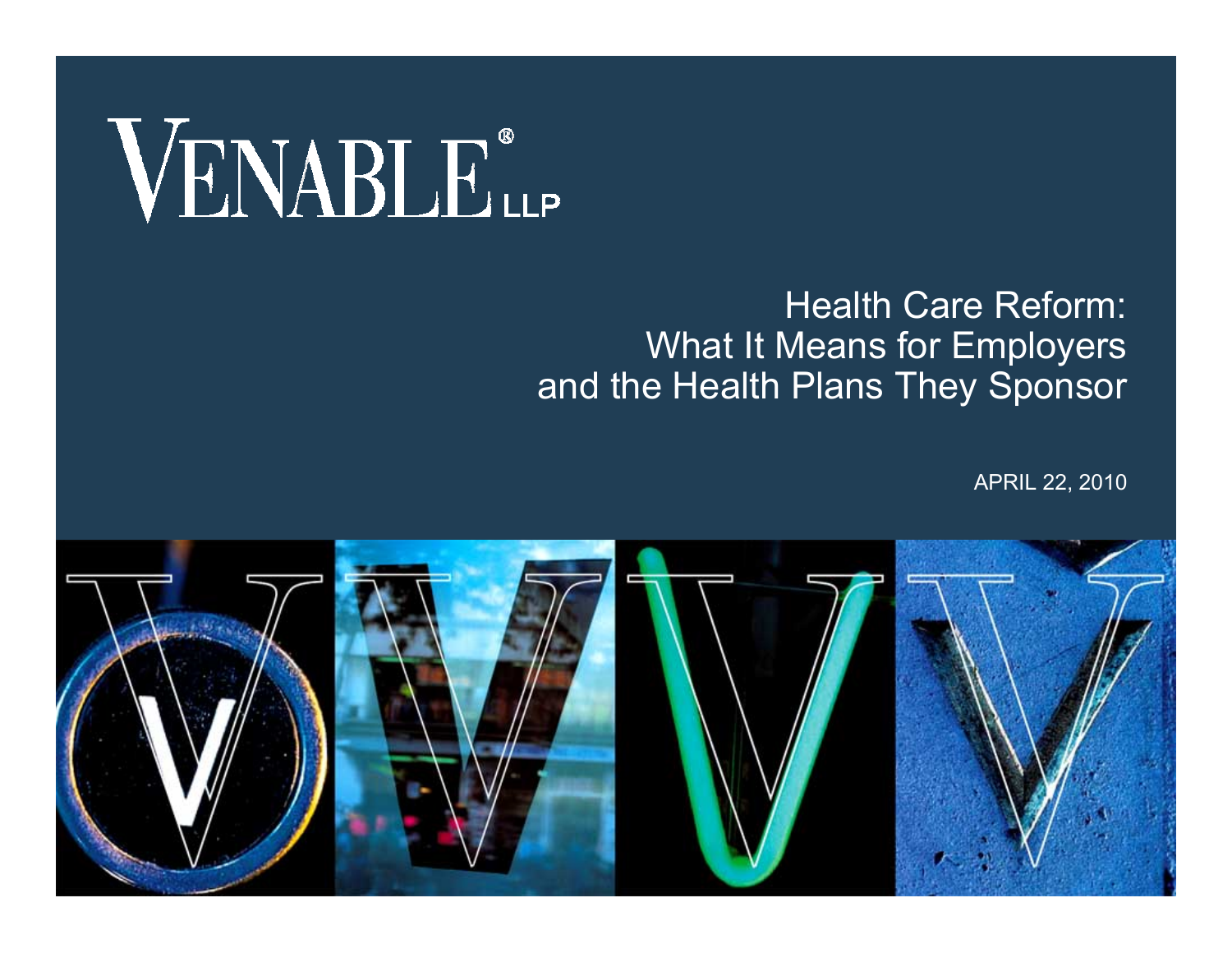### Moderator and Panelists





Andrea O'Brien Meredith Horton



Thora Johnson







Greg Ossi Martha Jo Wagner



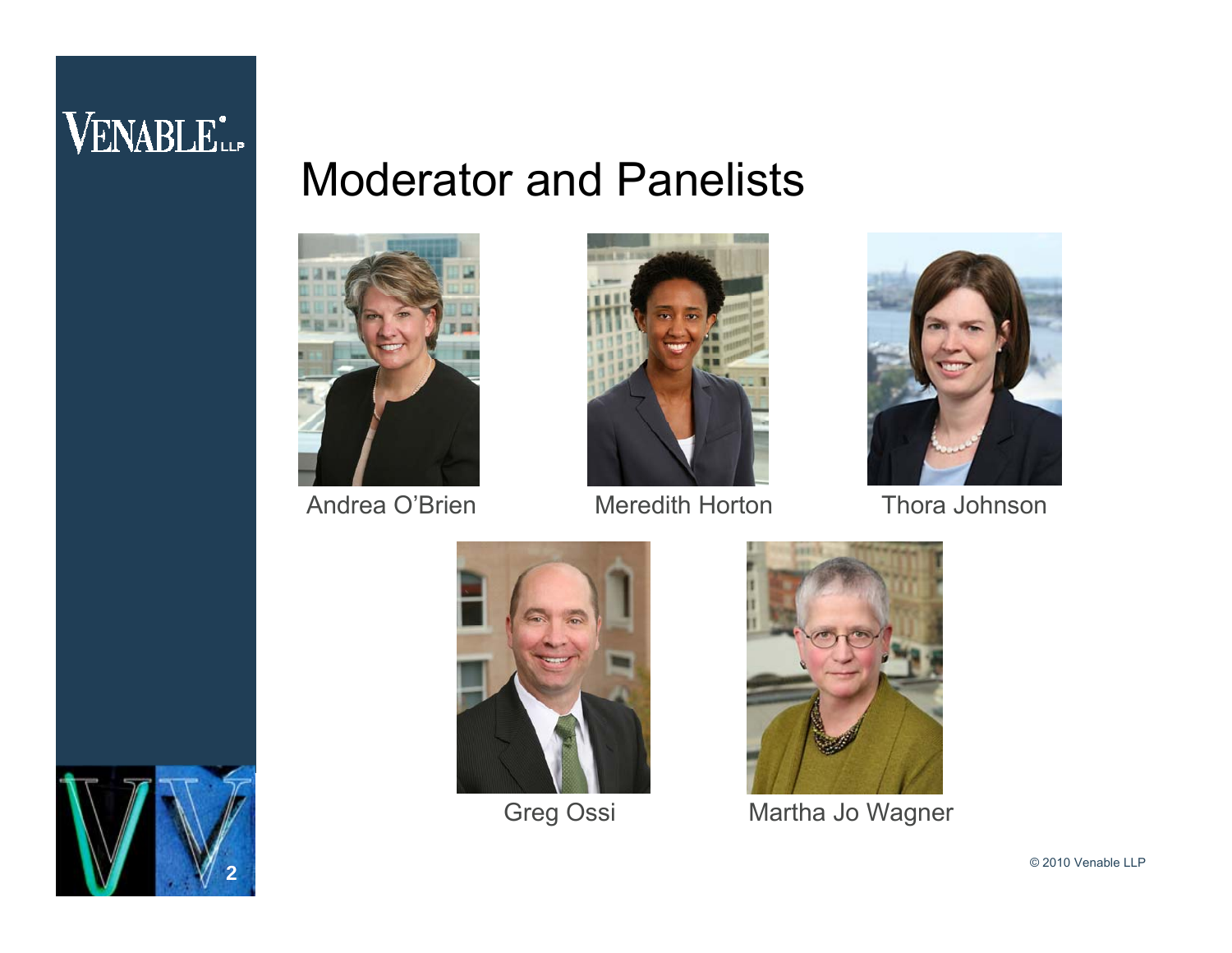# Agenda

- П Welcome
- П Overview of Patient Protection and Affordable Care Act ("PPACA")
- T. What You Need to Know As You Design Your Benefit Plans
- m. What You Need to Know As You Price and Shop Your Benefit Plans
- П What You Need to Know to Coordinate the Implementation of Your Redesigned Benefit Plans
- F. Next Steps—What Do You Need to Do and By When?
- П Questions?

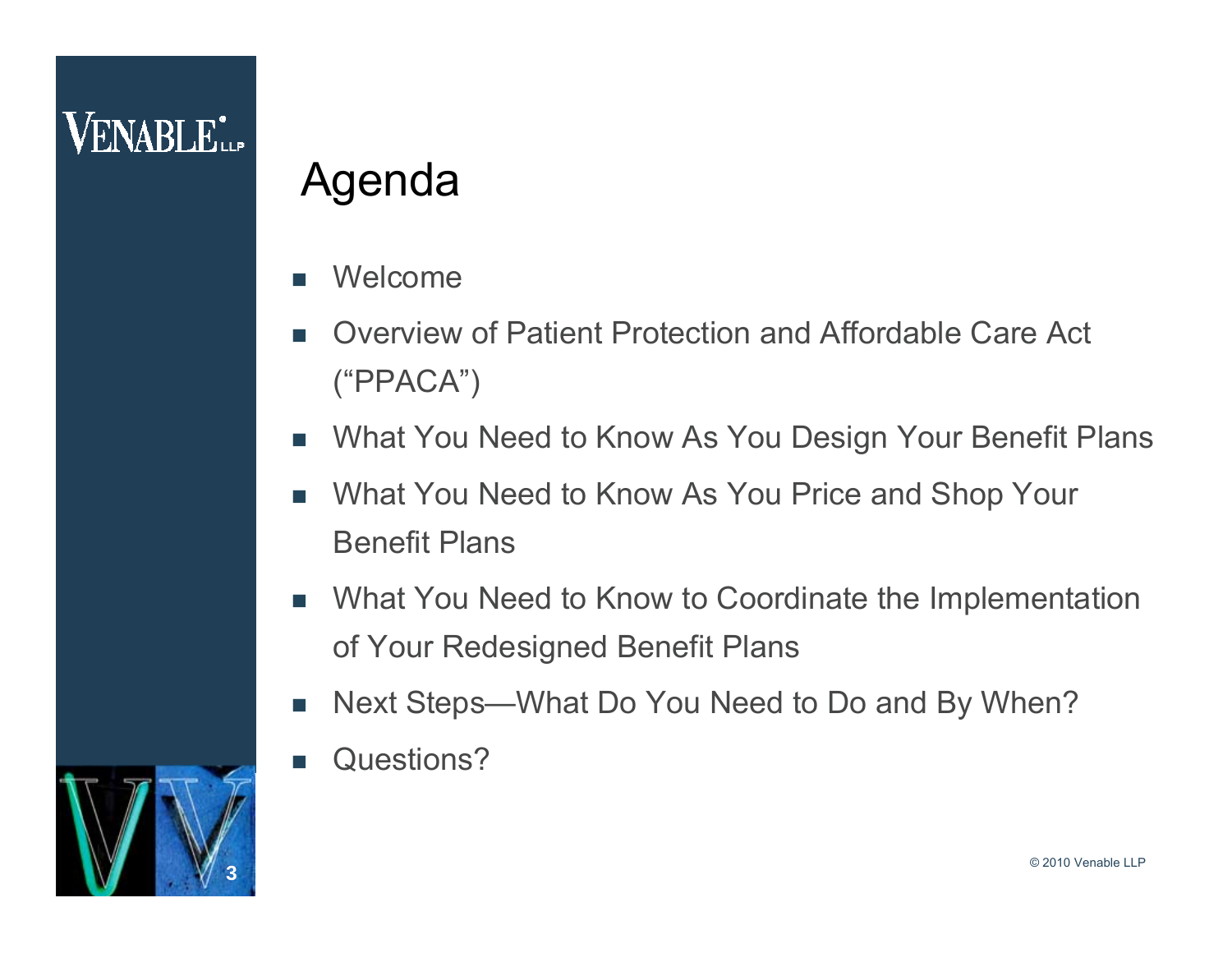# **VENABLE**



# Overview of Patient Protection and Affordable Care Act ("PPACA")

- П Three (3) Major Areas:
	- Expansion of coverage
	- Financing of expanded coverage
	- Reform of health care delivery system



4**4**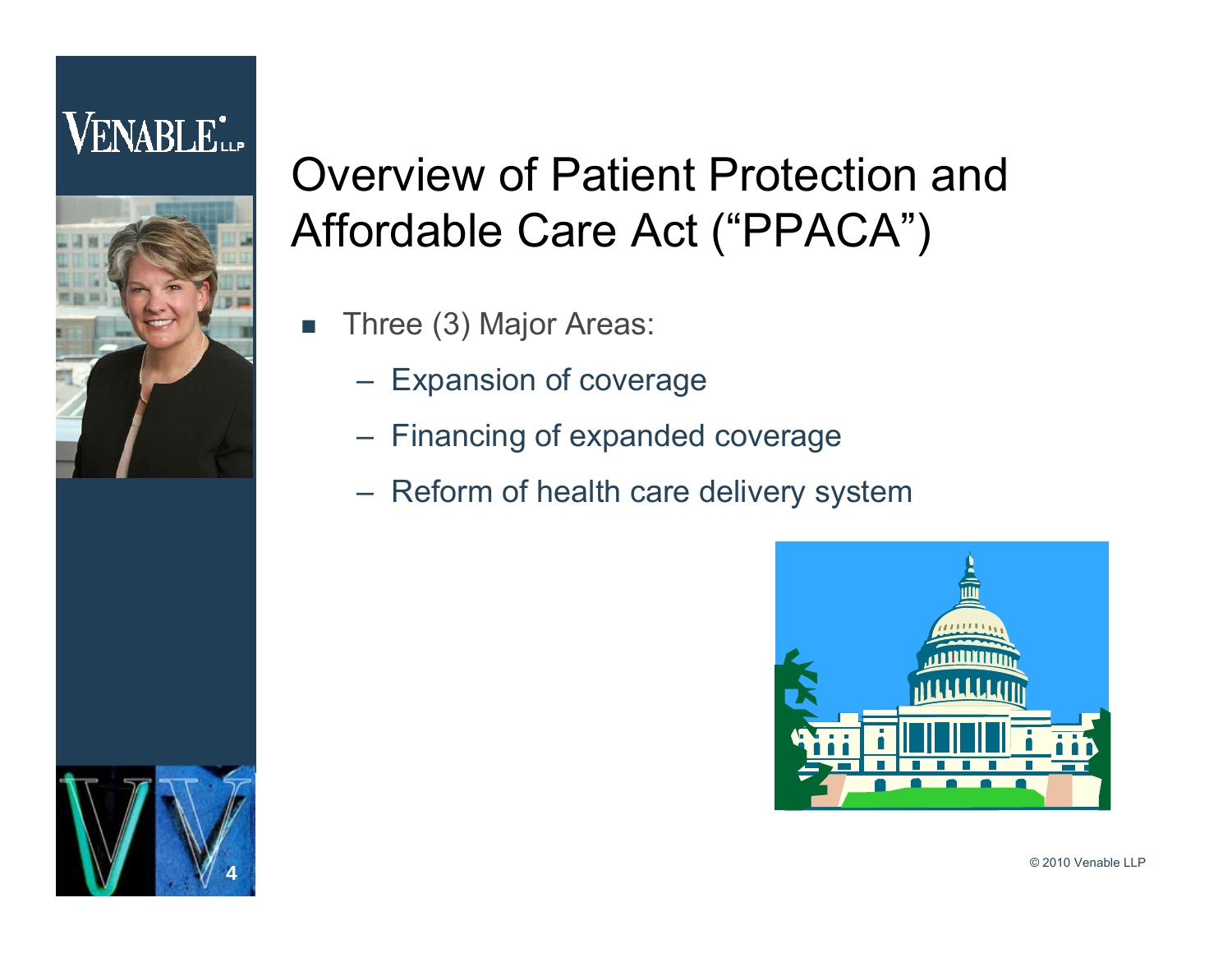# **VENABLE**\*

# Part I: What You Need to Know As You Design Your Benefit Plans

- П Is your plan grandfathered?
- $\mathcal{L}_{\mathcal{A}}$  Coverage rules:
	- Coverage of individuals
	- Coverage of specific services
- П Limits—financial and levels of care
- T. Flex plans
- П Medicare changes

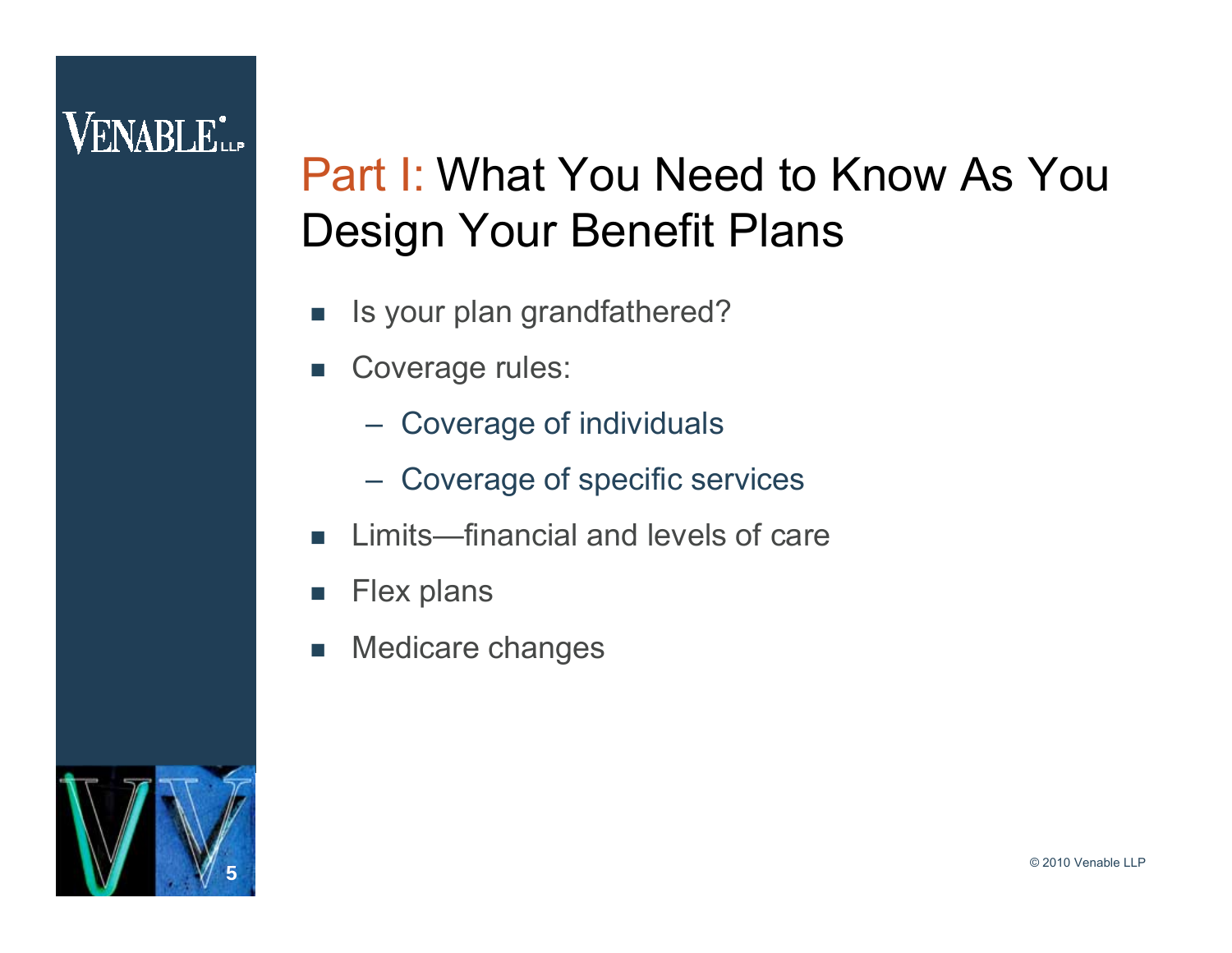



- П Plans providing dependent coverage must cover adult children up to age 26
- П Non-grandfathered plans: effective as of January 1, 2011 for calendar year plans
- $\mathcal{L}_{\mathcal{A}}$  Grandfathered plans: effective as of January 1, 2014 for calendar year plans; prior to 2014 group health plans must only cover adult children who are not eligible for other employer-sponsored coverage
- m. Applies to fully-insured and self-insured plans

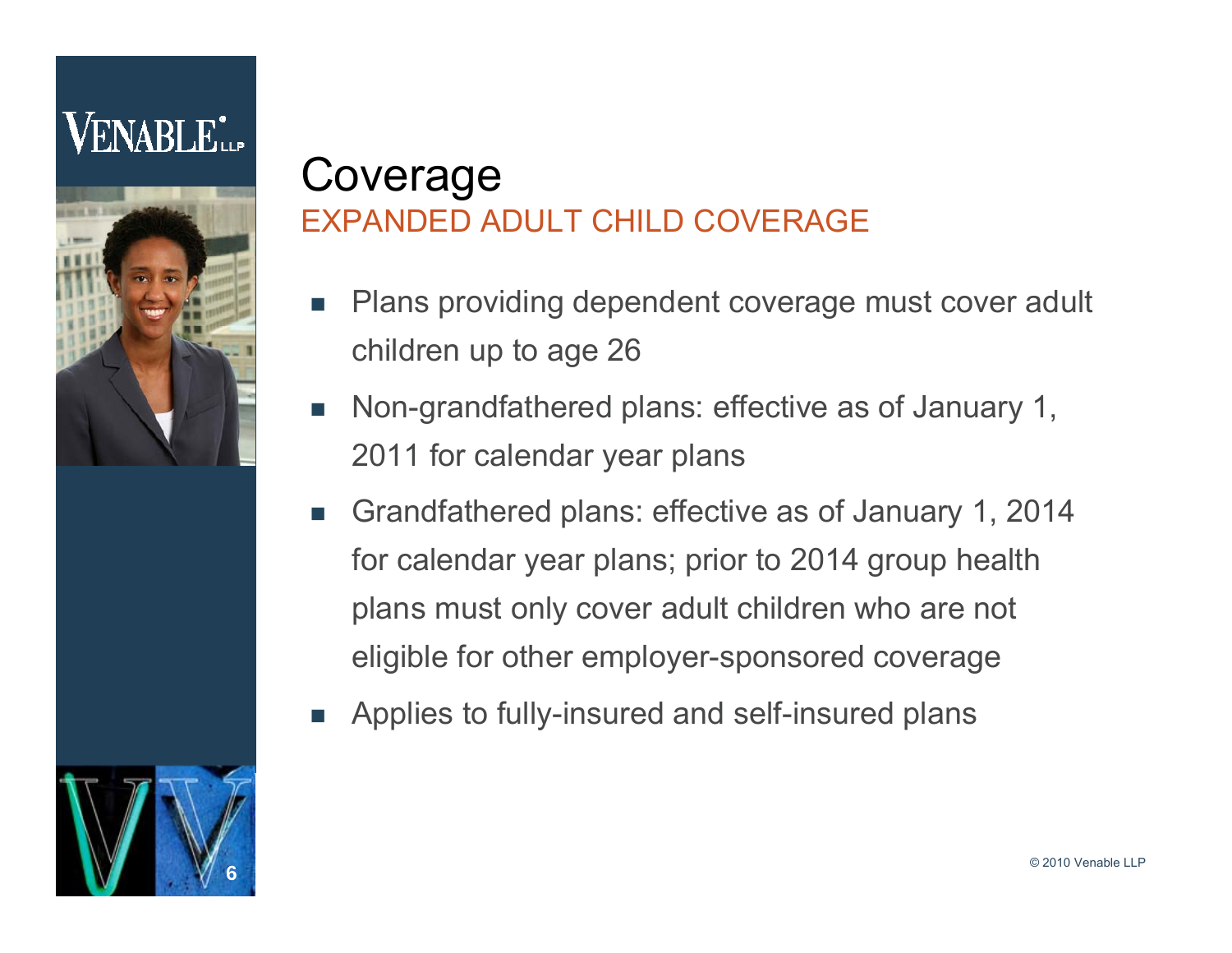#### Coverage WAITING PERIOD RESTRICTIONS

- $\overline{\phantom{a}}$  Prohibits waiting periods of over 90 days for all plans (including grandfathered)
- П Effective as of January 1, 2014 for calendar year plans
- $\sim$ Applies to fully-insured and self-insured plans

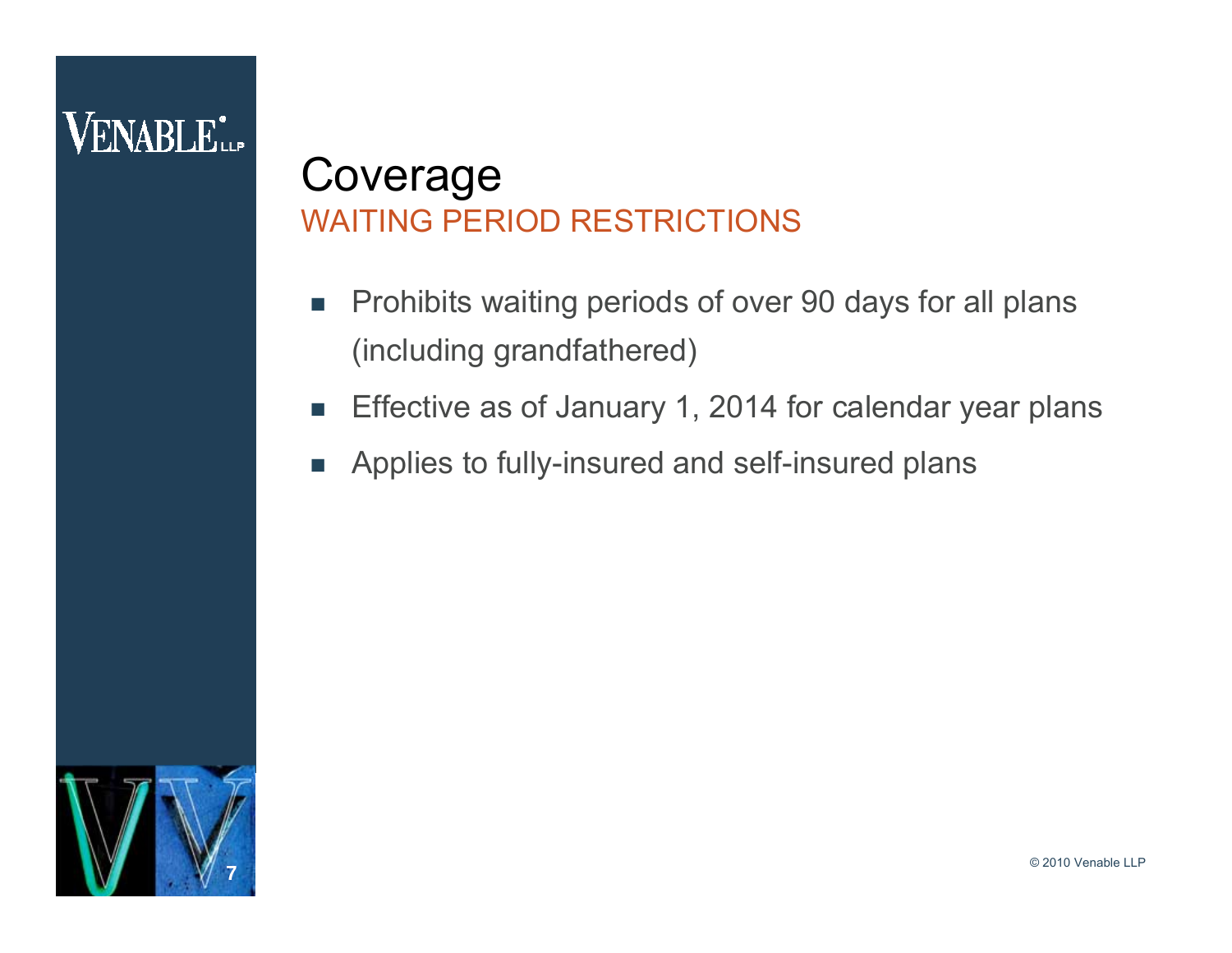#### Coverage NONDISCRIMINATION RULES FOR INSURED PLANS

- П IRC§105(h) nondiscrimination rules for self-insured plans extended to non-grandfathered insured plans
- П Prohibits discrimination in favor of highly compensated individuals
- П Participants in insured executive-only plans subject to tax on benefits provided under discriminatory plans
- П Effective as of January 1, 2011 for calendar year plans

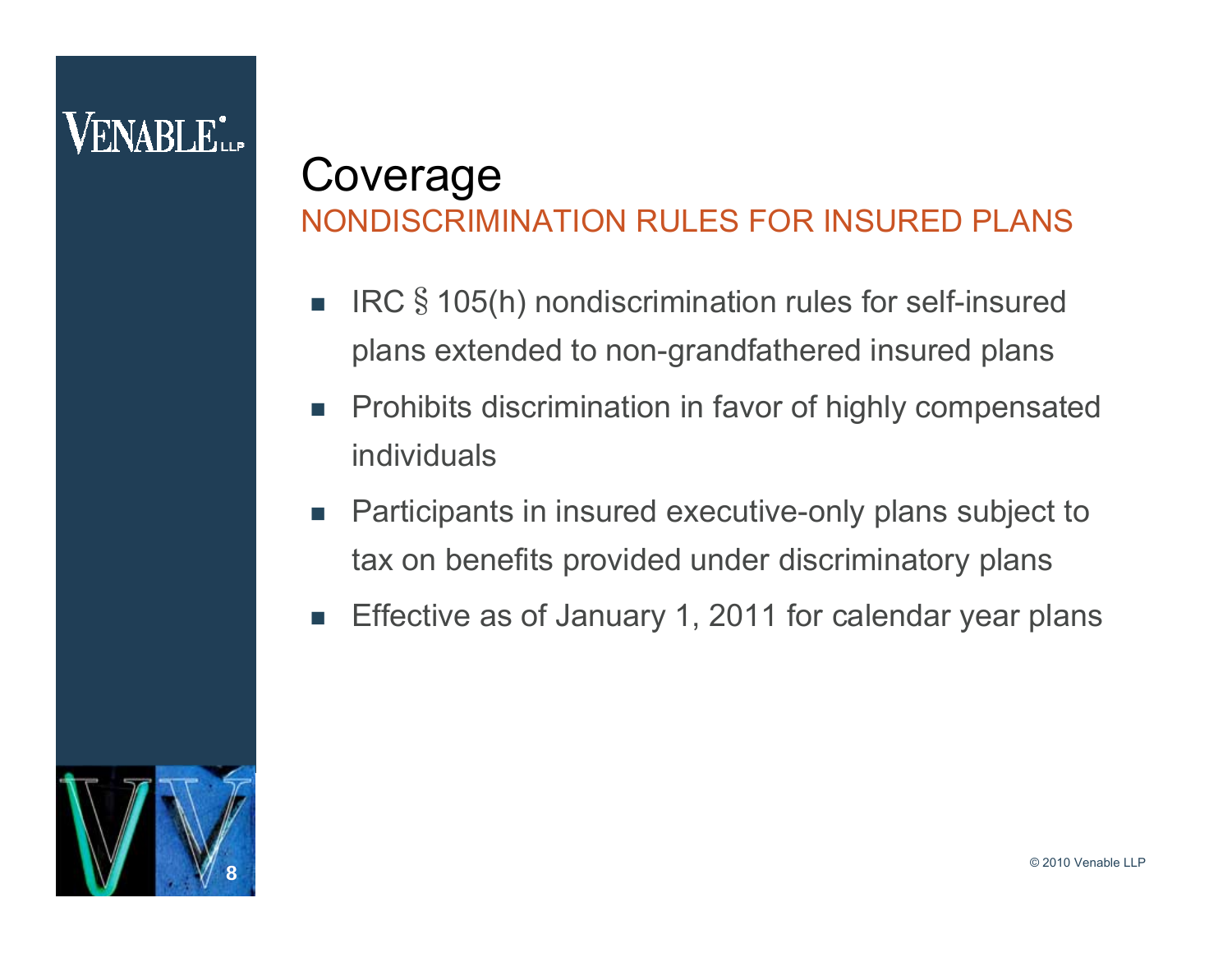# **VENABLE**\*

#### Coverage SELECTION OF PRIMARY CARE PROVIDERS

- П Participants in non-grandfathered plans must be allowed to designate a primary care provider from any available participating provider
- П Must permit designation of pediatrician for a child
- П Effective as of January 1, 2011 for calendar year plans
- П Applies to fully-insured and self-insured plans

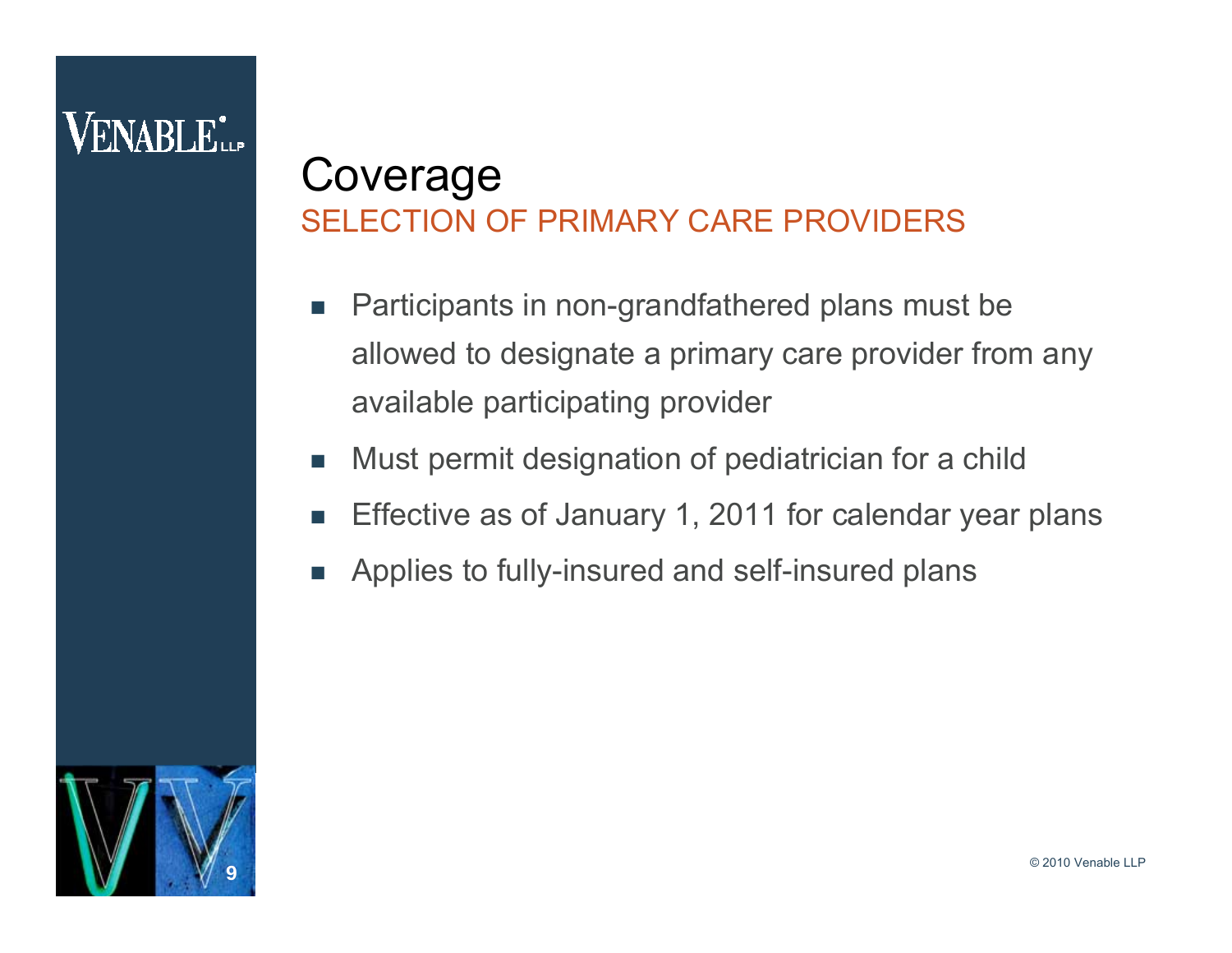# **VENABLE**\*

#### Coverage CLINICAL TRIALS

- П Non-grandfathered plans must cover clinical trials for cancer or life-threatening diseases
- П Prohibits denying coverage of routine patient costs for items/services provided in connection with trial
- П Prohibits discrimination against trial participants
- П Effective as of January 1, 2014 for calendar year plans
- П Applies to fully-insured and self-insured plans

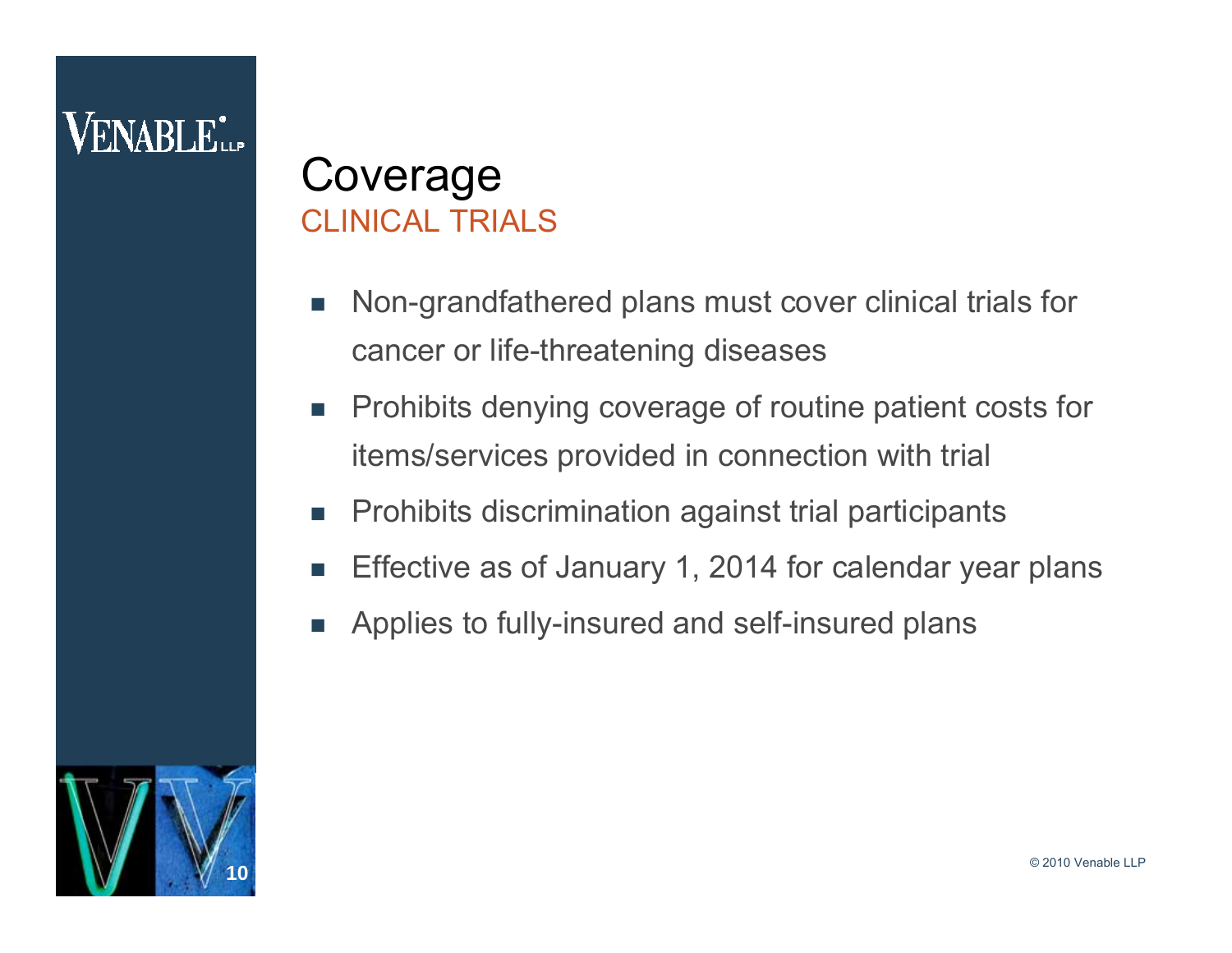# **VENABLE**L.



#### LimitsLIFETIME MAXIMUMS

- As of January 1, 2011 for calendar year plans, no lifetime dollar limits on essential health benefits
- **Applies to fully-insured and self-insured group health** plans
- $\mathcal{L}_{\mathcal{A}}$ Applies to grandfathered plans
- П Does not eliminate lifetime dollar limits on non-essential health benefits

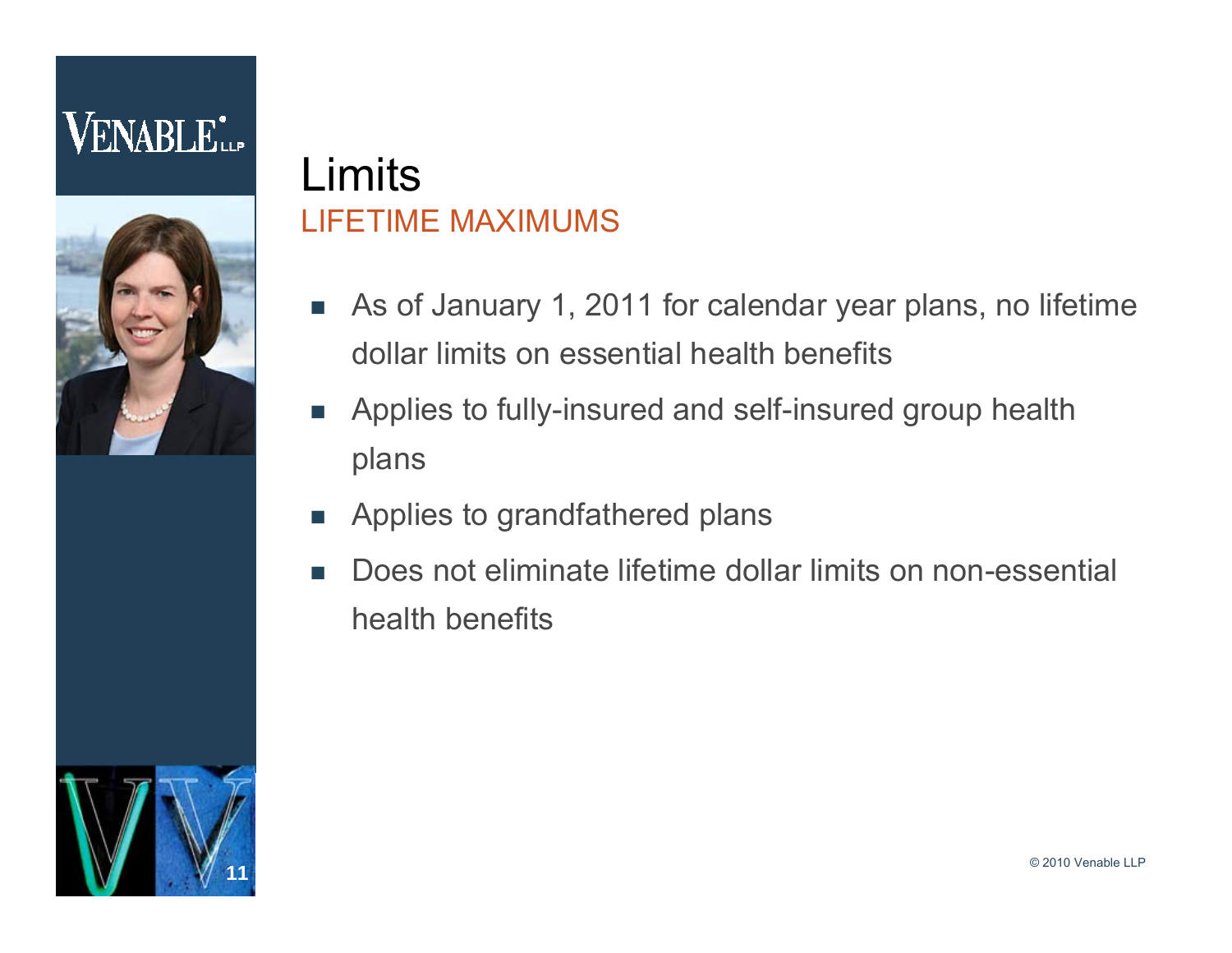12**12**

#### LimitsLIFETIME MAXIMUMS (CONT'D)

- П Essential health benefits
	- Secretary of HHS to define, but to be equal in scope to benefits provided under a "typical" employer plan
	- To include at least the following general categories:
		- Ambulatory patient services
		- Emergency services and hospitalization
		- Maternity and newborn care
		- Mental health and substance use disorder
		- Rx
		- Rehabilitation
		- Laboratory services
		- Preventive and wellness services
		- $\bullet$ Chronic disease management
		- Pediatric services, including oral and vision care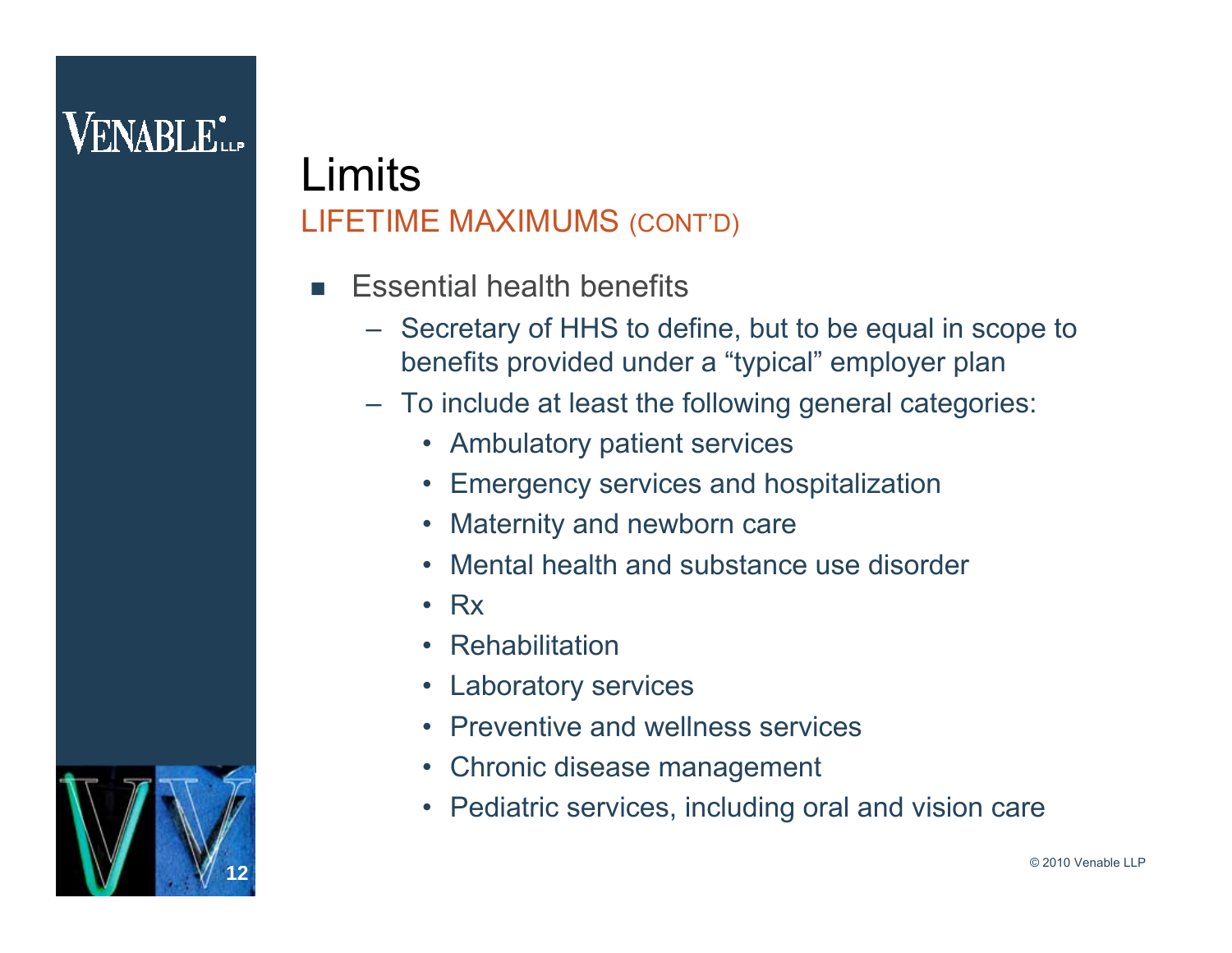#### LimitsANNUAL MAXIMUMS

- As of January 1, 2011 for calendar year plans, annual limits on essential health benefits restricted
- For plan years <u>prior</u> to January 1, 2014, may only establish annual dollar limits on essential health benefits as determined by the Secretary of HHS
- As of January 1, 2014, no annual dollar limits on essential health benefits
- П Applies to fully-insured and self-insured group health plans
- m. Applies to grandfathered plans
- П Does not eliminate annual dollar limits on non-essential health benefits

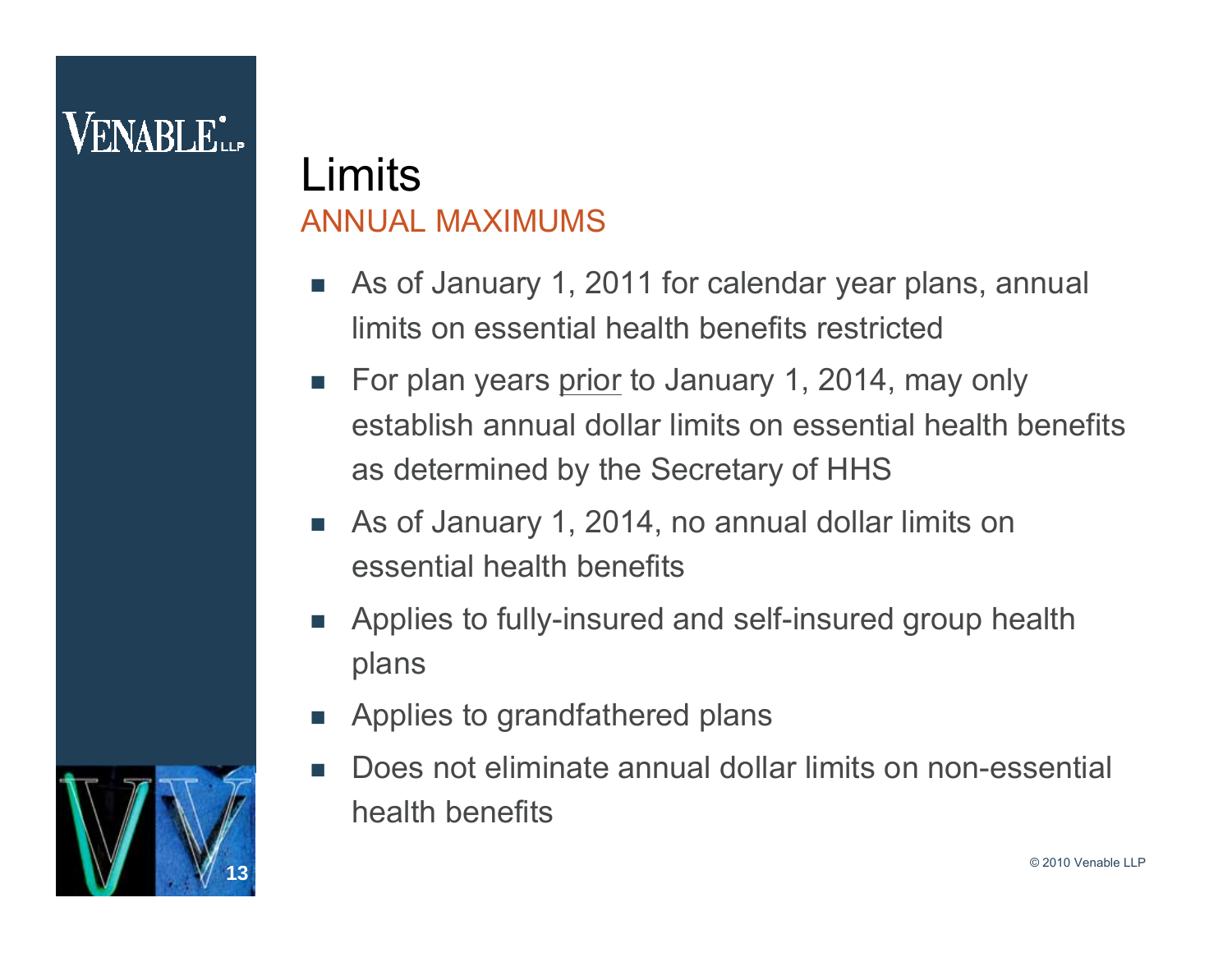#### LimitsANNUAL COST-SHARING

- $\mathcal{L}_{\mathcal{A}}$  As of January 1, 2014 for calendar year plans, limits placed on annual cost-sharing
- $\sim$  Applies to fully-insured and self-insured group health plans
- П Does not apply to grandfathered plans
- П Limit on deductibles
	- For 2014:
		- Single coverage \$2,000
		- Other coverage \$4,000

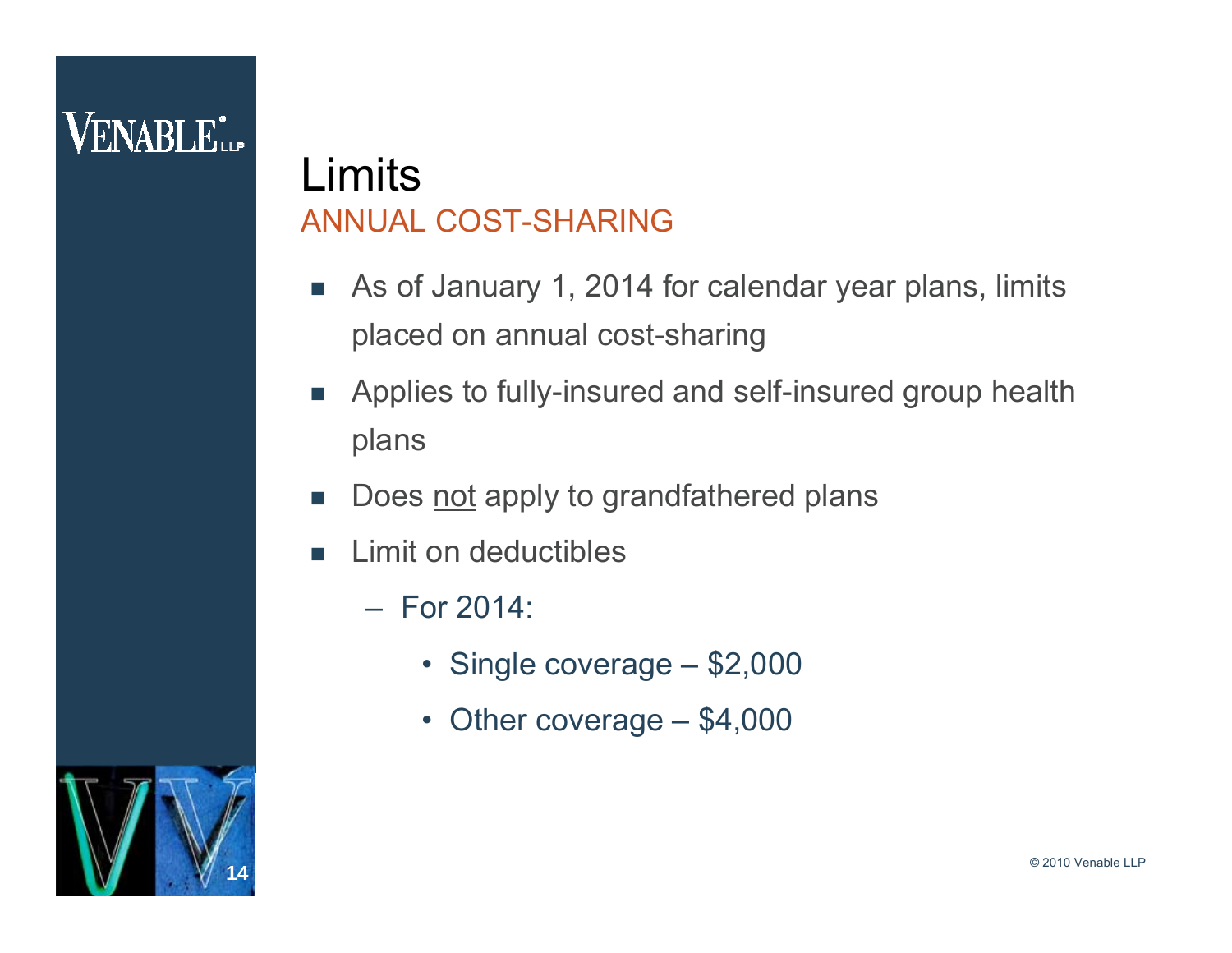#### LimitsANNUAL COST-SHARING (Cont'd)

- П Limit on aggregate out-of-pocket maximum
	- Includes deductible, co-insurance, and co-pays
	- Excludes premiums, balance billing by out-ofnetwork providers, and charges for non-covered services
	- For 2014, based on maximum applicable to HDHP
	- For context, the 2010 out-of-pocket HDHP maximum:
		- Single coverage \$5,950
		- Other coverage \$11,900

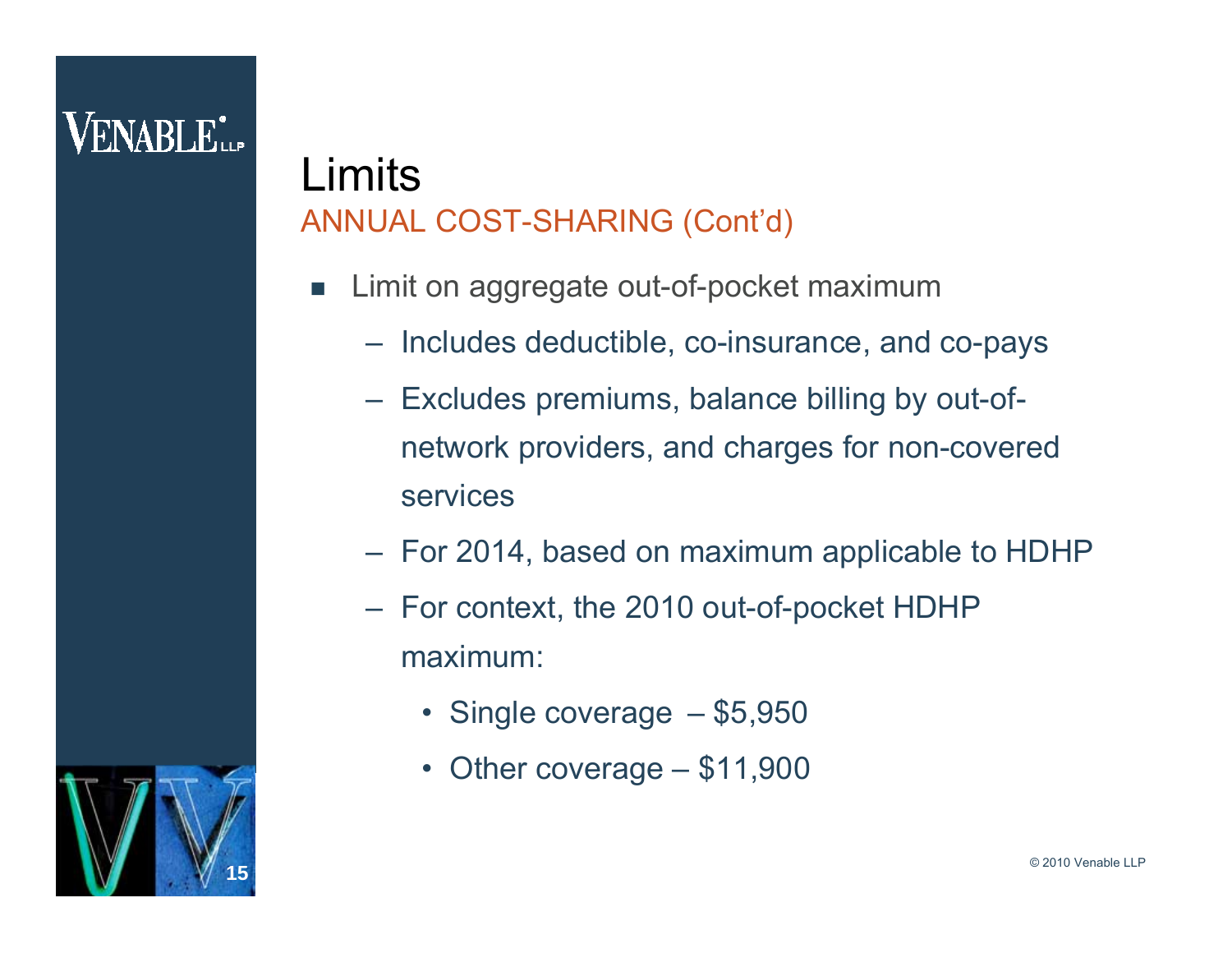#### LimitsPRE-EXISTING CONDITION EXCLUSIONS

- As of January 1, 2011 for calendar year plans, no preexisting condition exclusions imposed on children under age 19
- As of January 1, 2014 for calendar year plans, no preexisting condition exclusions on anyone
- П Applies to fully-insured and self-insured group health plans
- П Applies to grandfathered plans

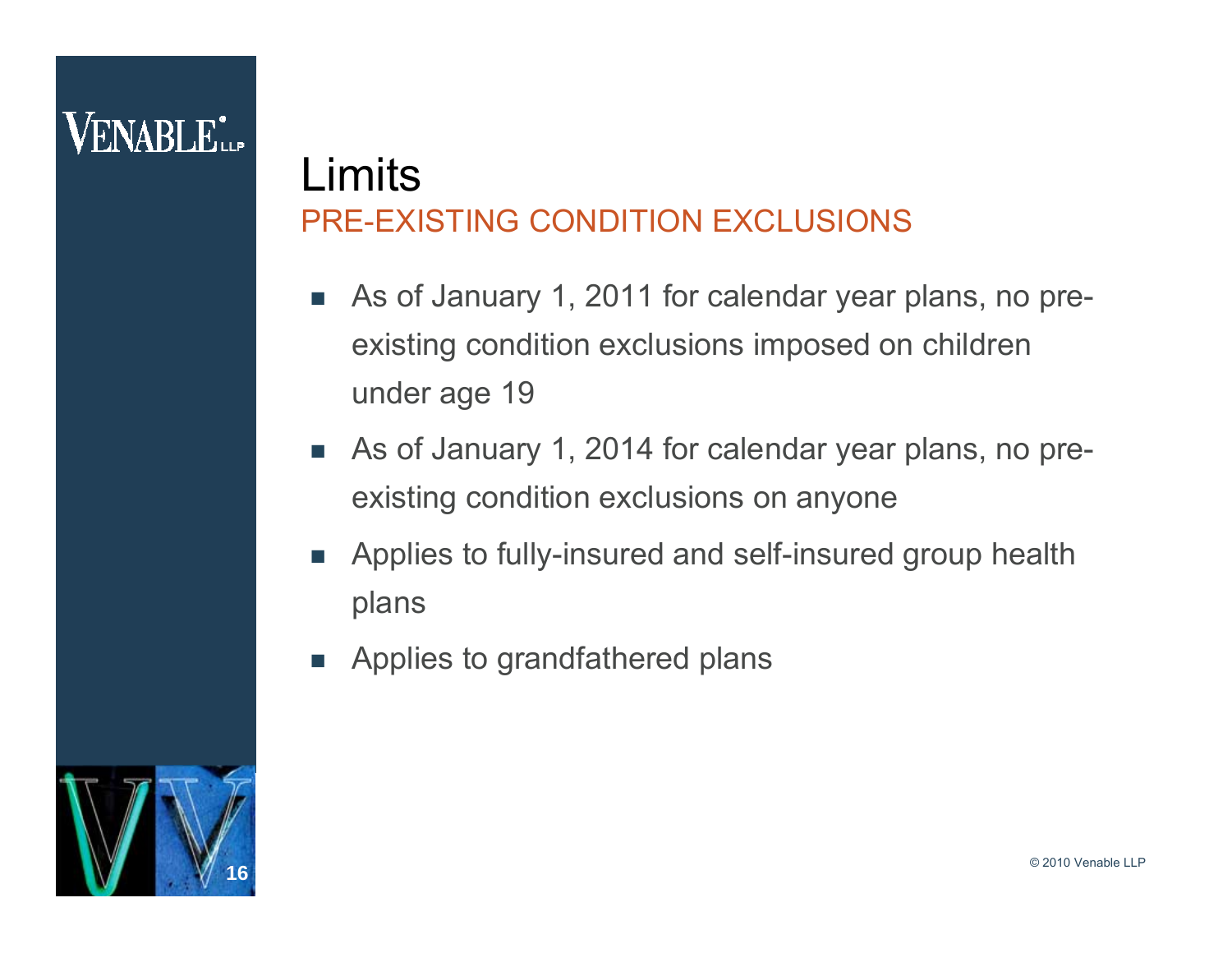#### LimitsCERTAIN PREVENTIVE CARE

- As of January 1, 2011 for calendar year plans, must provide 1st dollar coverage (*i.e.,* no cost-sharing) for:
	- Certain evidence-based care
	- Certain immunizations
	- Child well visits
	- Women's preventive care and screenings
- m. Applies to fully-insured and self-insured group health plans
- П Does not apply to grandfathered plans

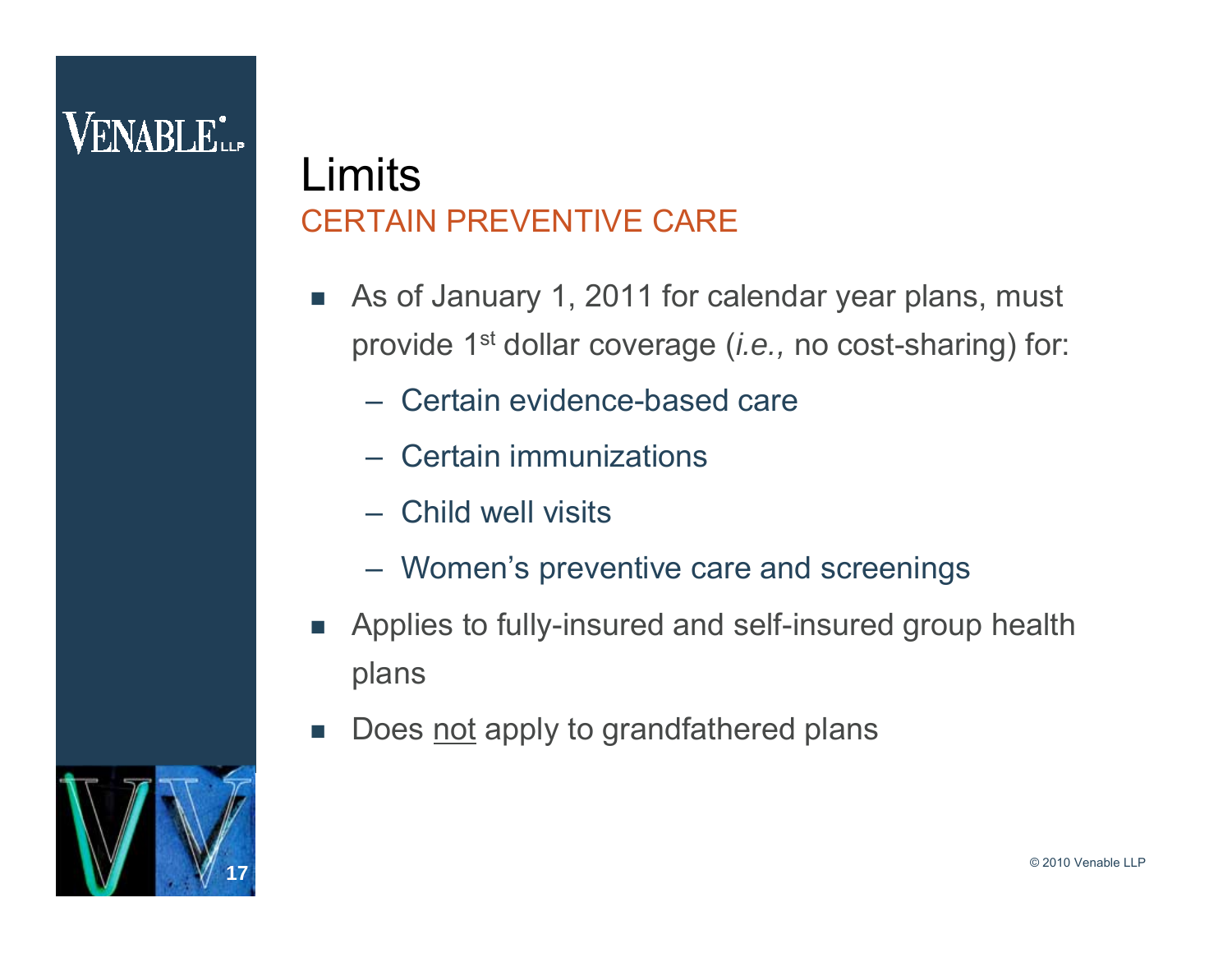#### LimitsEMERGENCY CARE

- П As of January 1, 2011 for calendar year plans, if any hospital emergency room benefits offered, then must cover such benefits without:
	- pre-authorization
	- regard to whether participating provider
	- imposing requirements or costs different than those imposed on in-network participating providers
- П Applies to fully-insured and self-insured group health plans
- П Does not apply to grandfathered plans
- П Waiting period and cost-sharing limits permissible

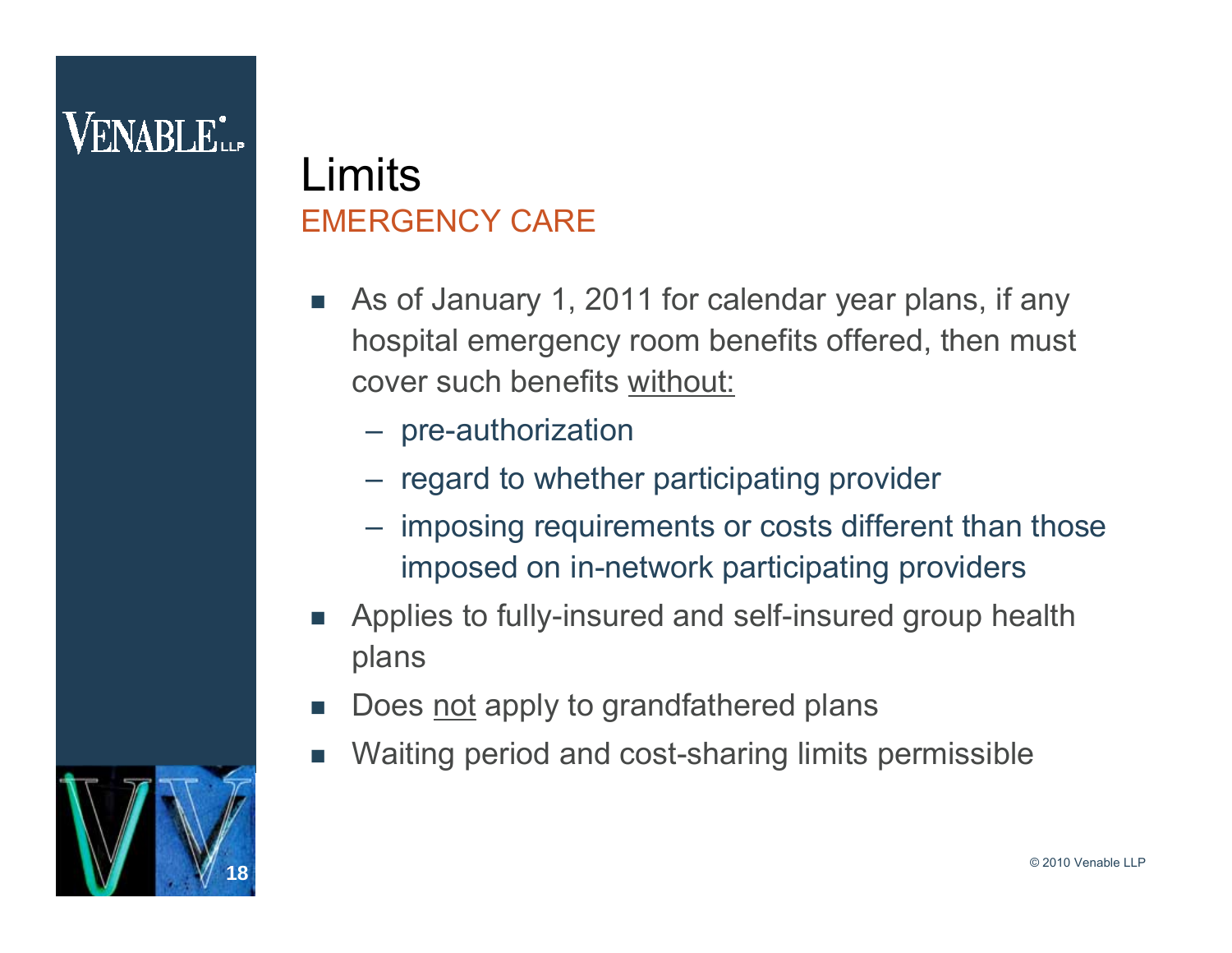# **VENABLE**



#### Flex PlansHEALTH FSA DOLLAR LIMITS

- П Health FSA contributions capped at \$2,500 for all plans (including grandfathered)
- П Beginning in 2014, cap increased annually (indexed to CPI)
- П Effective as of January 1, 2013

#### OTC DRUG REIMBURSEMENT

- П Expenses for over-the-counter drugs are not eligible for reimbursement, unless prescribed by a doctor
- Applies to reimbursements from all health FSAs, HSAs, HRAs (including grandfathered)
- m. Effective as of January 1, 2011

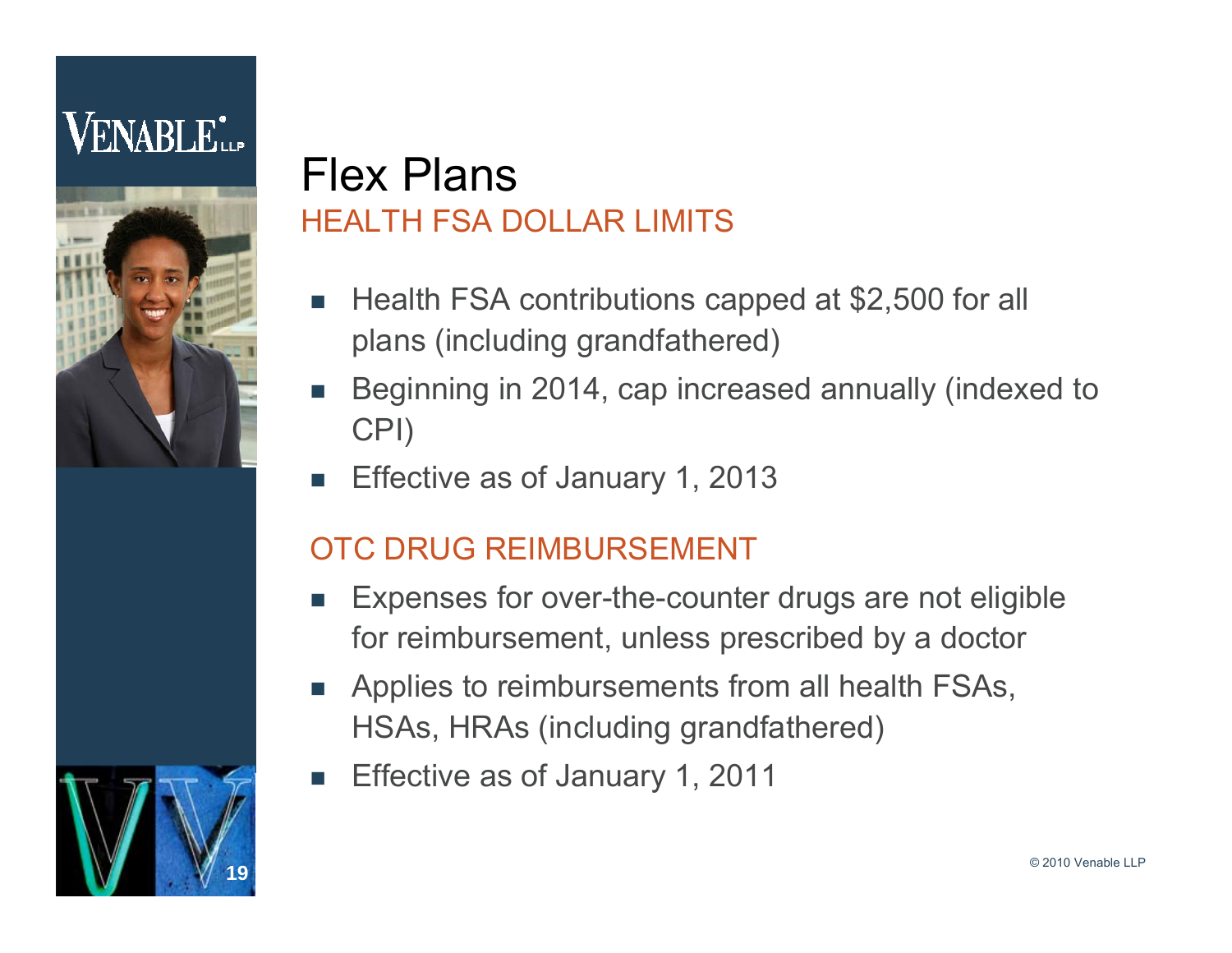# **VENABLE**\*

#### Flex PlansSIMPLE CAFETERIA PLANS FOR SMALL BUSINESSES

- П Allows employers with 100 or fewer employees to establish cafeteria plans covering qualified employees
- m. Provides nondiscrimination safe harbor
- m. Minimum required employer contribution
- m. Retain small employer status for future years until reaching 200+ employees
- Effective as of January 1, 2011

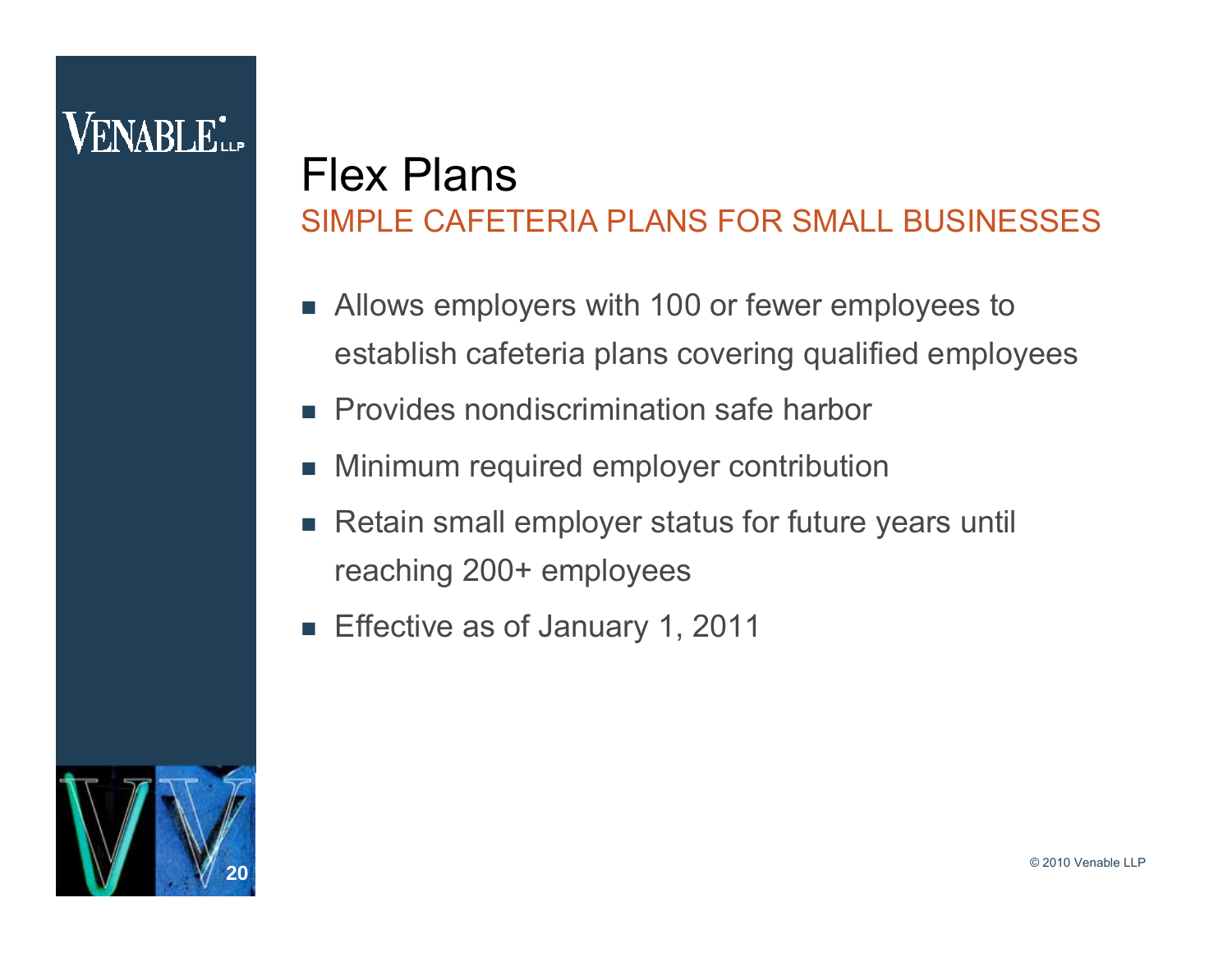

### Retiree Programs KEY MEDICARE CHANGES

- П Medicare Advantage Health Plans:
	- Many new restrictions applicable
	- Practical results:
		- Cut back of additional services
		- Plans are discontinued by issuers
- П MediGap Health Plans:
	- Revisions to Standard "C" and "F" plans to include nominal cost sharing for certain physician services

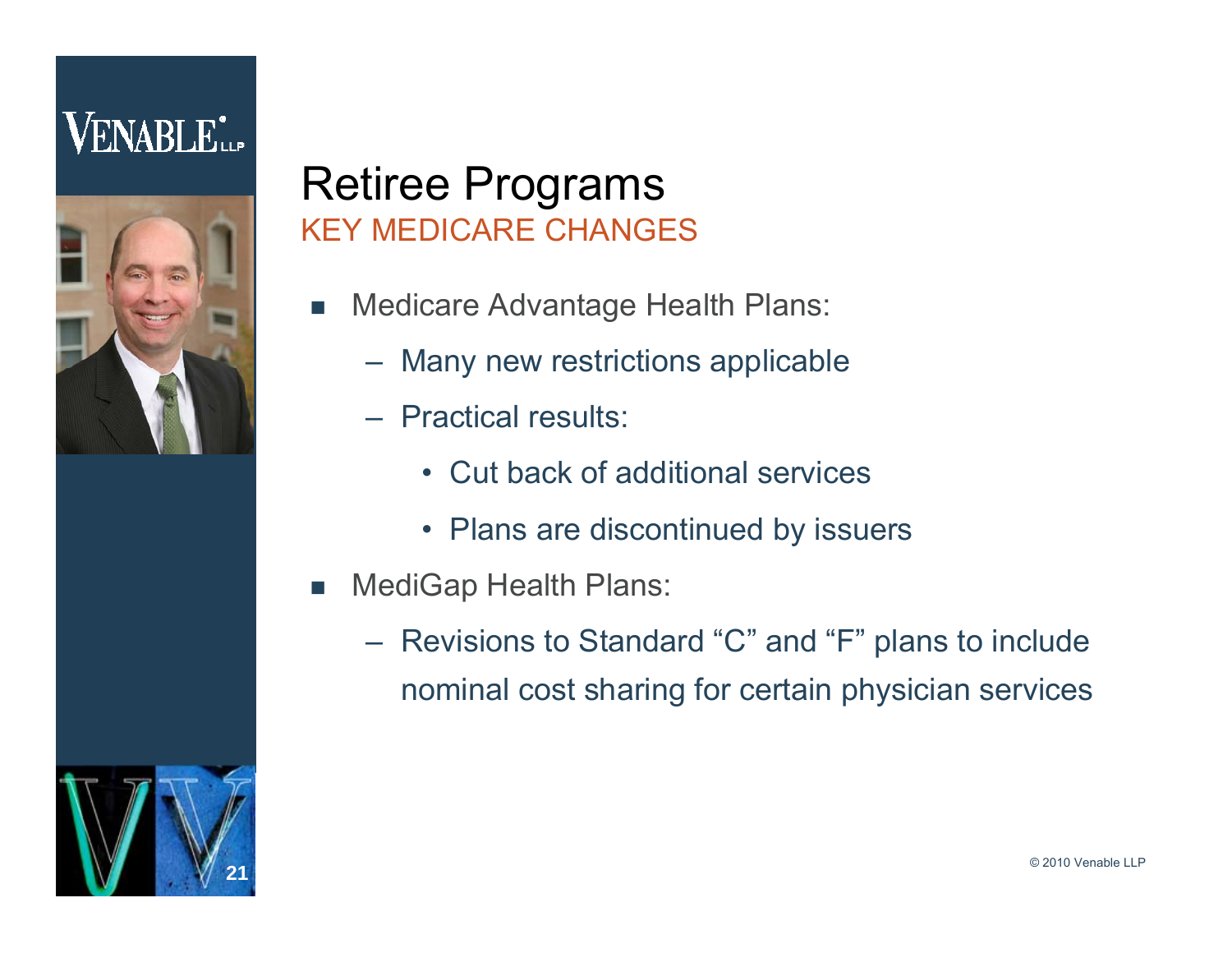### Retiree Programs KEY MEDICARE CHANGES (CONT'D)

- П Items that may decrease employer retiree medical expense:
	- Medicare increased coverage:
		- No charge for annual wellness visit
		- Elimination of Deductibles and Copayments For Certain Preventative Care
- П Items that may increase employer expense:
	- Increased monitoring by subcontractors of Medicare payments to providers
	- Independent Medicare Payment Advisory Board to be established
		- Authority to reduce Medicare payments
	- Transition to value-based payment modifier for physician services
	- Cuts to physician and hospital reimbursements

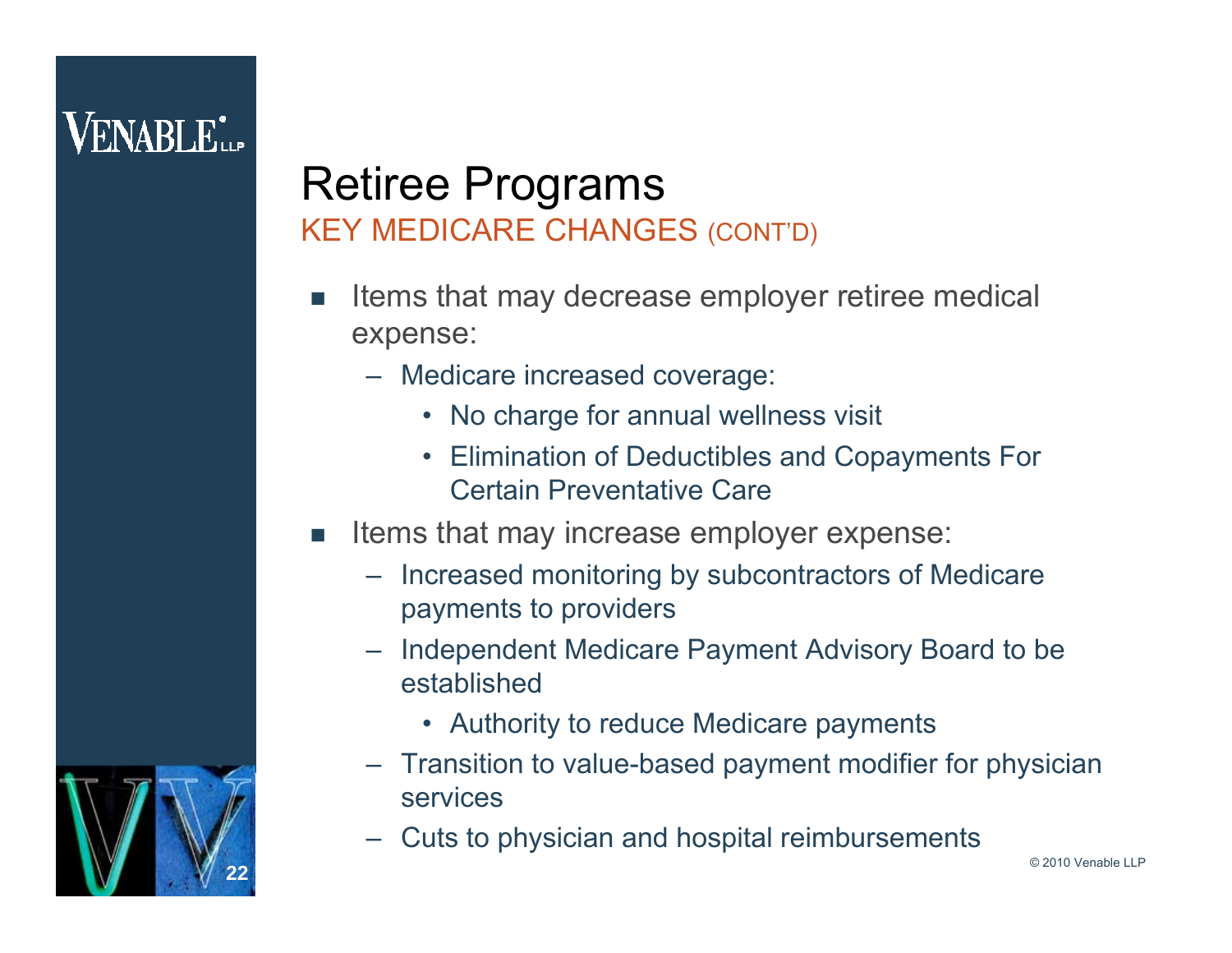# **VENABLE**L.



# Part II: What You Need to Know As You Price and Shop Your Benefit Plans

- П Tax credits
- $\mathcal{L}_{\mathcal{A}}$ Evaluation of "play or pay"
- П Wellness programs and discounts
- П Access to insurance exchanges
- П Medicare Part D subsidy
- П Retiree reinsurance program

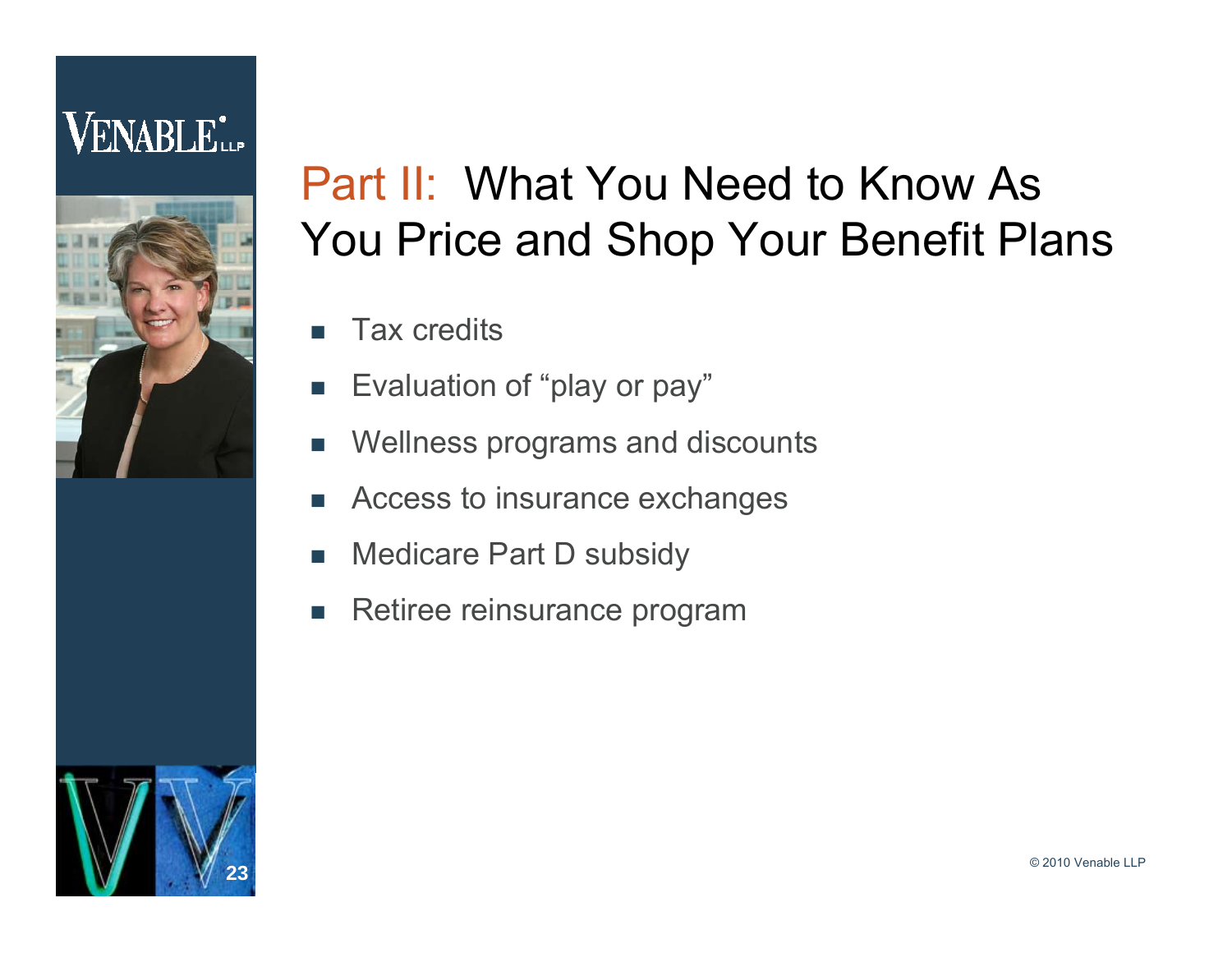# **VENABLE**



# Small Employer Tax Credits

- П Effective now
- П For-profits and tax-exempts with fewer than 25 FTEs eligible
- $\mathcal{L}_{\mathcal{A}}$  Designed to encourage small employers to continue (or newly offer) health coverage
- $\mathcal{L}_{\mathcal{A}}$  To qualify, the small employer must pay at least half the cost of single coverage and pay wages averaging less than \$50,000 per employee per year

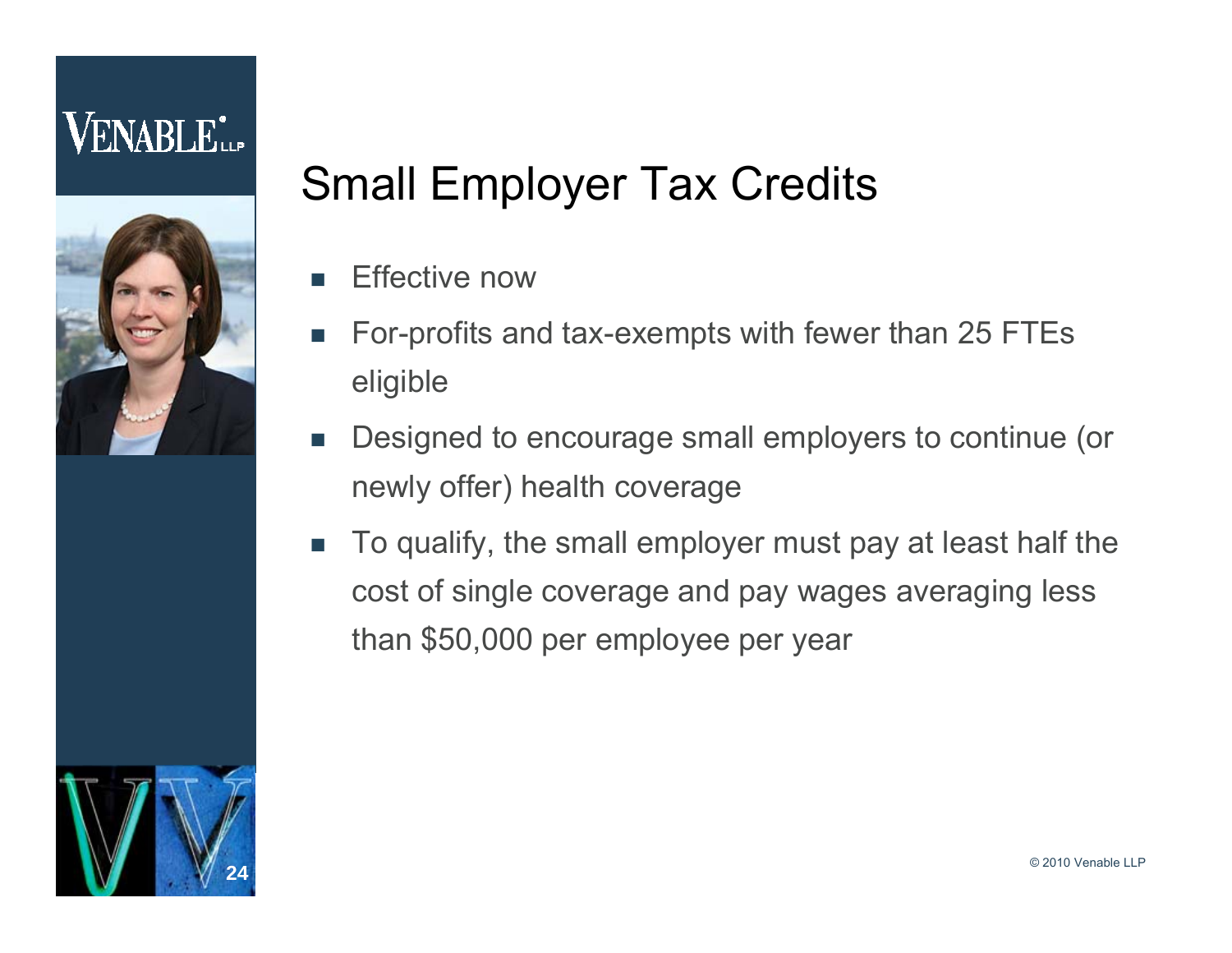# **VENABLE**

# Small Employer Tax Credits (Cont'd)

- П Maximum credit for 2010 – 2013:
	- For-profit 35% of premiums paid by employer
	- Tax-exempt 25% of premiums paid by employer
- In 2014, the maximum credit increases:
	- For-profit 50% of premiums paid by employer
	- Tax-exempt 35% of premiums paid by employer
- For-profit corporations claim credit on tax return
	- Cannot claim deduction to extent credit received
- П Tax-exempts can claim credit against payroll taxes
	- Guidance to be issued

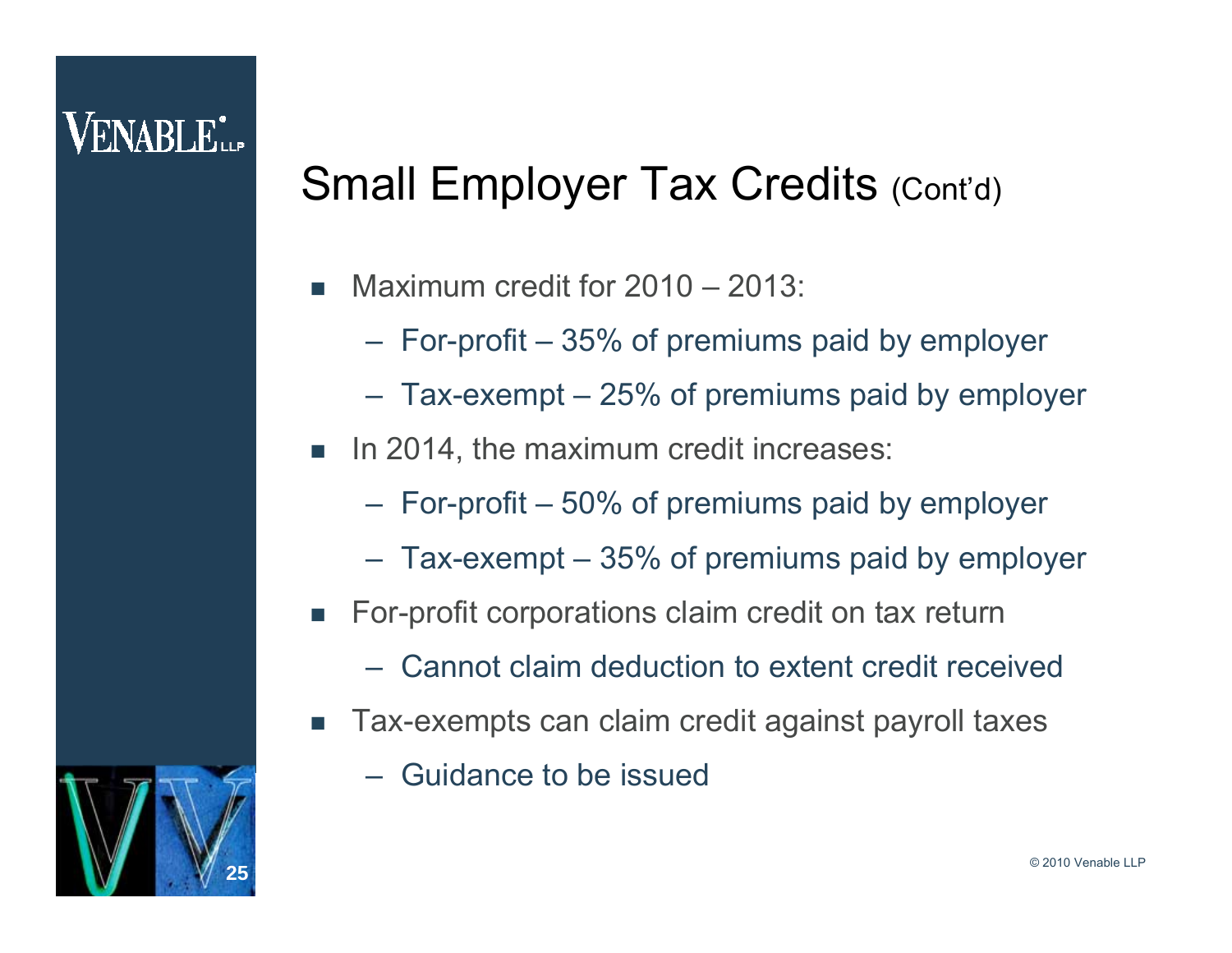#### Large Employer Play or Pay NO COVERAGE PENALTY

- П As of January 1, 2014, large employers (50 or more FTEs) must offer full-time employees health coverage <u>or</u> pay a monthly penalty for each full-time employee <u>if</u>
	- Any one full-time employee obtains an incomebased tax credit for coverage in a state insurance exchange for that month
- П Monthly penalty equals 1/12 of \$2,000 (*i.e.*, \$166.67) per FTE
- П First 30 FTEs disregarded

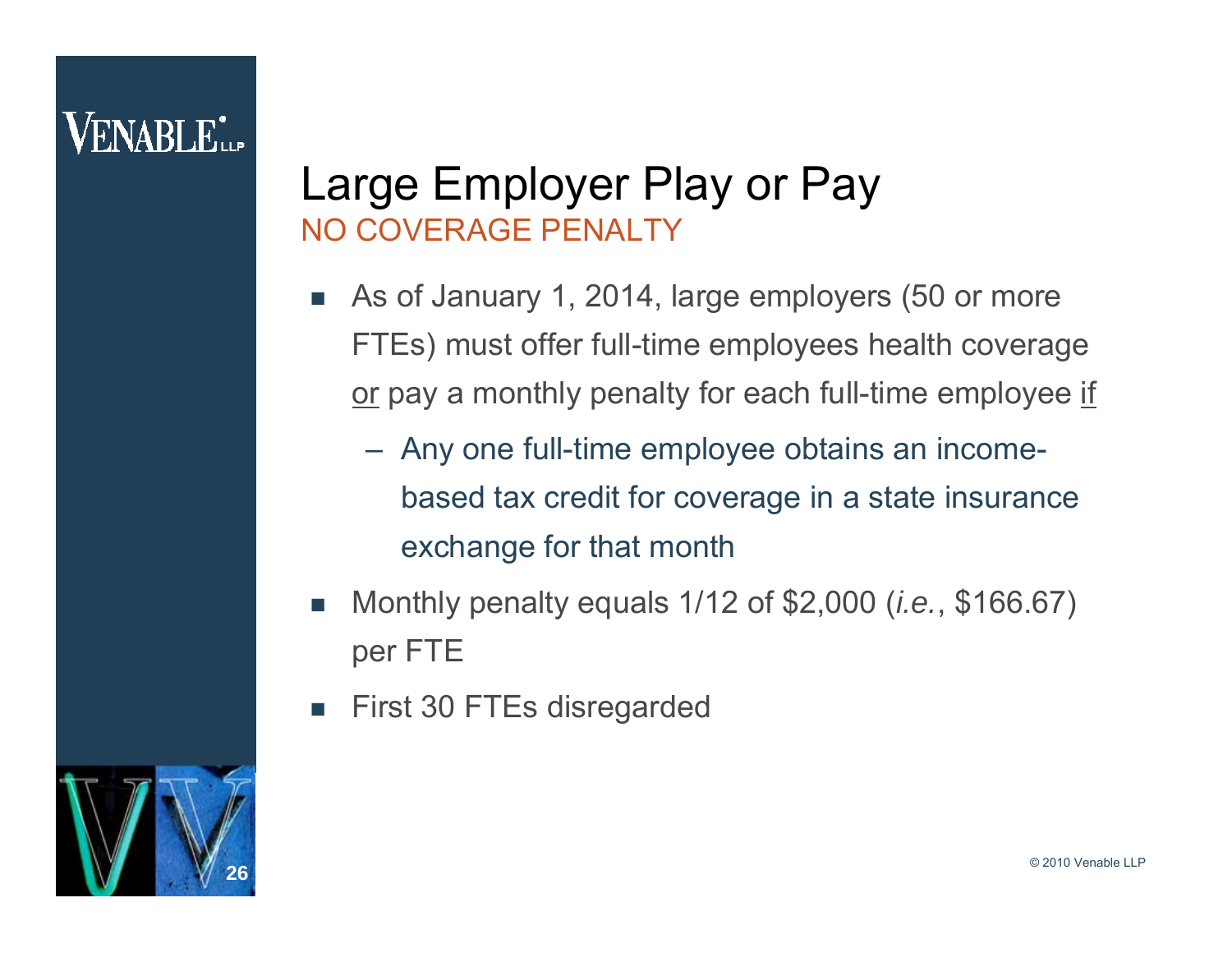# **VENABLE**\*

#### Large Employer Play or Pay (Cont'd) NO COVERAGE PENALTY

- П Example: 65 FTEs and one FTE is eligible for the income based tax credit and secures coverage on a state insurance exchange for the month
- Calculation of monthly premium  $-$  1/12 of \$2,000 x 35 = \$5,833.30
- m. Remember the first 30 FTEs excluded

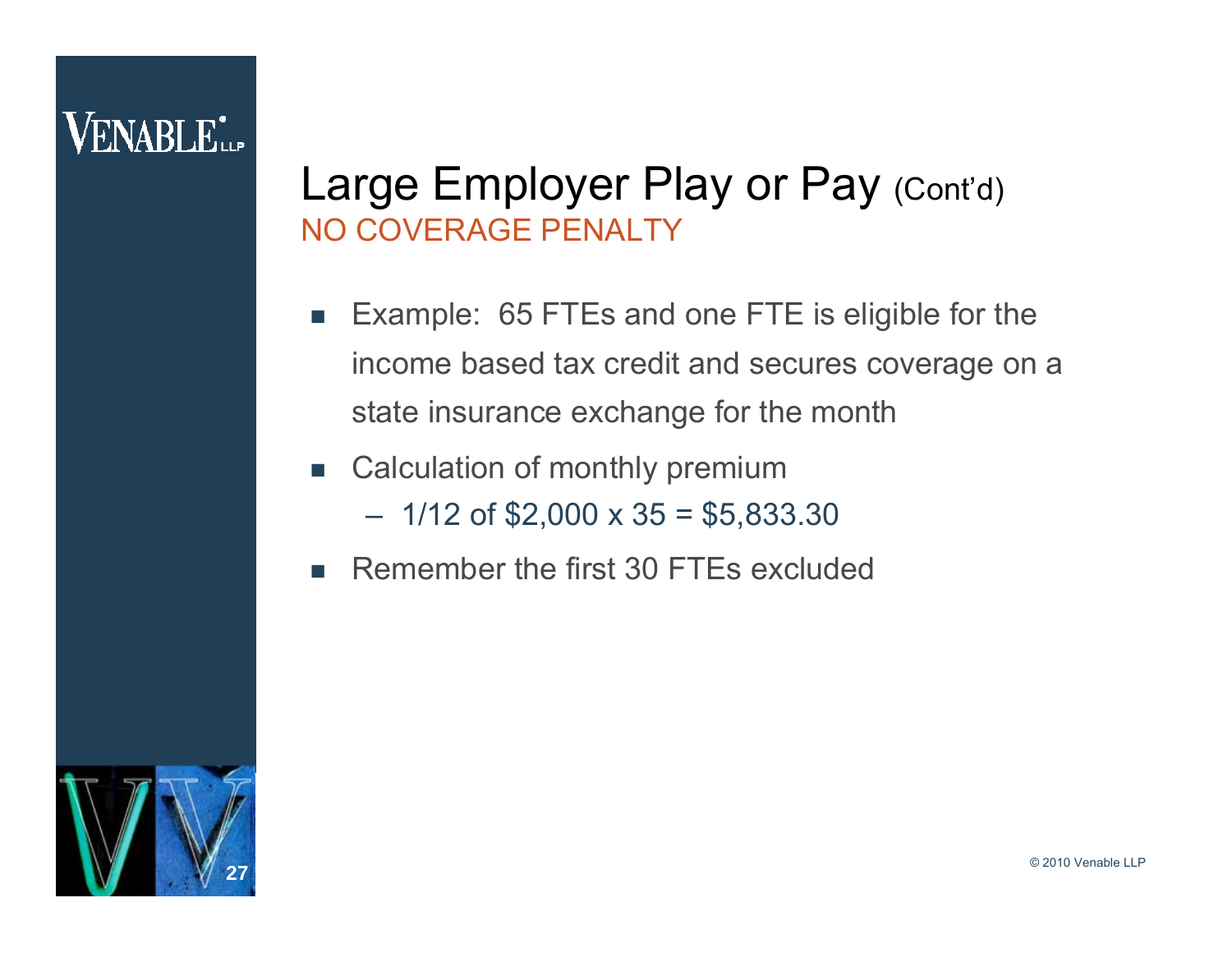#### Large Employer Play or Pay (Cont'd) NO COVERAGE PENALTY

- П FTE means on average at least 30 hours per week
- **The State**  A full-time employee with a household income ranging from 133% to 400% of the Federal Poverty Level is eligible for a subsidy in the form of a premium tax credit:
	- 2010 FPL for family of four (except for Alaska and D.C.)
		- 133% = \$29,326
		- $\cdot$  400% = \$88,200

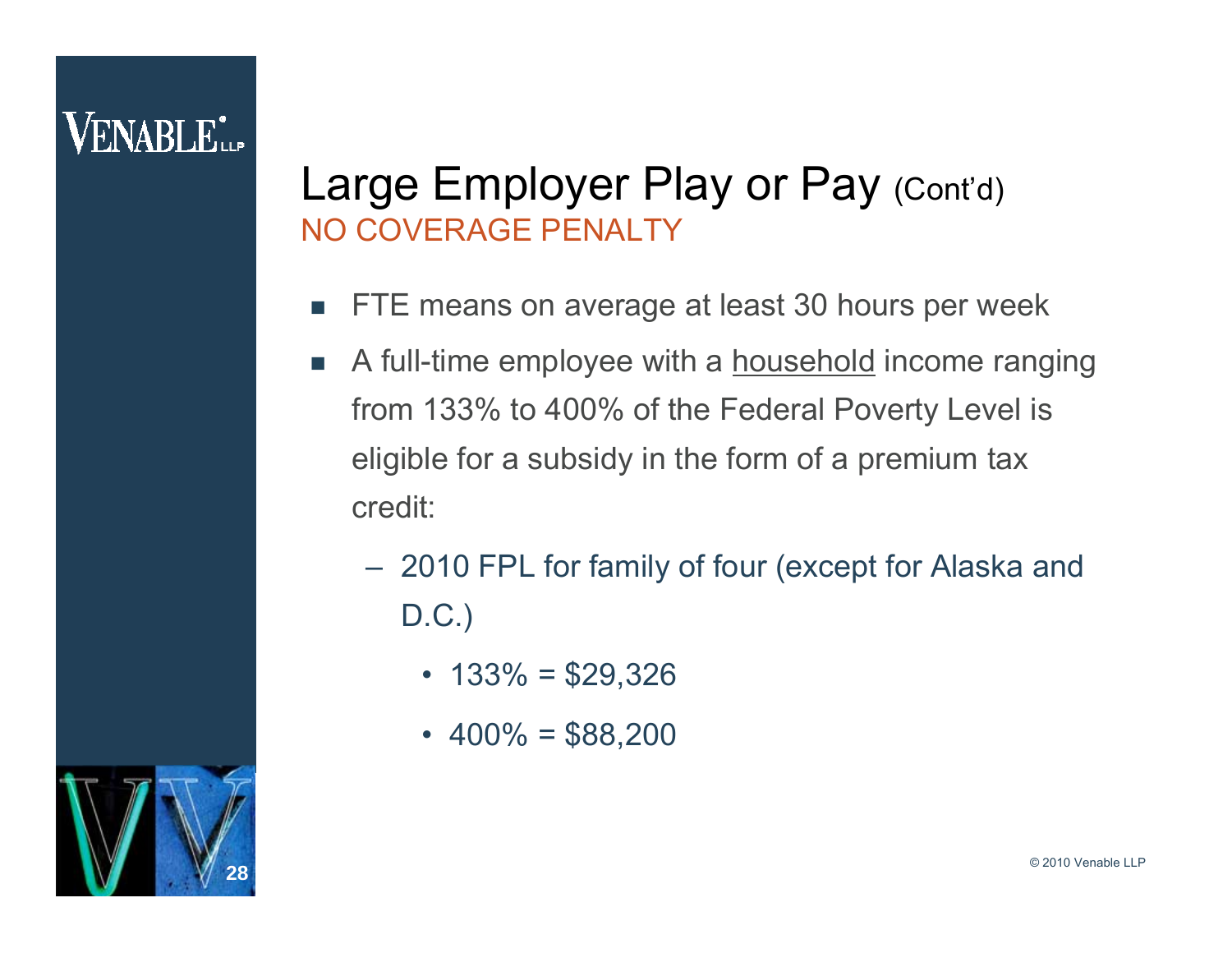### Large Employer Play or Pay (Cont'd) OPT-OUT PENALTY

- L Even if a large employer offers coverage, may still be subject to a penalty if coverage "unaffordable"
	- Employee's share of premium would exceed 9.5% of employee's household income or employer does not pay at least 60% of allowed costs under plan **and**
	- Employee's household income does not exceed 400% of FPL
- Monthly penalty equals 1/12 of \$3,000 (*i.e.*, \$250) per FTE who is eligible for premium tax credit, capped at penalty that would be applicable if employer offered no coverage

#### FREE CHOICE VOUCHER

- Available to certain FTEs who opt out of employer coverage
	- Employee's share of premium would be between 8% to 9.8% of the employee's household income **and**
	- Employee's household income does not exceed 400% of FPL
- L Used to purchase coverage on a state insurance exchange

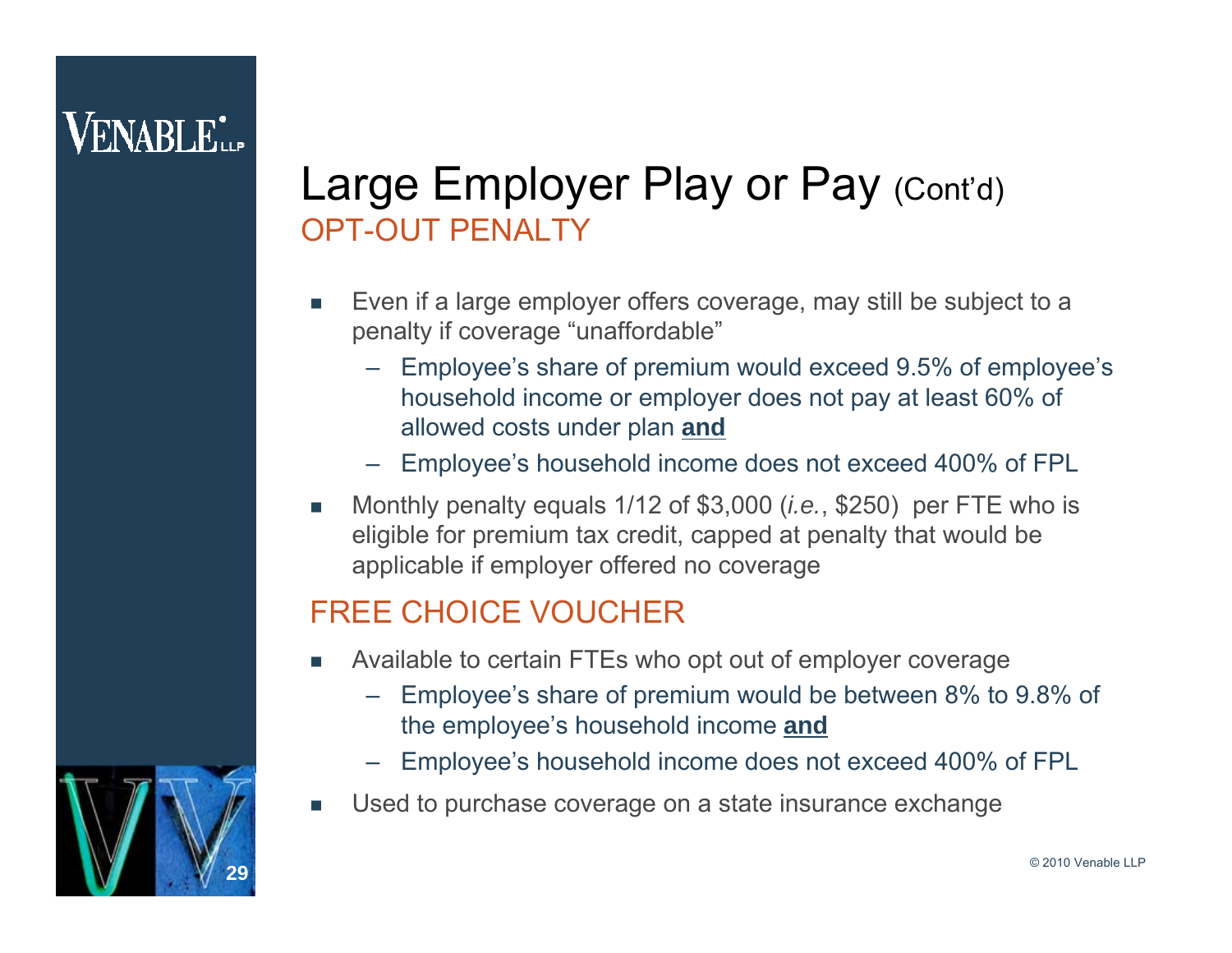

# Wellness Programs

- П Existing programs can continue, so long as regulations remain in effect
- m. Beginning January 1, 2014, new calendar year programs must meet one of two new sets of requirements
- П One set for programs that condition rewards on satisfaction of a standard related to a health status factor, one set for programs that do not

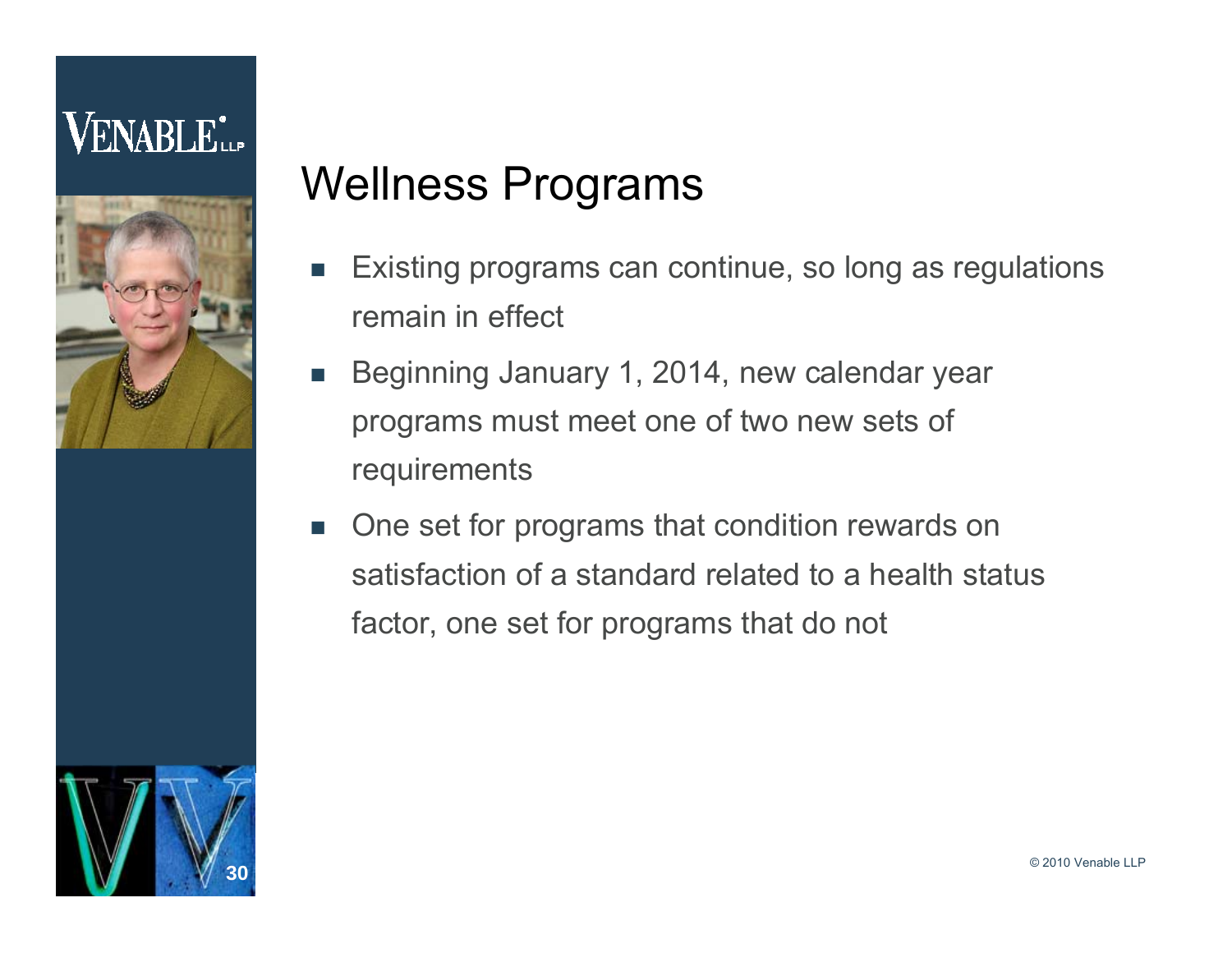- П Health status factors include:
	- Health status
	- Medical conditions
	- Claims experience
	- Receipt of health care
	- Medical history
	- Genetic information
	- Evidence of insurability
	- **Disability**
	- Other factors as determined by HHS

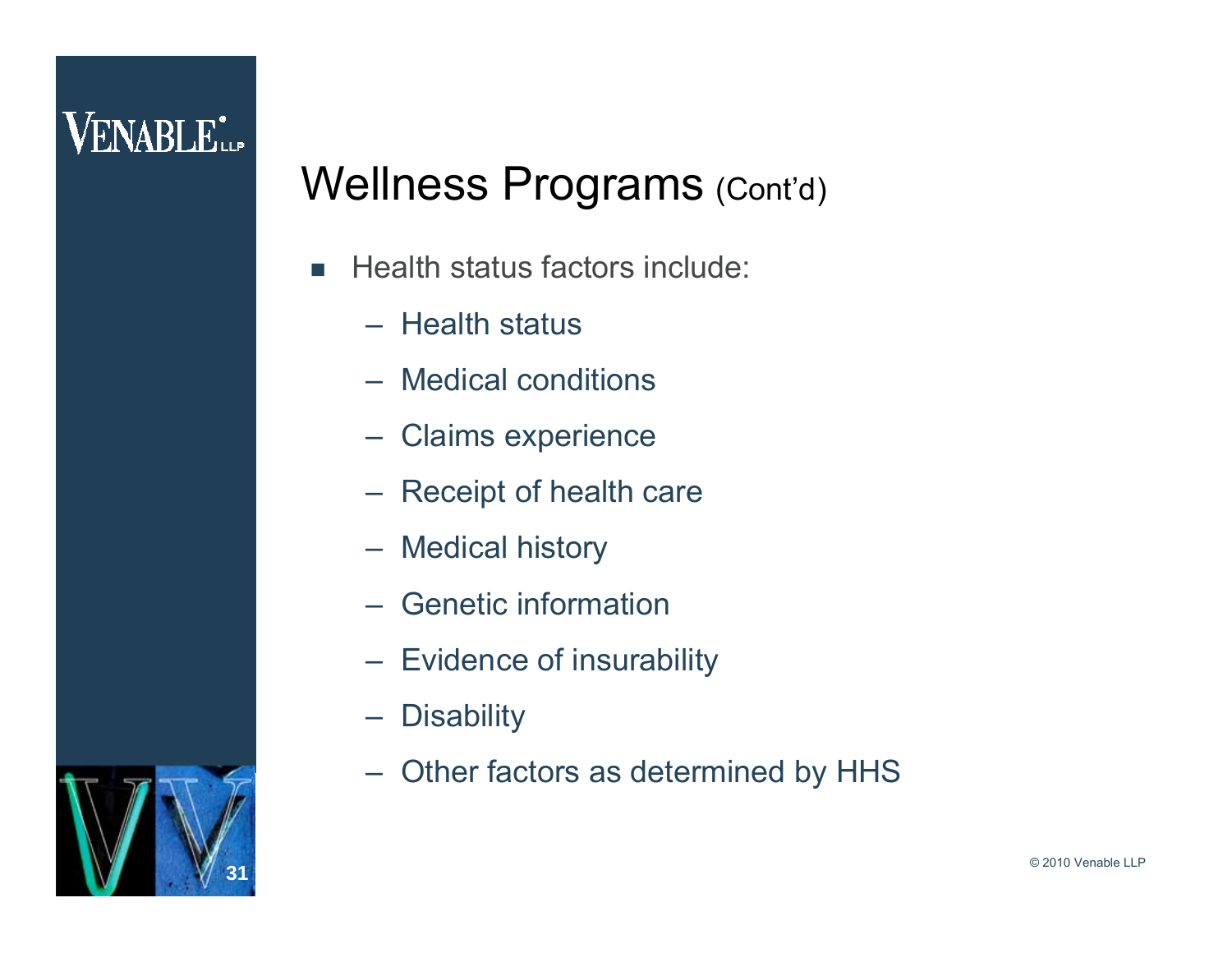# **VENABLE**\*

- П Programs without health status factor conditions or rewards:
	- Available to all similarly situated individuals?
	- If so, deemed to comply:
		- Fitness center membership
		- Diagnostic testing program
		- No cost preventative care
		- Smoking cessation program
		- Periodic health education seminars

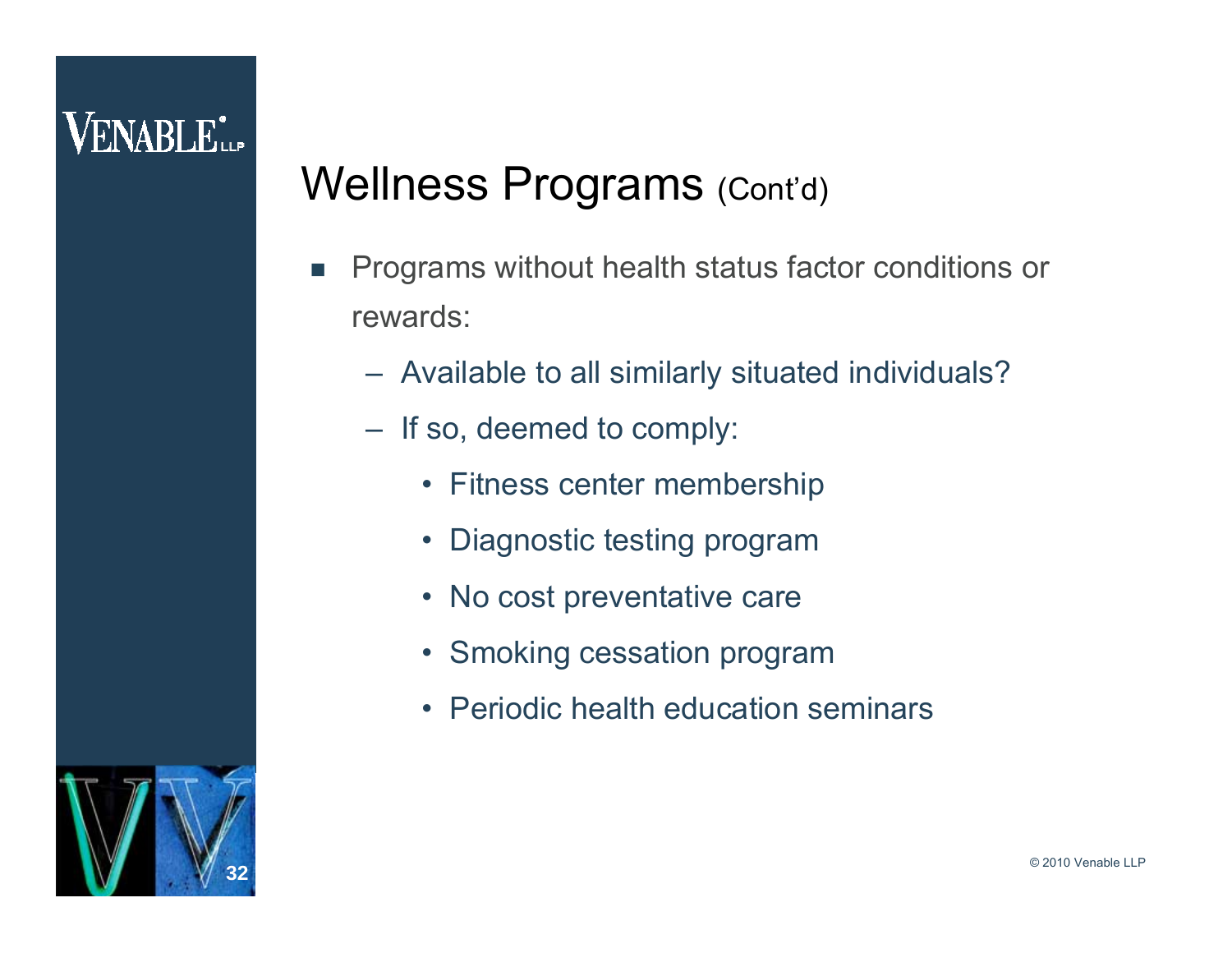- П Programs with health status factor conditions:
	- Reward can be increased to 30%, possibly 50% of coverage cost
	- Cost equals employer and employee contributions
	- Cost or benefit based rewards
	- Program must meet certain criteria
- Programs with health status factor conditions must:
	- Have a reasonable chance of improving the health or preventing disease
	- Not be overly burdensome
	- Not be a subterfuge for health status factor discrimination
	- Not use a highly suspect method
	- Allow individual to qualify for reward at least once a year
	- Provide a reasonable alternative or waiver

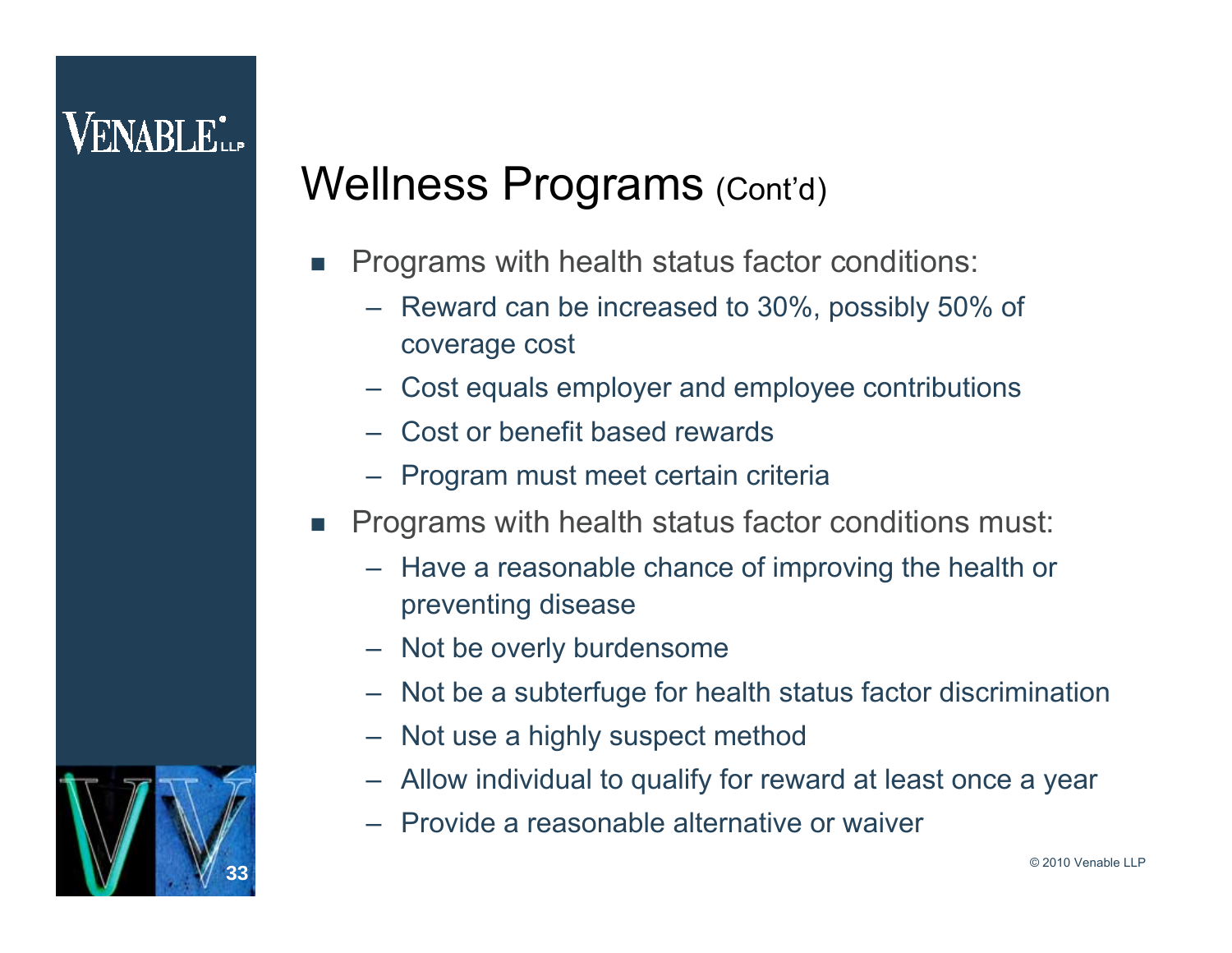- П Grants available for new small employer wellness programs in 2011
- New programs must include:
	- Health awareness initiatives
	- Efforts to maximize employee engagement
	- – Initiatives to change unhealthy behaviors and lifestyle choices
	- Supportive environmental efforts

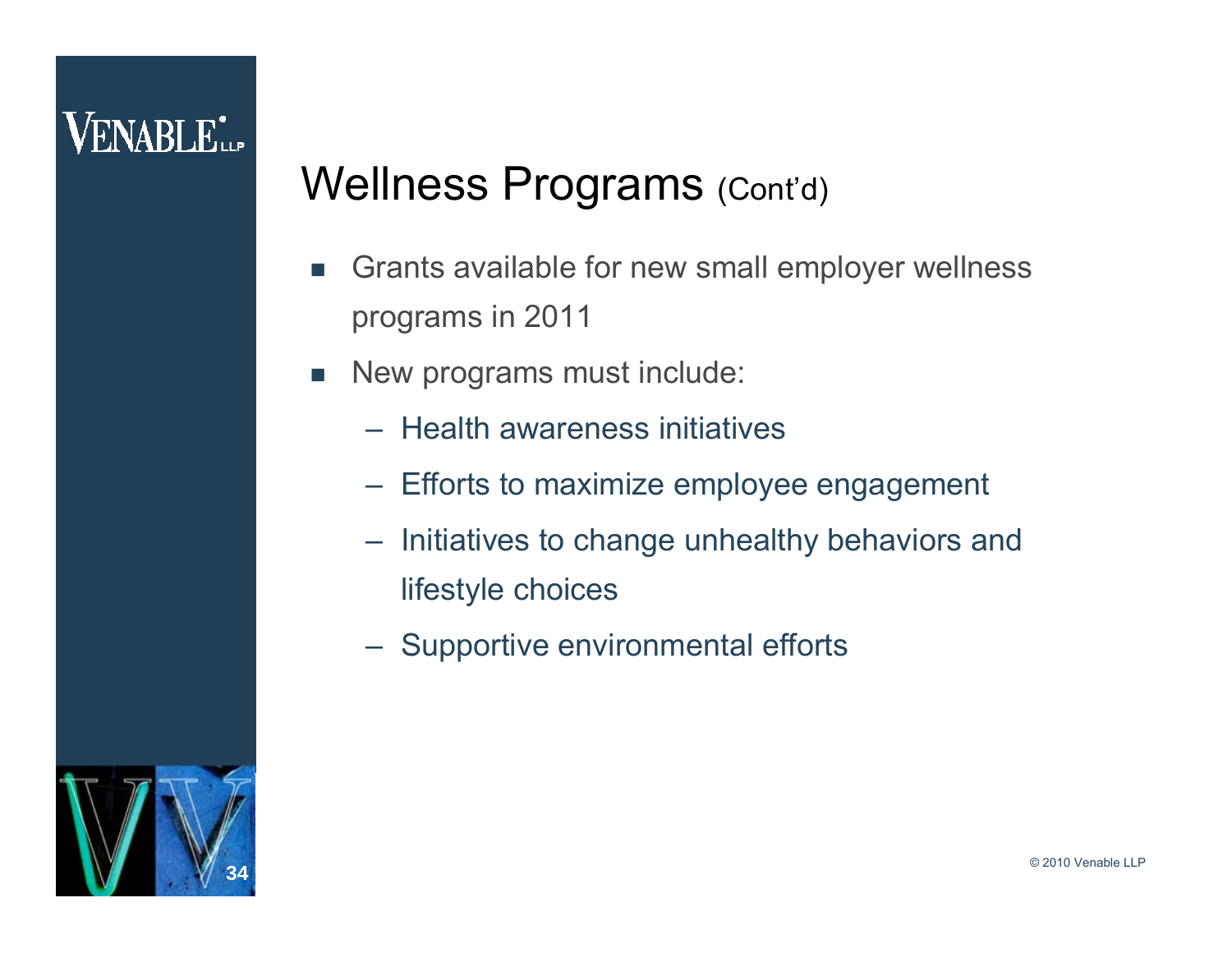# Access to Insurance Exchanges

- П State insurance exchanges must offer qualified plans by January 1, 2014
- **Qualified plan defined:** 
	- Health plan
	- Licensed health insurance issuer
	- Provides essential benefits package or offers catastrophic coverage
- $\blacksquare$  Essential benefits packages:
	- Benefits specified by HHS
	- Equal to a typical employer plan
	- Satisfies cost-sharing and minimum actuarial value requirements
	- Qualifies as bronze, silver, gold, or platinum level coverage

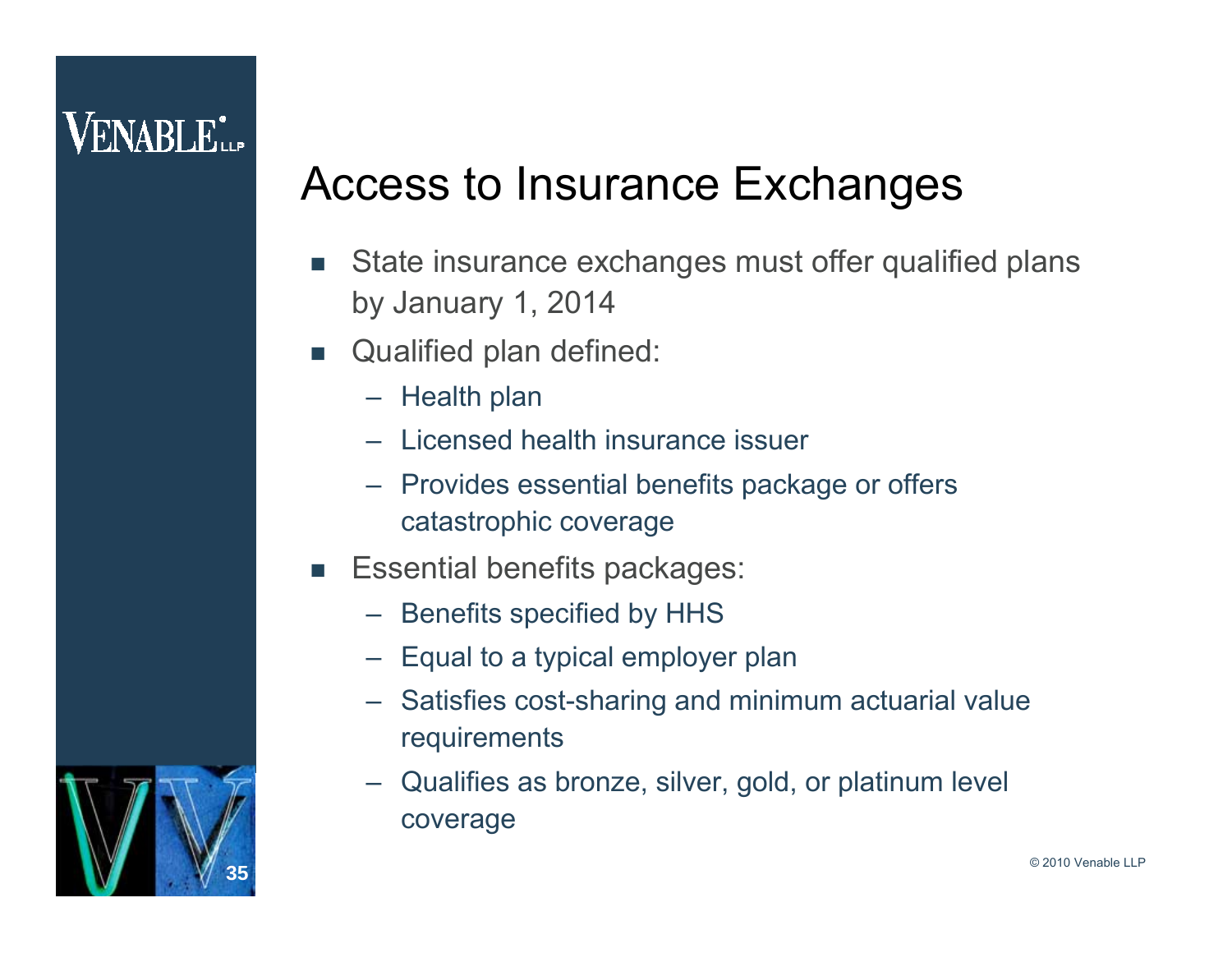# **VENABLE**

# Access to Insurance Exchanges (Cont'd)

- П Provide a Small Business Health Options Program (a SHOP Exchange)
- Small vs. large employers defined (1-100)
- П Cover all of a small employer's full-time employees
- m. Access continues for a small employer that grows too large
- A new employer's access based on its reasonable expectation
- m. Large employers and 2017
- П Regional exchanges possible
- П State fails to, HHS sets up exchange

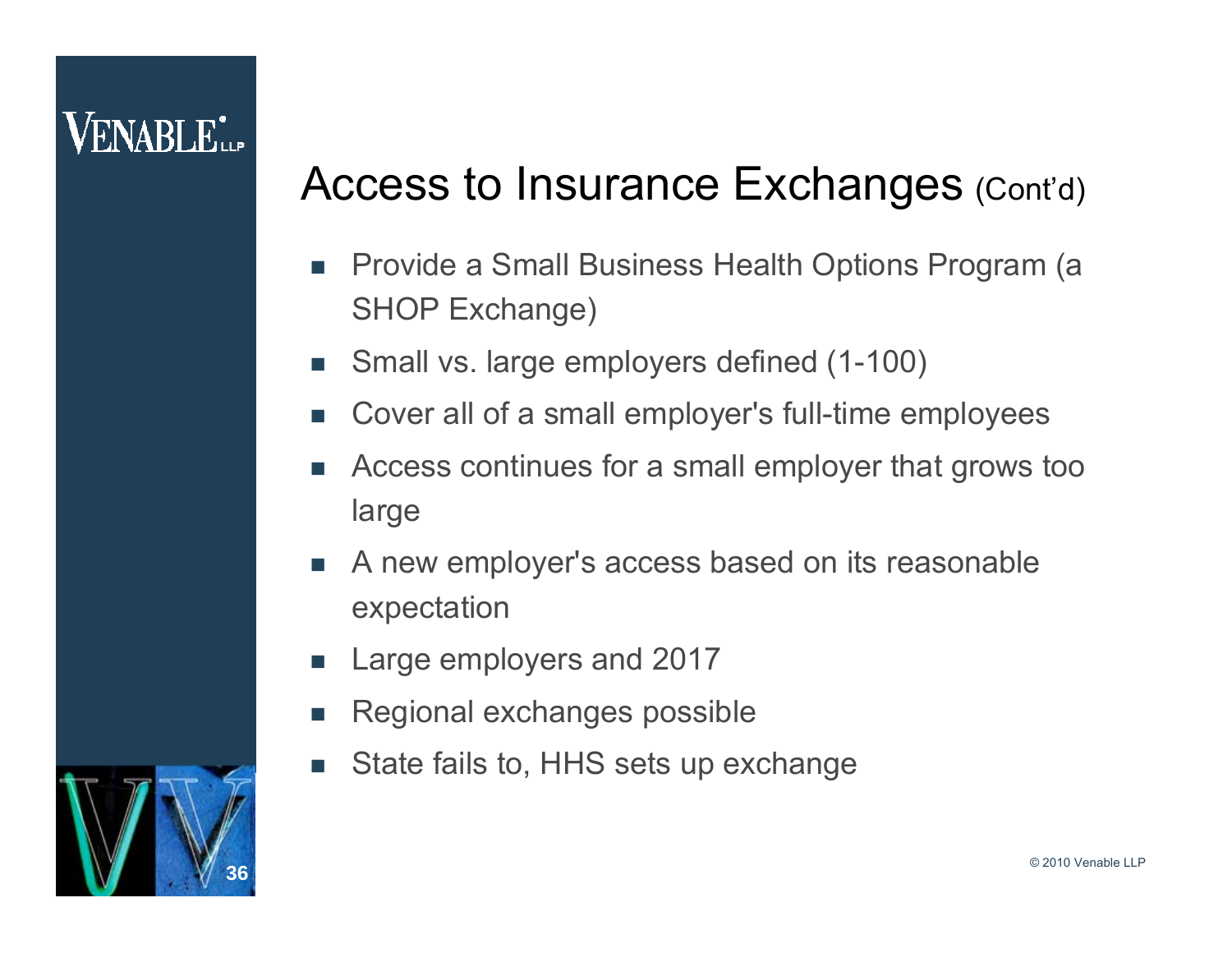

### Retiree Programs MEDICARE PART D EMPLOYER SUBSIDY

- П **Taxable** 
	- Amount received in subsidy cannot be deducted as an expense - 2013
	- Under accounting rules, may require an immediate adjustment to financial statements
- П **Qualification** 
	- Reducing the "Doughnut Hole"
		- Brand-name drugs
		- Generic drugs
	- Actuarial Equivalence Test

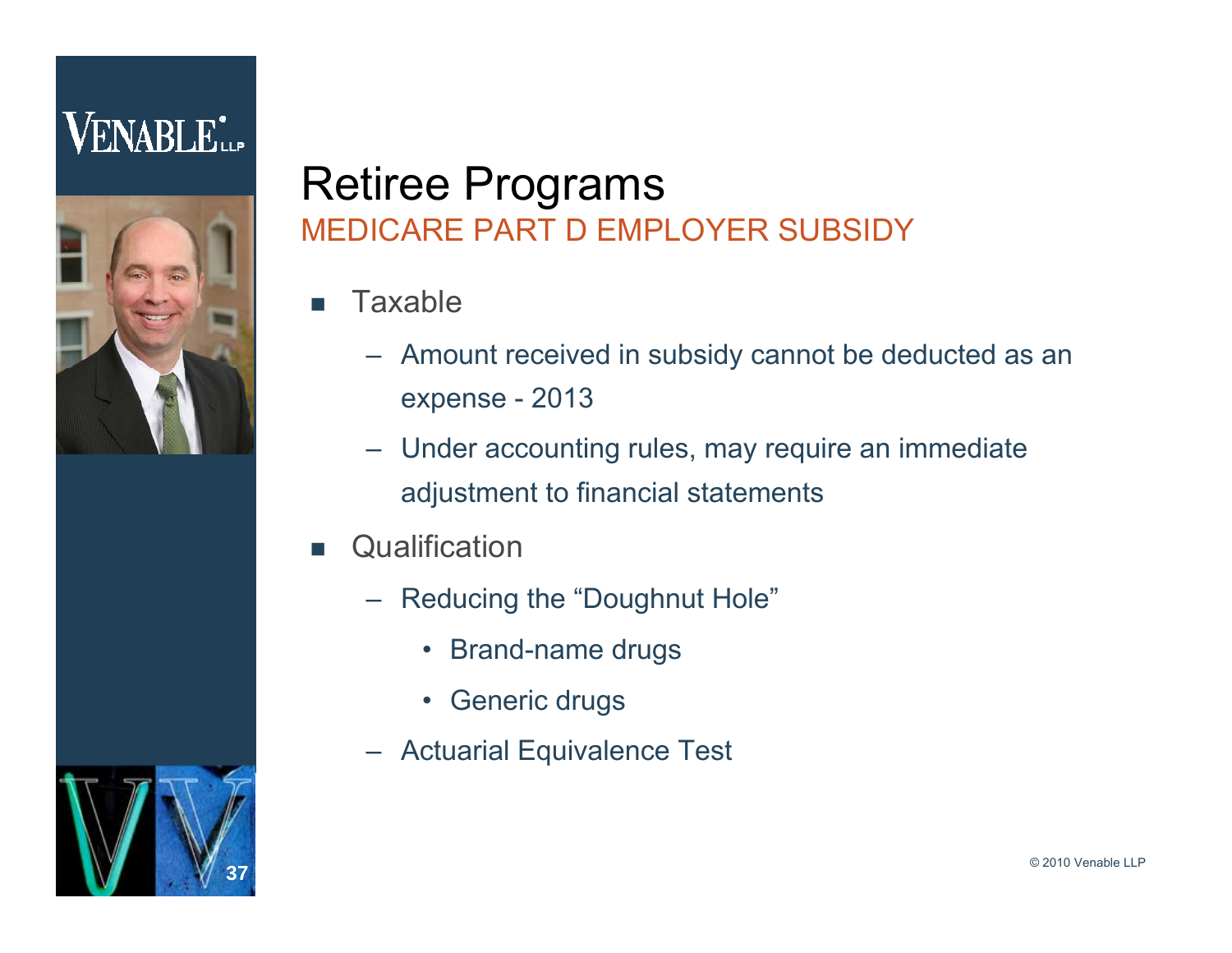# **VENABLE**\*

### Retiree Programs TEMPORARY RETIREE REINSURANCE PROGRAM

- L Who is covered
	- Both fully and self-insured qualified plans
		- Cost savings programs
		- Certified by Secretary of HHS
	- Age 55 to 65 and not eligible for Medicare
		- And their eligible dependents/surviving spouse
- L What is covered
	- Each high-dollar claim
		- Between \$15,000 and \$90,000
		- Reimbursement of 80%
- F How to get the reinsurance
	- Apply to HHS
	- Implement cost saving measures for high-cost chronic conditions
	- HHS certifies your plan
	- Document the cost of the medical claims and submit

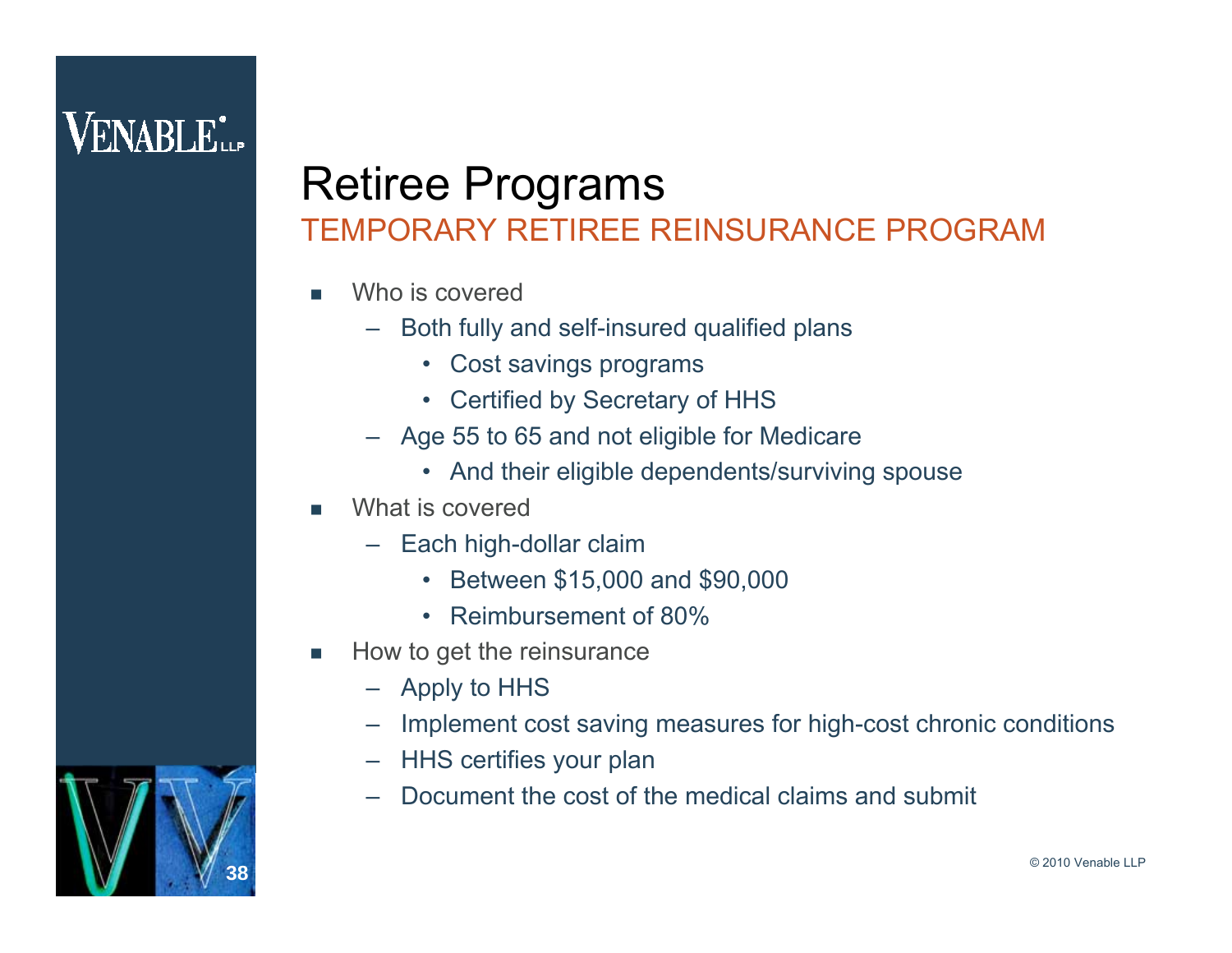# **VENABLE**\*

# Retiree Programs

TEMPORARY RETIREE REINSURANCE PROGRAM (Cont'd)

- П **Payments** 
	- Must be used to lower plan costs
		- Premium costs
		- Premium contributions, co-payments, deductibles, co-insurance or out-of-pocket costs
	- Will not be considered income
- T. Timing
	- To be established June 2010
	- –Ends January 1, 2014 or \$5 billion has been spent

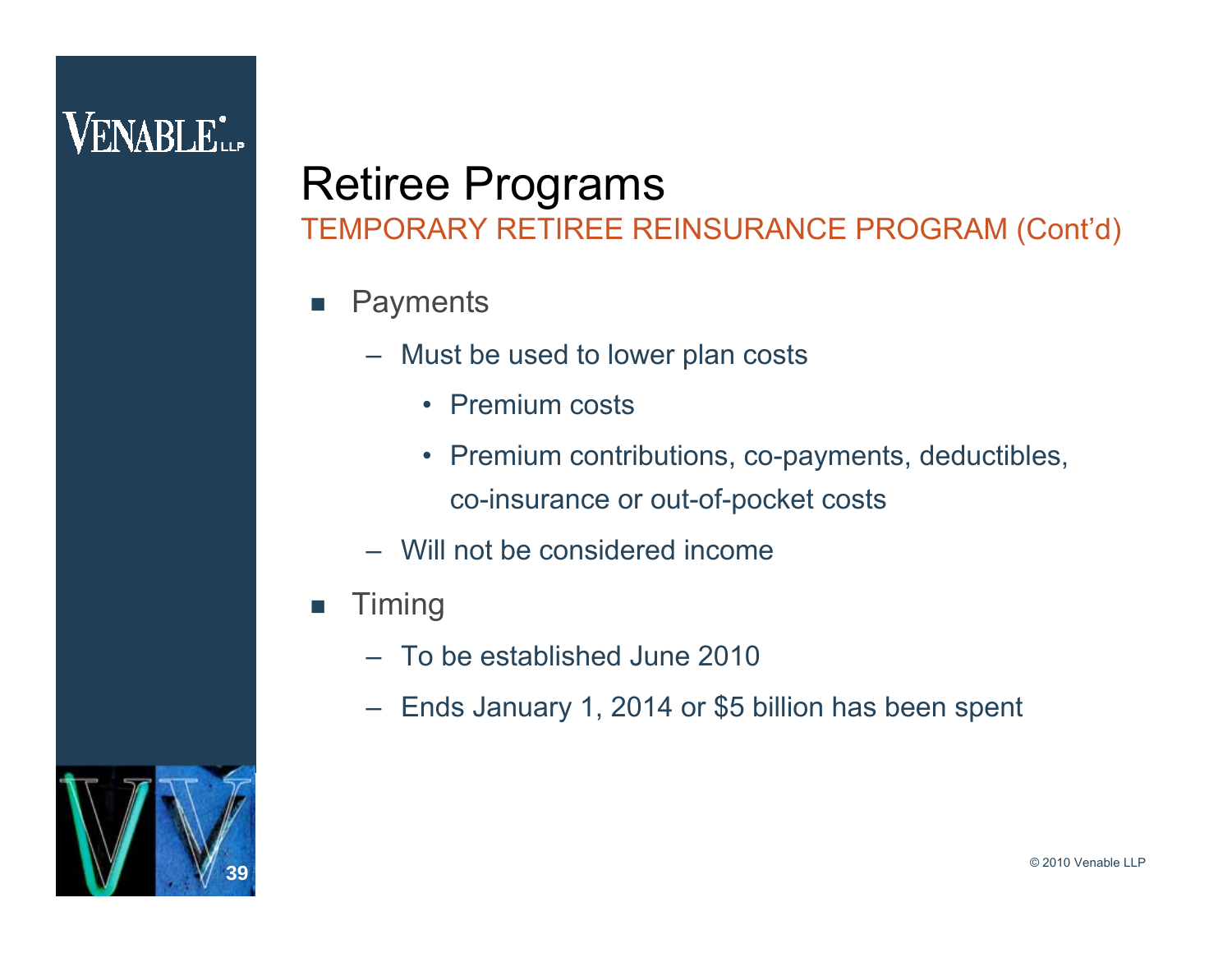# **VENABLE**L



Part III: What You Need to Know to Coordinate the Implementation of Your Redesigned Benefit Plans

- П Auto enrollment
- П Payroll reporting & additional taxes
- П Access to "CLASS" program
- П Appeals processes
- П Standardized disclosures
- П Transparency reporting
- П More government reporting

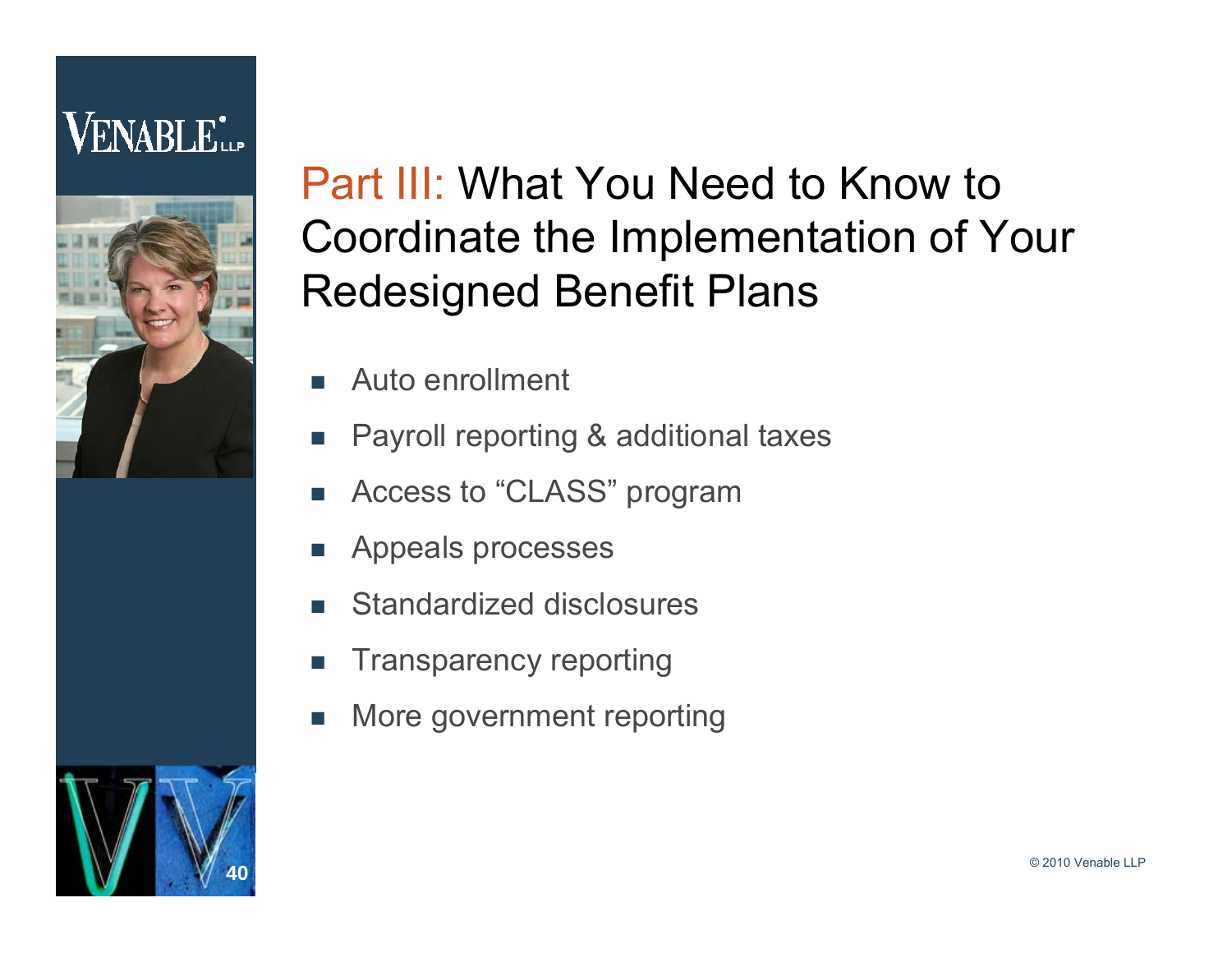

### Enrollment ProcessesAUTOMATIC ENROLLMENT

- П Non-grandfathered plans must automatically enroll new full-time employees and continue enrollment of current participants, unless either opt-out
- П Applies to employers with over 200 full-time employees
- П Notice and opt-out opportunity required
- П Effective date is unclear; Labor Department regulations forthcoming

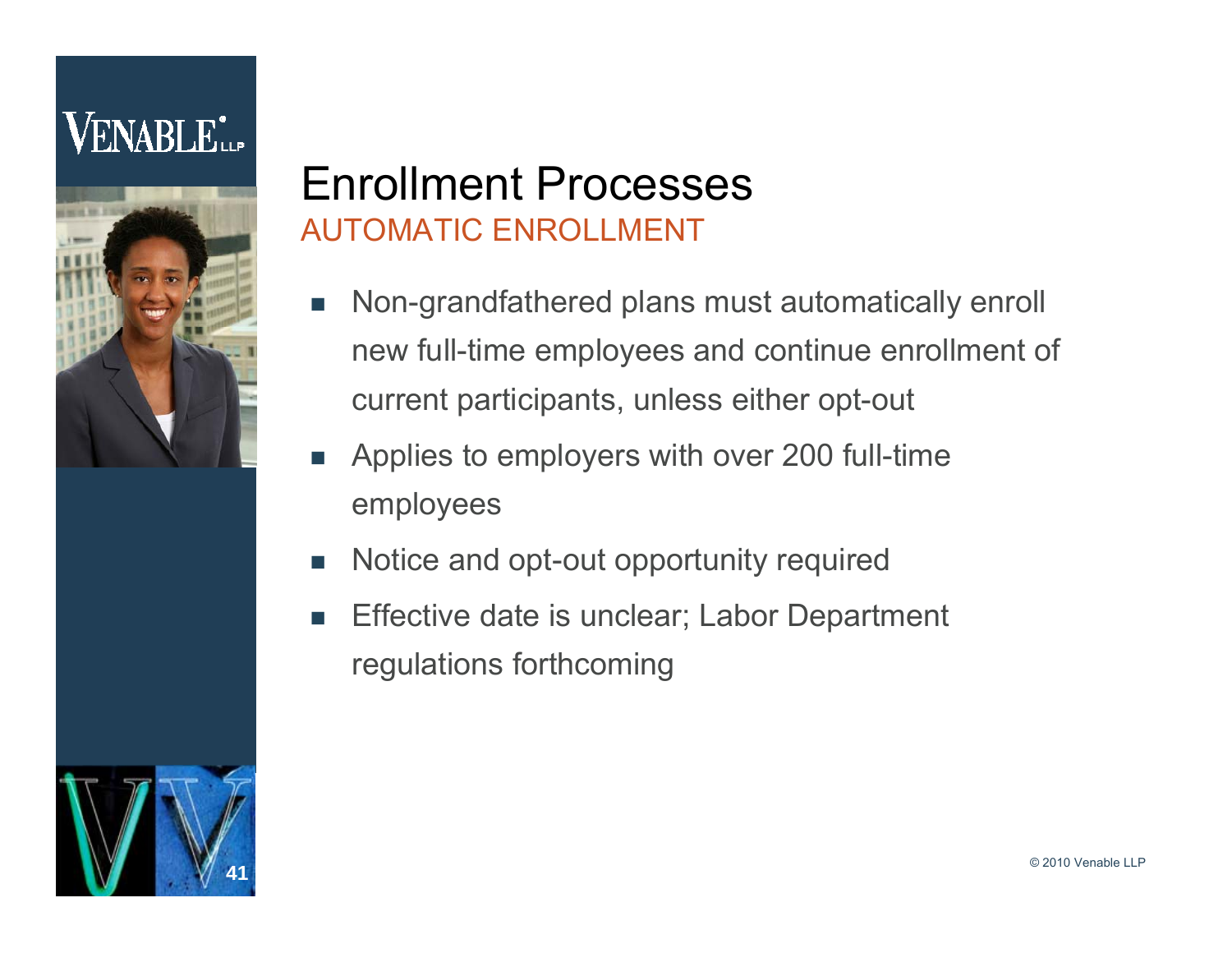

### Increased Medicare TaxesNEW MEDICARE TAXES EFFECTIVE JANUARY 1, 2013

#### EARNED INCOME

- L. Current employee tax rate -1.45%
- An additional 0.9% Medicare tax on wages in excess of:
	- \$200,000 for individuals
	- \$250,000 for married couples filing jointly
- Applies only to employee-paid portion of Medicare tax, but employers must withhold and report

#### UNEARNED INCOME

- 3.8% Medicare tax on the lesser of:
	- Net investment income for tax year **or**
	- – Excess modified adjusted gross income for tax year over
		- \$200,000 for individuals
		- \$250,000 for married couples filing jointly
- F Net investment income includes gross income from
	- interest dividends
		- annuities royalties
	- – $-$  other passive activities
- L. Employers are not required to withhold or report

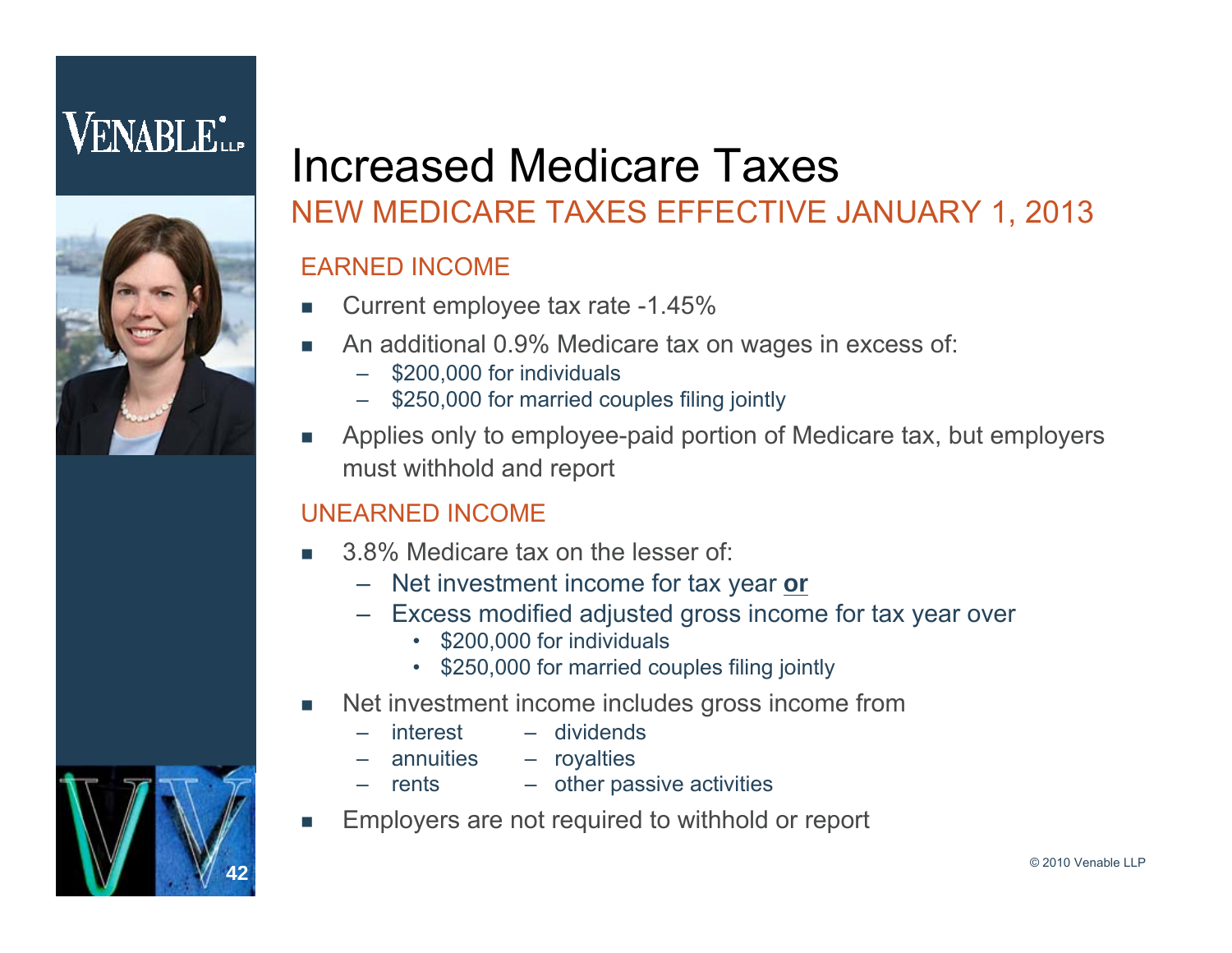# **VENABLE**\*

# Tax on Cadillac Plans

- $\mathcal{C}^{\mathcal{A}}$ Latest effective date – January 1, 2018
- m. Tax imposed on provider (not participant)
- П Tax equal to 40% of "excess benefit"
	- For 2018, annual amount of coverage that costs more than:
		- \$10,200 for single coverage
		- \$27,500 for family coverage
- П Includes:
	- Major medical
	- Health care FSAs
	- HSAs
	- Certain onsite wellness centers
- Excludes:
	- Stand alone dental and vision
	- Voluntary specific disease and hospital indemnity policies
	- Long-term care

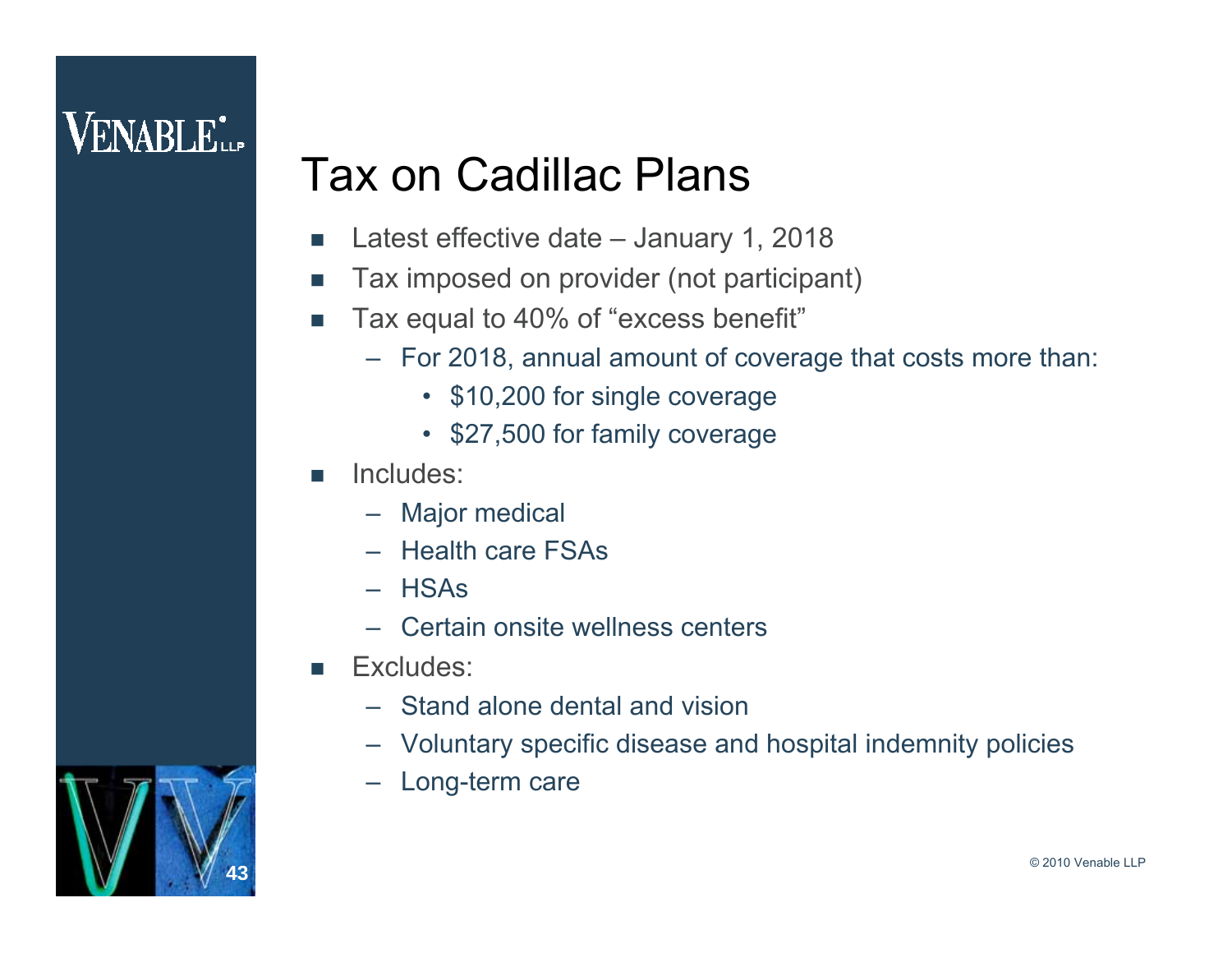# W-2 Reporting

- П Effective for 2011
- m, First applicable to W-2 issued in January 2012
- T. Same inclusions/exclusions as for Cadillac plans, except includes stand alone dental and vision and excludes:
	- HSAs
	- Employee contributions to medical flexible spending account
- $\mathcal{L}_{\mathcal{A}}$  Purpose is to track fulfillment of individual mandate and tax on Cadillac plans

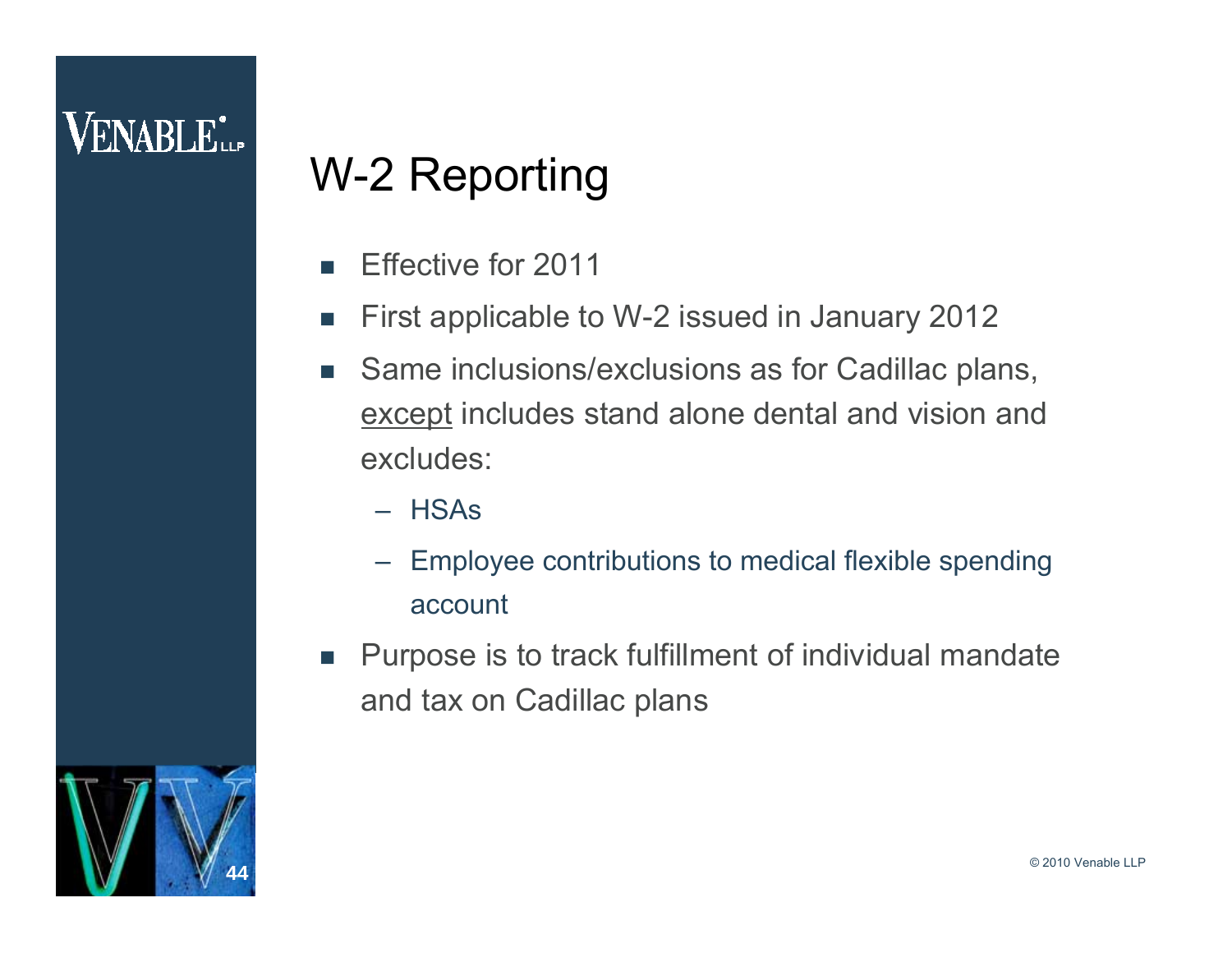# CLASS Act - Long-Term Care

- П Effective as of January 1, 2011
- $\mathbb{R}^n$  New, voluntary, self-funded public long-term care plan to provide community living assistance services and supports community residence
- $\mathcal{C}^{\mathcal{A}}$ Working adults auto enrolled, with opt out
- П Funded by monthly payroll deductions
- П 5-year vesting schedule

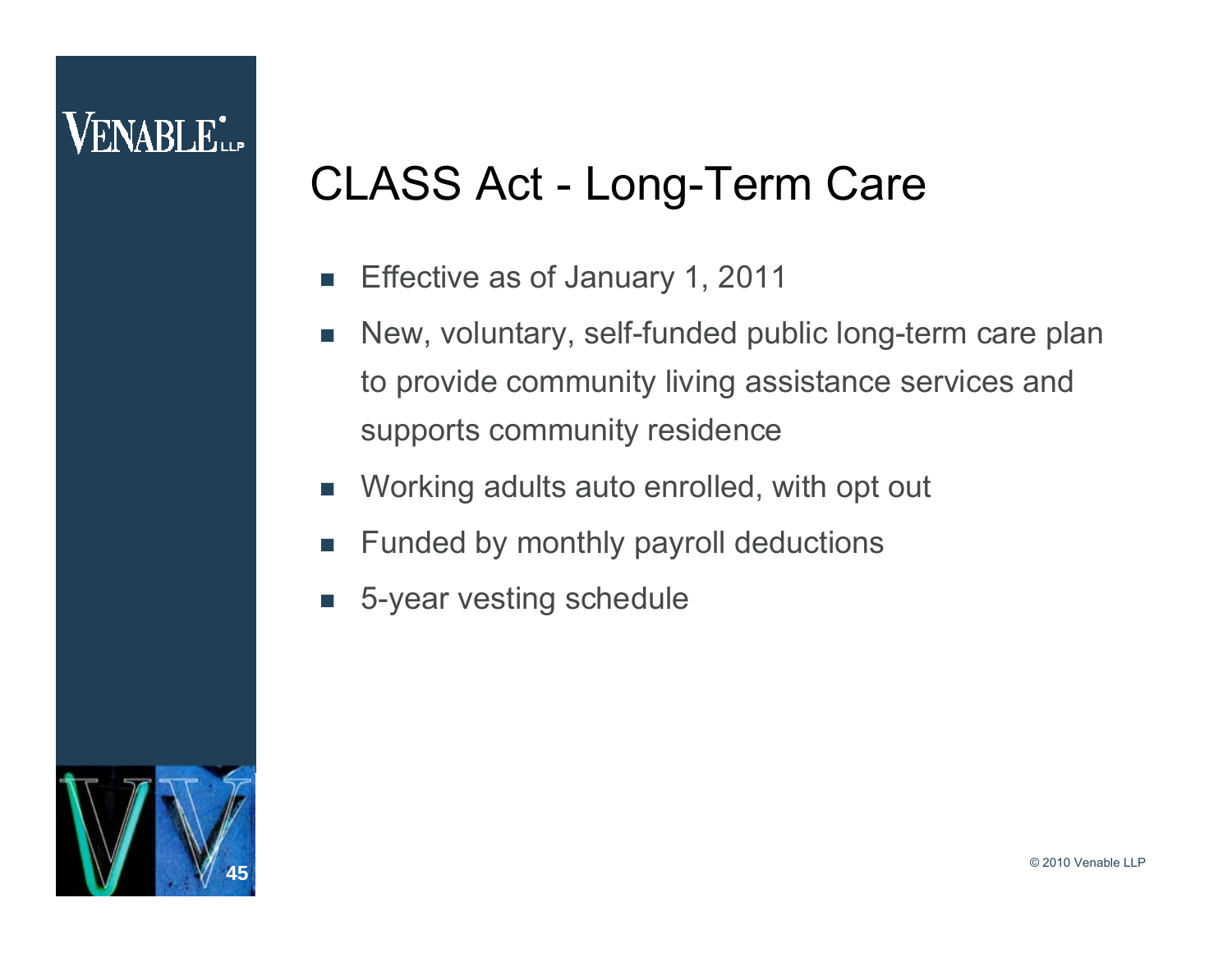# **VENABLE**\*



# Appeals Processes

- п Internal and external reviews
- п Effective appeals process minimum requirements
	- Notice to participants and beneficiaries:
		- About internal and external appeals processes
		- Availability of any ombudsman or health insurance consumer assistance
		- Culturally and linguistically appropriate language
- ▉ Effective appeals process minimum requirements
	- Allow participants and beneficiaries:
		- To review their files
		- To present evidence and testimony during an appeal
		- To receive continued coverage during an appeal
- П Internal review process:
	- Now meet the current claims regulation requirements
	- Later meet updated DOL requirements
- ▉ External review process:
	- Self-insured plans: new minimum DOL standards
	- Insured plans:
		- Applicable State external review processes
		- Or minimum DOL standards
- п Effective January 1, 2011 for calendar year plans

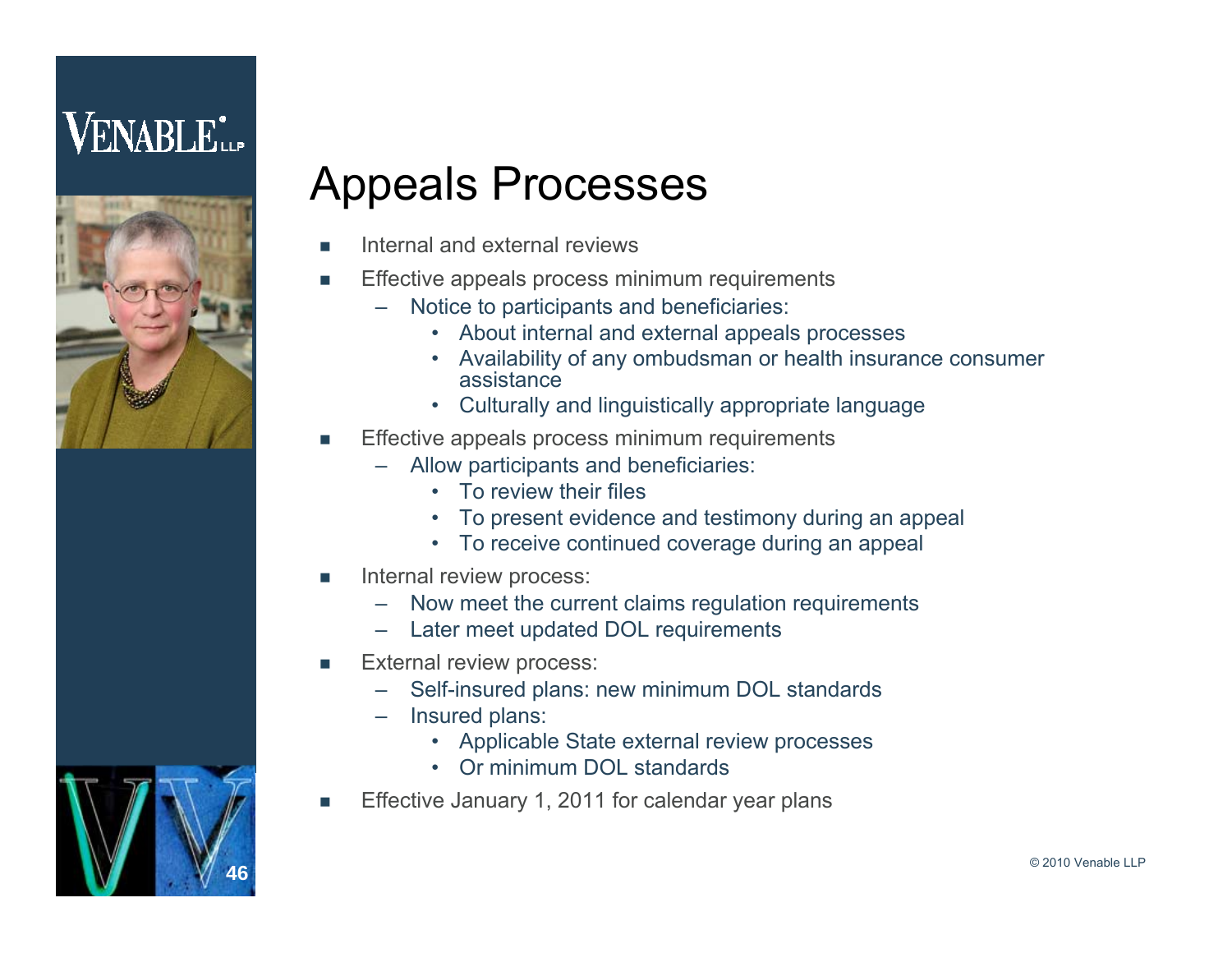# Standardized Disclosures

- F. Summaries of benefits required
- $\mathbb{R}^n$  Four pages; 12 point font; culturally and linguistically appropriate language; and understandable by the average plan participant or beneficiary
- $\overline{\phantom{a}}$  Summary must include:
	- HHS definitions of insurance and medical terms
	- Coverage descriptions
	- Cost-sharing descriptions; renewability and continuation of coverage descriptions
	- Examples
	- Minimum essential benefit statement
	- Contact number for questions and WEB address for plan document

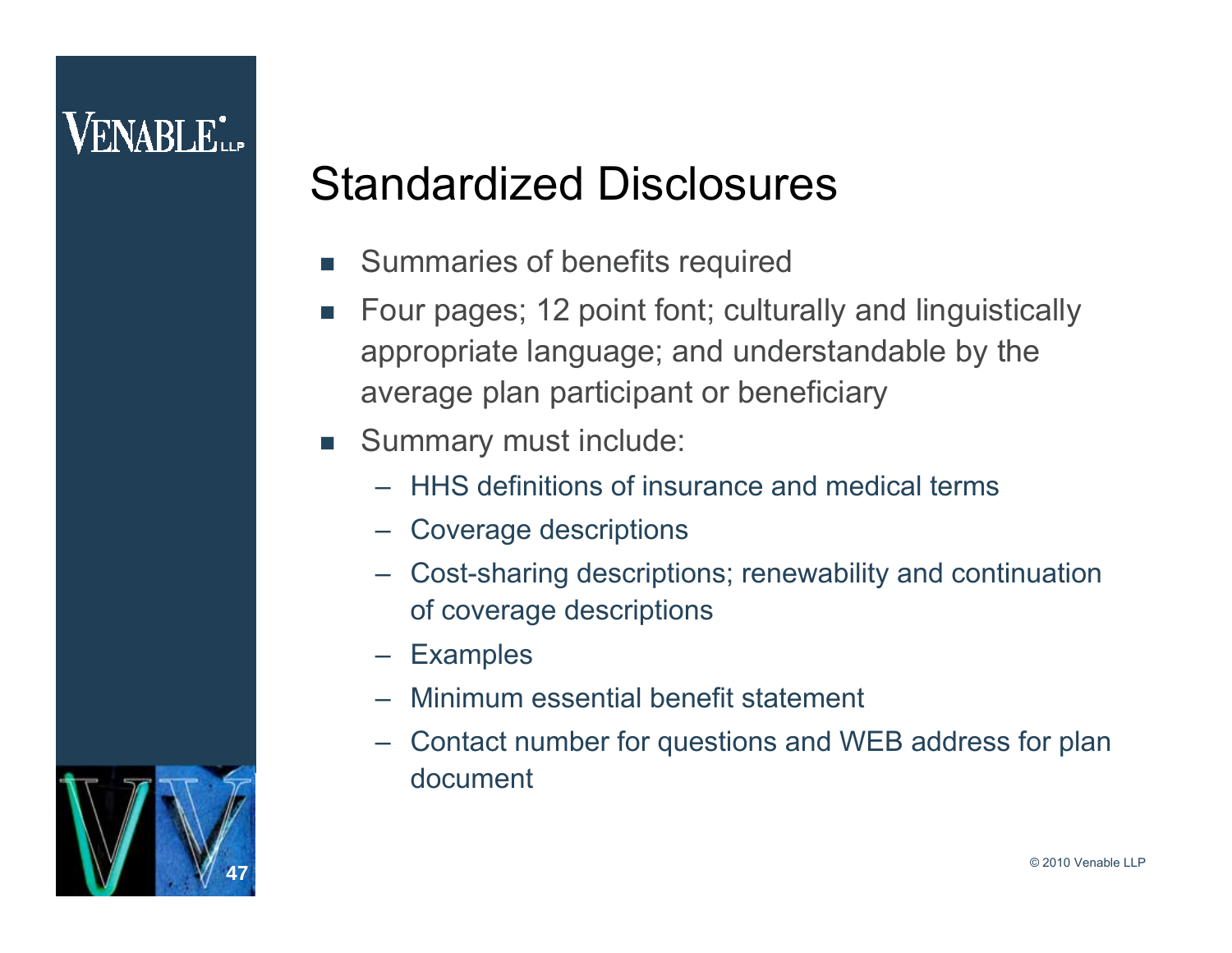# Standardized Disclosures (Cont'd)

- ш Precise summary standards by HHS, NAIC and working group due March 23, 2011
- $\mathcal{C}^{\mathcal{A}}$  Summaries distributed by non-grandfathered plans by March 23, 2012; possibly by March 23, 2010 for grandfathered plans
- П Notification of material changes 60 days before changes effective
- $\overline{\phantom{a}}$ Sets a preemption floor
- П \$1,000 fine for each willful failure
- T. Employers must provide information to participants about insurance exchanges including:
	- Availability of tax credits
	- Availability of cost sharing
	- Availability of free choice voucher
- П By March 1, 2013 for existing employees

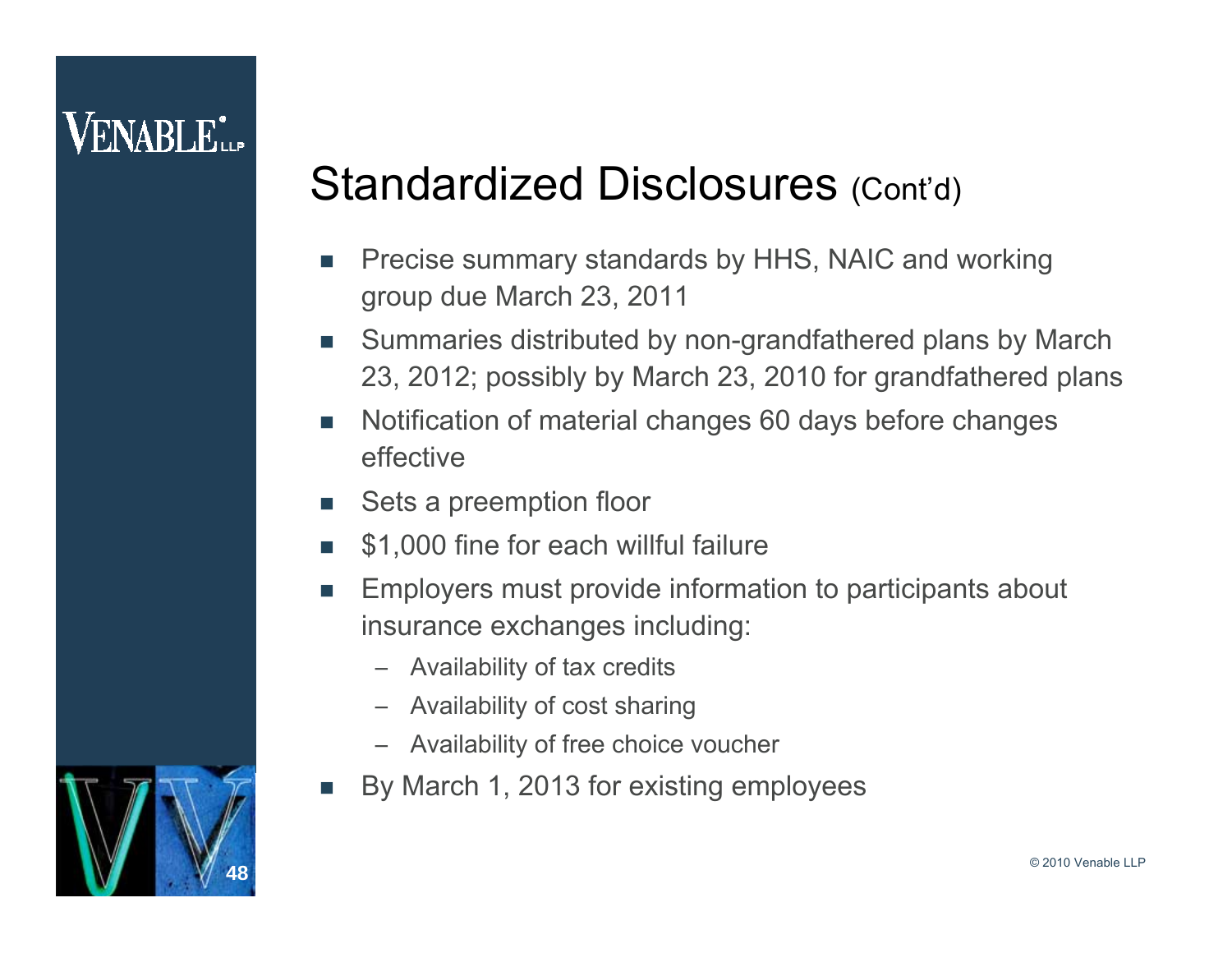# Required Transparency Disclosures

- F Beginning in 2011, accurate and timely disclosures required to HHS and the public:
	- –Claims payment policies and practices
	- Periodic financial disclosures
	- Data on:
		- Enrollment and disenrollment
		- The number of claims denied
		- Rating practices
	- Information on:
		- Cost sharing and payments for out-of-network charges
		- Rights under the act
		- Any other information required
- F As updated and harmonized by DOL
- $\mathcal{L}_{\mathcal{A}}$  Must use plain language
	- Intended audience can readily understand
	- Concise, well-organized, and follows best practices
	- HHS and DOL to issue best practices guidance
- L. Must respond to individuals' questions about coverage for a specific service

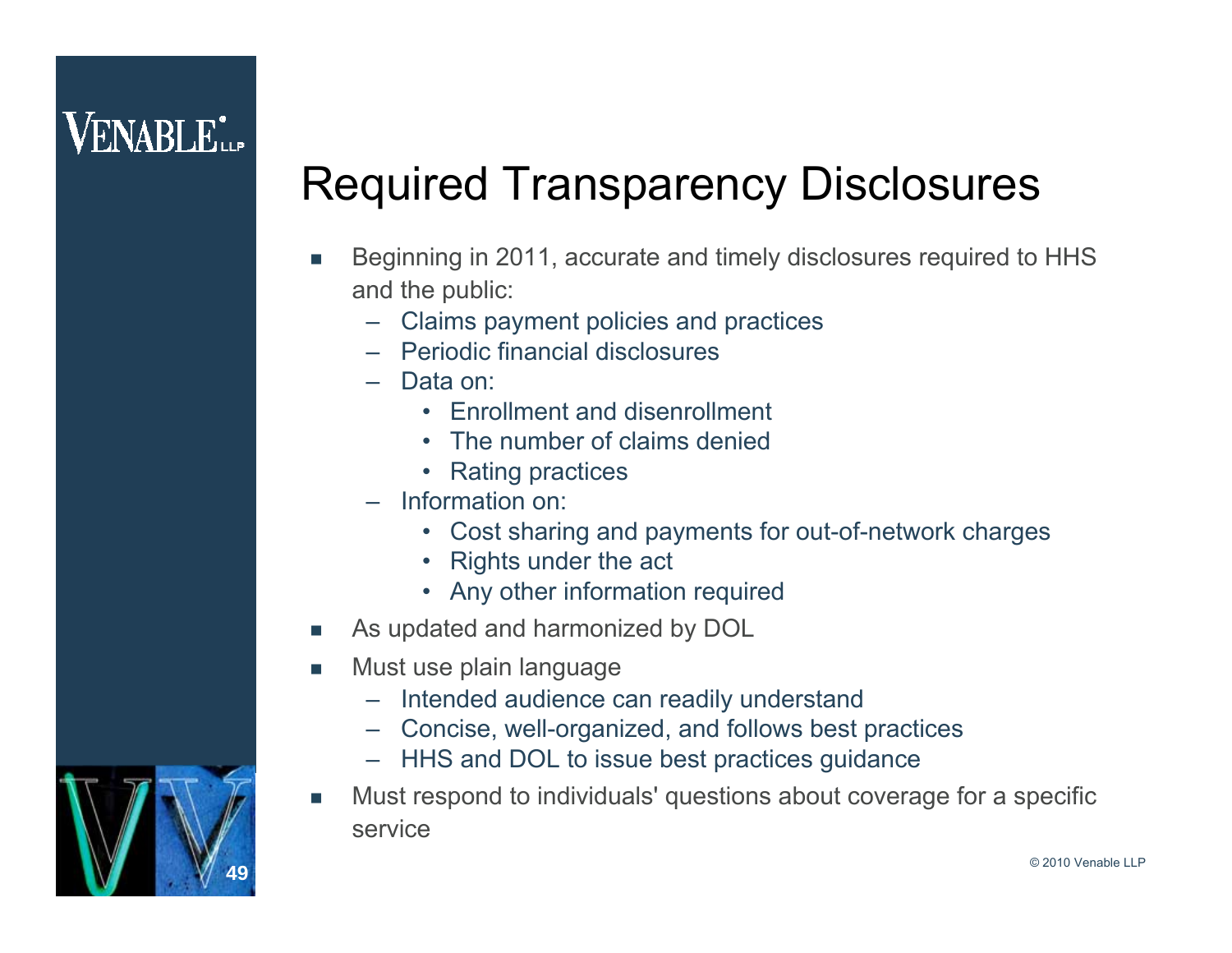

50**50**

# More Government Reporting

#### MEDICAL LOSS RATIOS REPORTING TO HHS

- $\sim$ Effective as of January 1, 2011
- T. Applicable to fully-insured plans only
- T. Applies to grandfathered plans
- $\overline{\phantom{a}}$  Report % of premium revenue expended on medical care as opposed to administrative costs
- $\overline{\phantom{a}}$  If ratio is not at least 85% for large group market (80% for small group market), then rebate

#### QUALITY OF CARE REPORTING TO HHS

- HHS to issue regulations by March 2012 requiring plan reporting on measures that improve quality of care
- Applies to self-insured and group health plans
- $\overline{\phantom{a}}$ Does not apply to grandfathered plans

#### COVERAGE REPORTING TO IRS

- F Effective January 1, 2014 for large employers (50 or more FTEs)
- F Whether employee coverage offered
- Length of waiting periods
- Lowest cost option
- F Plan's actuarial value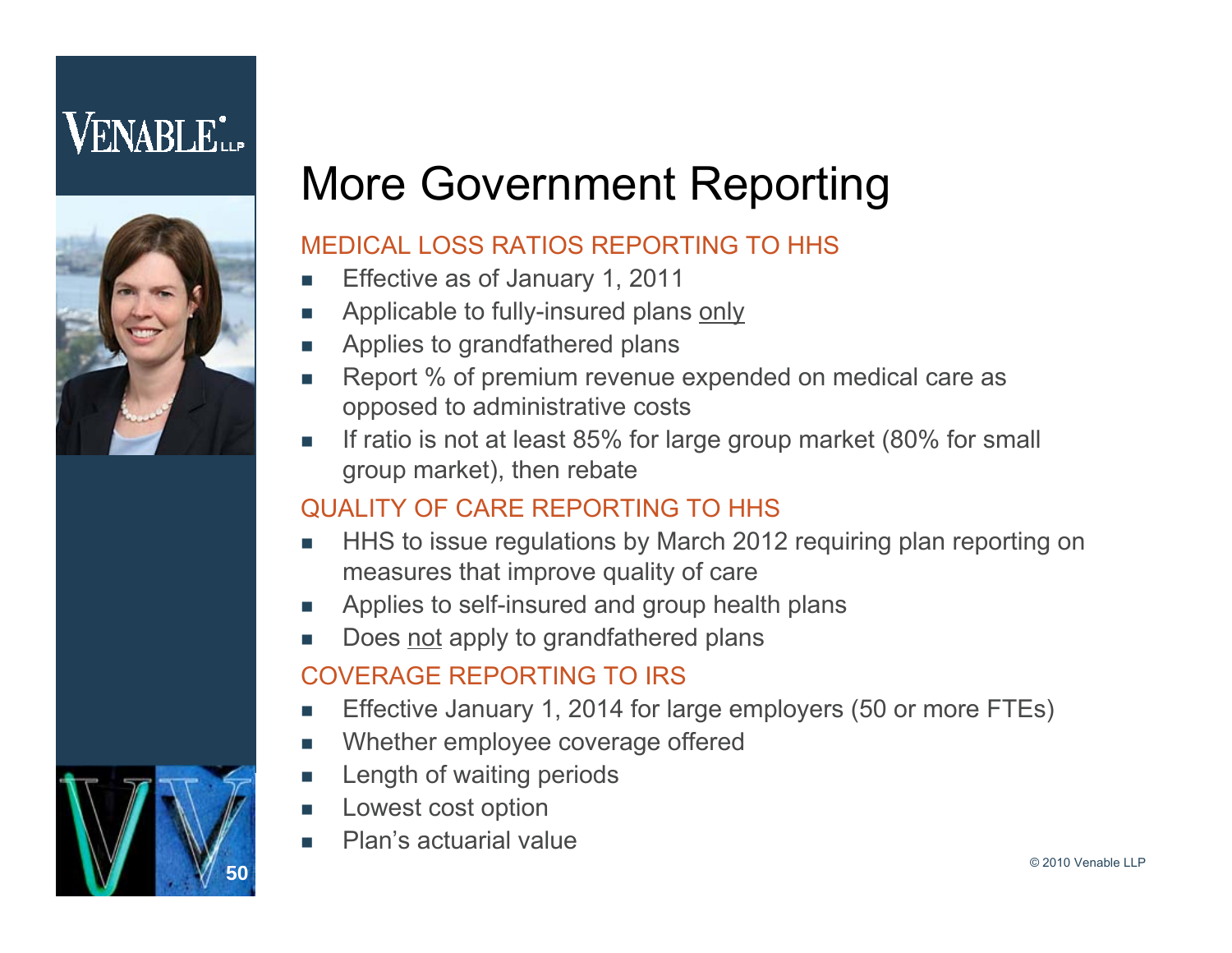

# Timeline for Next Steps

| <b>Effective</b><br><b>Date</b> |              | <b>Action Items</b>                                                                                                                                                                                                                                                                              | <b>Applies to</b><br><b>Grandfathered</b><br>Plans? |
|---------------------------------|--------------|--------------------------------------------------------------------------------------------------------------------------------------------------------------------------------------------------------------------------------------------------------------------------------------------------|-----------------------------------------------------|
| <b>Now</b>                      | $\checkmark$ | If you have 25 or fewer FTEs, work with your Finance<br>Department to evaluate whether you are eligible for the small<br>employer tax credit and if so, apply for credit                                                                                                                         |                                                     |
|                                 | $\checkmark$ | If you offer retiree coverage and apply for the Medicare Part<br>D subsidy, work with your Finance Department and auditors to<br>evaluate the current impact on your financial statements under<br>the FASB rules because the Medicare Part D subsidy will<br>effectively become taxable in 2013 |                                                     |
|                                 |              |                                                                                                                                                                                                                                                                                                  |                                                     |
| 6/23/2010                       | $\checkmark$ | If you offer retiree coverage for retirees ages 55-65 who are<br>not eligible for Medicare, apply for the retiree reinsurance<br>program, work with your Finance Department and obtain claims<br>data from your insurance company/TPA and consider<br>appropriate plan design changes            |                                                     |
|                                 |              |                                                                                                                                                                                                                                                                                                  |                                                     |

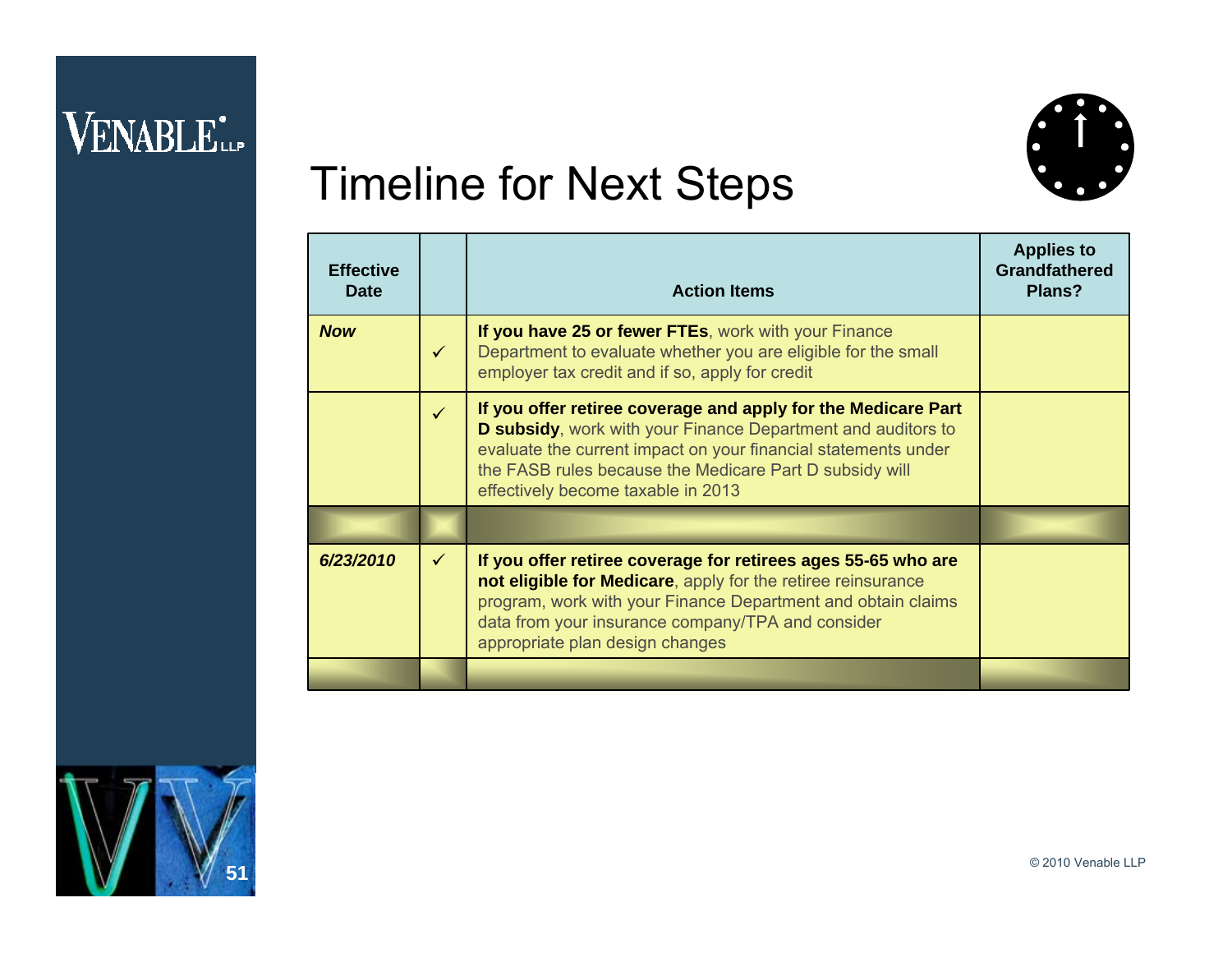

# Timeline for Next Steps

| <b>Effective</b><br>Date               |              | <b>Action Items</b>                                                                                                                                                                      | <b>Applies to</b><br><b>Grandfathered</b><br>Plans? |
|----------------------------------------|--------------|------------------------------------------------------------------------------------------------------------------------------------------------------------------------------------------|-----------------------------------------------------|
| 1/1/2011 for<br>calendar<br>year plans | $\checkmark$ | Evaluate what plans you are going to offer, and determine<br>whether any plans need to be restructured                                                                                   |                                                     |
|                                        |              | Determine what grandfathered plans you have                                                                                                                                              |                                                     |
|                                        |              | Determine whether you have any dental and vision coverage<br>that you want to convert to "stand-alone" plans so that they are<br>exempt from the new rules on annual and lifetime limits |                                                     |
|                                        |              | Determine whether you have any fully-insured plans that need<br>to be restructured to comply with the nondiscrimination<br>coverage rules, such as executive-only plans                  |                                                     |
|                                        |              | • CLASS Act (voluntary long-term care program)                                                                                                                                           |                                                     |
|                                        |              | New wellness programs (grants available for small employers)<br>$\bullet$ .                                                                                                              |                                                     |

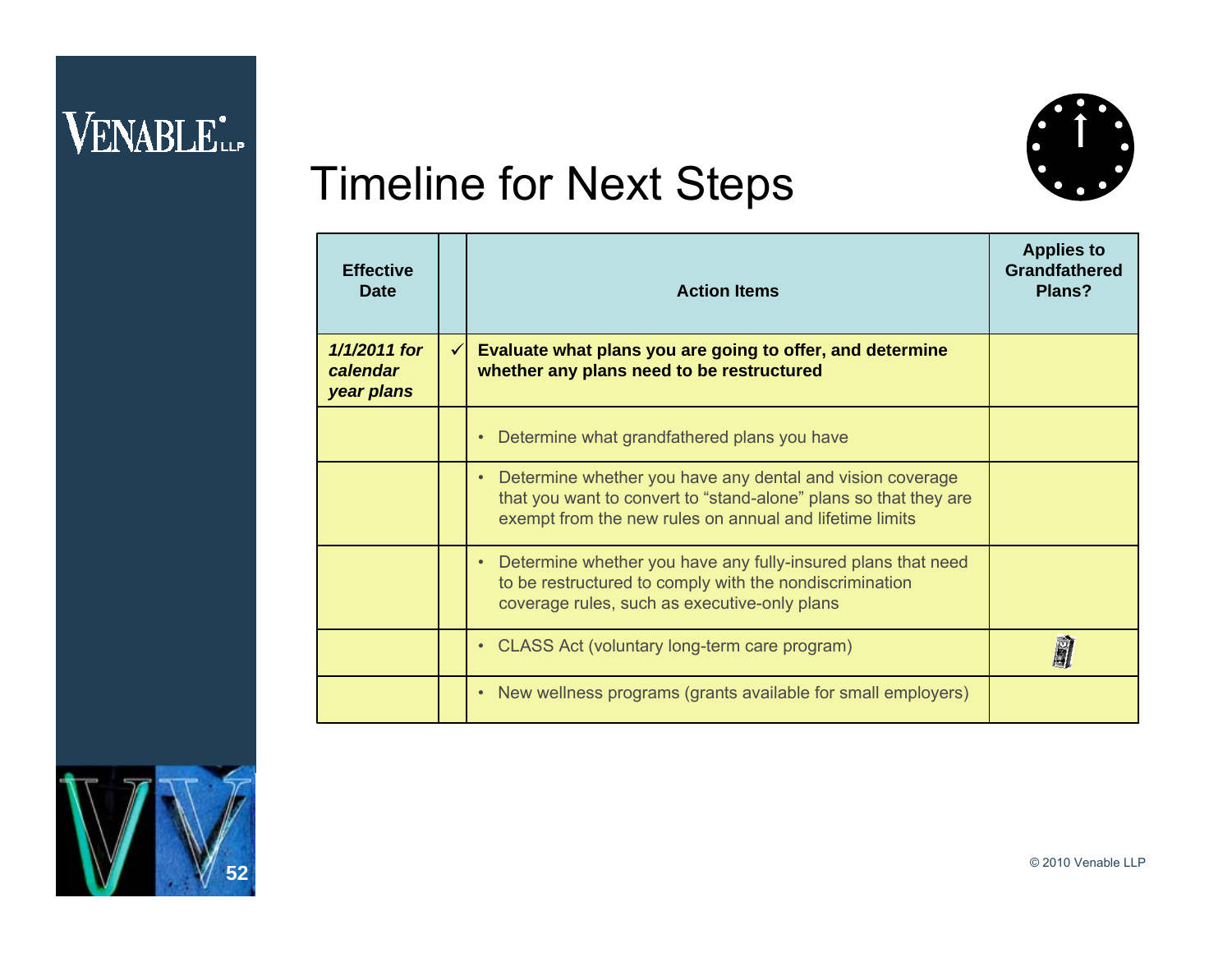

# Timeline for Next Steps

| <b>Effective</b><br><b>Date</b>        | <b>Action Items</b>                                                                                                                                                                                                  | <b>Applies to</b><br><b>Grandfathered</b><br>Plans? |
|----------------------------------------|----------------------------------------------------------------------------------------------------------------------------------------------------------------------------------------------------------------------|-----------------------------------------------------|
| 1/1/2011 for<br>calendar<br>year plans | <b>Amend medical plan documents</b>                                                                                                                                                                                  |                                                     |
|                                        | • Remove lifetime maximum limits for essential health benefits<br>(and define what those are)                                                                                                                        |                                                     |
|                                        | • Revise annual limits for essential health benefits to reflect HHS<br>standards                                                                                                                                     | F)                                                  |
|                                        | • Remove pre-existing condition limits for children under age 19                                                                                                                                                     | D                                                   |
|                                        | Limit right to rescind coverage only to fraud or intentional<br>$\bullet$<br>misrepresentation of a material fact                                                                                                    | D                                                   |
|                                        | Expand dependent eligibility to cover adult children up to age<br>$\bullet$<br>26 (applicable to grandfathered plans only if the dependents<br>are not eligible for coverage under another employment-based<br>plan) |                                                     |
|                                        | • Remove cost sharing, and implement first-dollar coverage, for<br>preventive care (deductibles, copays, and co-insurance can't<br>apply)                                                                            |                                                     |
|                                        | Permit designation of any participating primary care provider<br>$\bullet$                                                                                                                                           |                                                     |
|                                        | Remove restrictions on emergency care<br>$\bullet$                                                                                                                                                                   |                                                     |
|                                        | • Update internal and external appeals procedures                                                                                                                                                                    |                                                     |

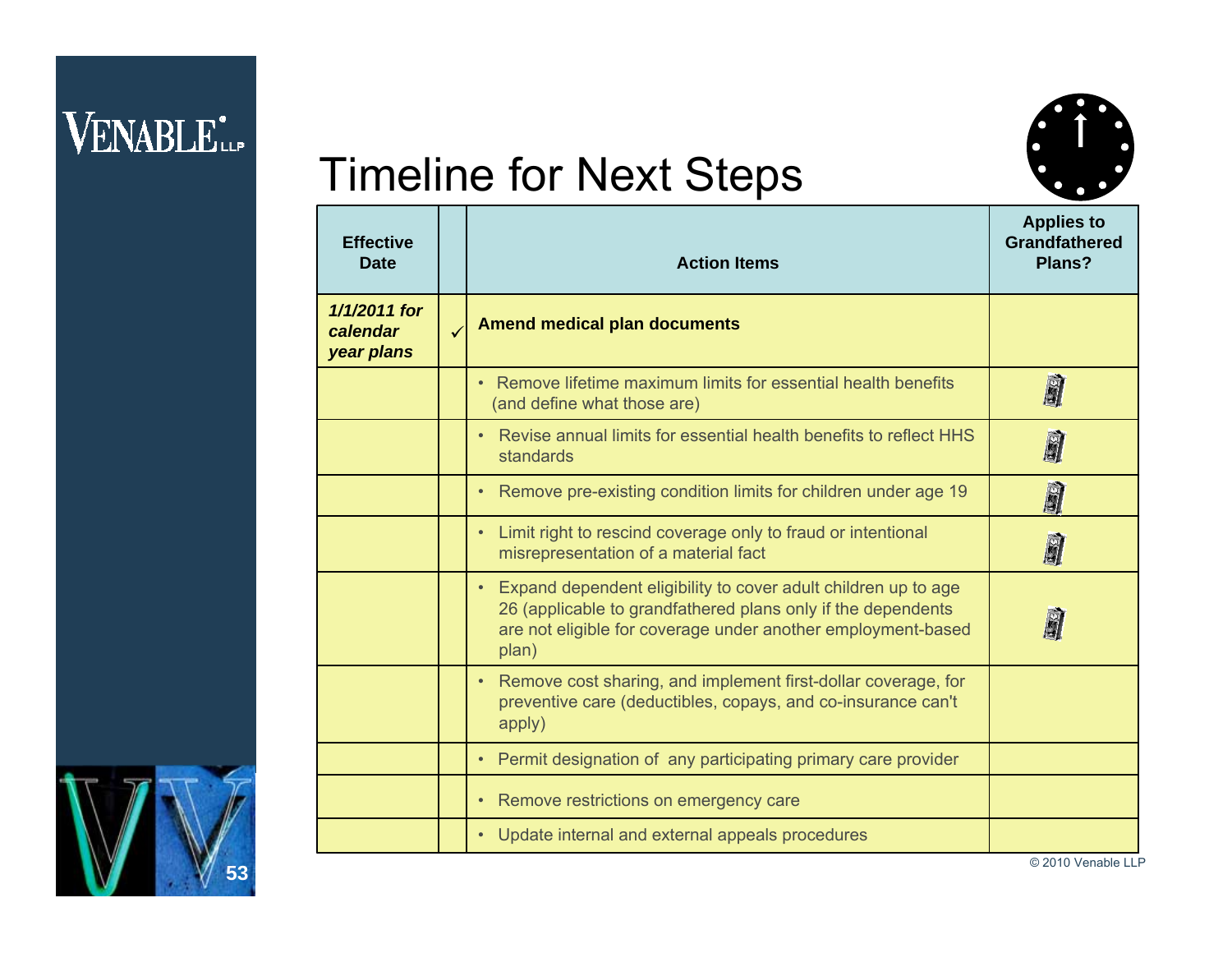

# Timeline for Next Steps

| <b>Effective</b><br><b>Date</b>        |              | <b>Action Items</b>                                                                                                                                                                                                                                                                      | <b>Applies to</b><br><b>Grandfathered</b><br>Plans? |
|----------------------------------------|--------------|------------------------------------------------------------------------------------------------------------------------------------------------------------------------------------------------------------------------------------------------------------------------------------------|-----------------------------------------------------|
| 1/1/2011 for<br>calendar<br>year plans |              | Amend medical plan documents (cont'd)<br>Any additional design changes that may be made to offset<br>some of the anticipated increases in costs due to limits on<br>annual and lifetime maximums, removal of pre-existing<br>conditions, etc.                                            |                                                     |
|                                        | $\checkmark$ | <b>Amend medical FSA plan documents</b>                                                                                                                                                                                                                                                  |                                                     |
|                                        |              | Eliminate reimbursement for OTC drugs<br>$\bullet$                                                                                                                                                                                                                                       |                                                     |
|                                        |              | If small employer, consider establishing "Simple" cafeteria<br>$\bullet$<br>plan                                                                                                                                                                                                         |                                                     |
|                                        | $\checkmark$ | Provide notice of changes to participants (by 11/1/2010)                                                                                                                                                                                                                                 |                                                     |
|                                        |              | Give at least 60 days' advance notice of changes (SMMs or<br>$\bullet$<br>new SPDs)                                                                                                                                                                                                      |                                                     |
|                                        | $\checkmark$ | Negotiate insurance costs or stop-loss coverage, as<br>applicable                                                                                                                                                                                                                        |                                                     |
|                                        |              | Removal of annual, lifetime, and pre-existing condition limits,<br>$\bullet$<br>and cost sharing, the addition of other restrictions, and<br>expansion of dependent eligibility could create more<br>expense to employers, in terms of premiums for fully-insured<br>plans and stop-loss |                                                     |

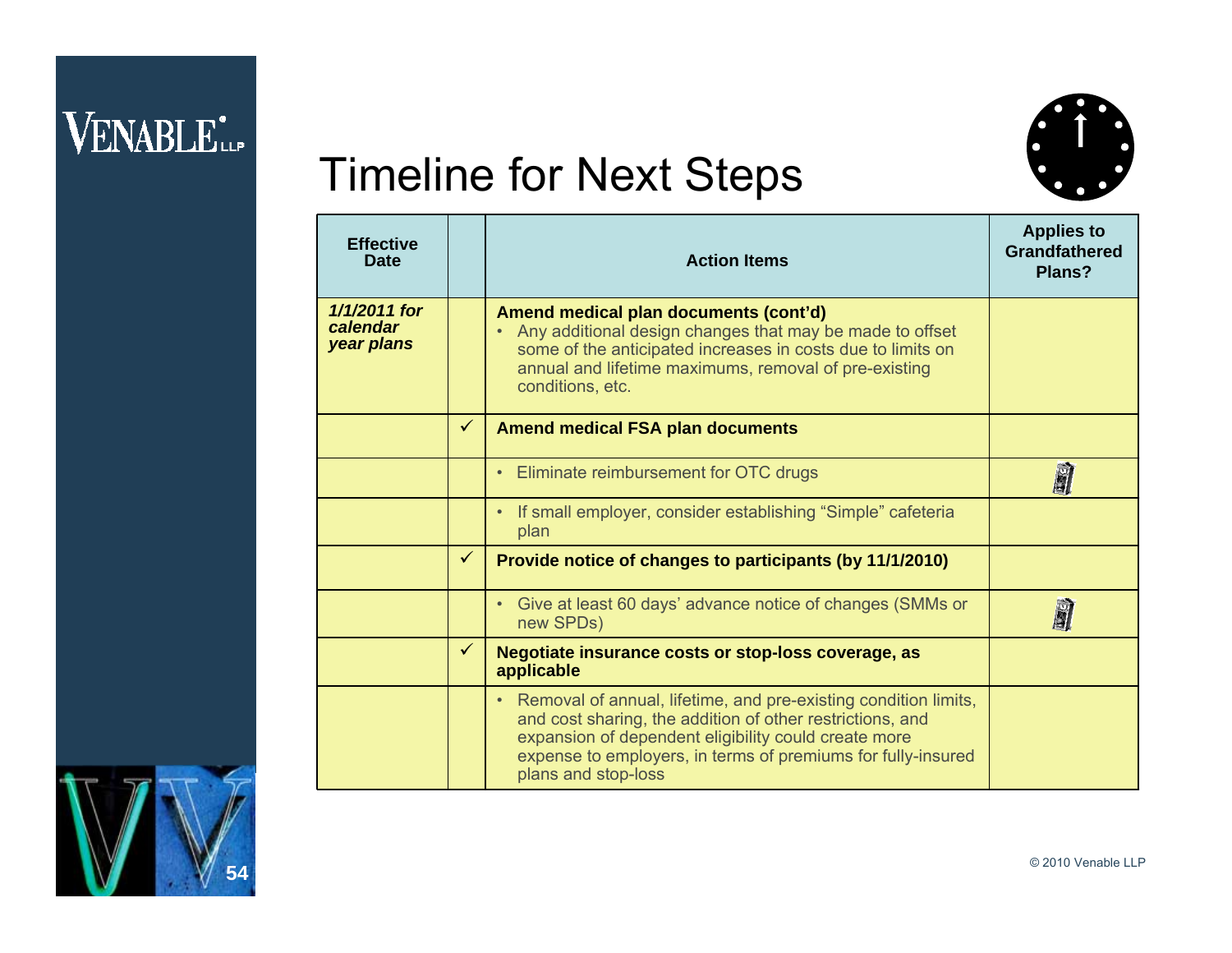

# Timeline for Next Steps

| <b>Effective</b><br><b>Date</b>        |              | <b>Action Items</b>                                                                                  | <b>Applies to</b><br><b>Grandfathered</b><br>Plans? |
|----------------------------------------|--------------|------------------------------------------------------------------------------------------------------|-----------------------------------------------------|
| 1/1/2011 for<br>calendar<br>year plans | $\checkmark$ | <b>Update contracts with TPAs/claims administrators</b>                                              |                                                     |
|                                        |              | Compliance with new internal and external claims<br>processes                                        |                                                     |
|                                        |              | Determine who will handle transparency disclosures                                                   |                                                     |
|                                        |              | Determine who will prepare HHS reporting on medical<br>loss ratios                                   |                                                     |
|                                        | $\checkmark$ | Implement auto enrollment (depending on effective date)                                              |                                                     |
|                                        | $\checkmark$ | Work with payroll to implement changes                                                               |                                                     |
|                                        |              | • Payroll withholding to implement any "Simple" employer<br>cafeteria plan; voluntary CLASS Act plan |                                                     |
|                                        |              | • W-2 reporting of employer-provided health coverage                                                 |                                                     |

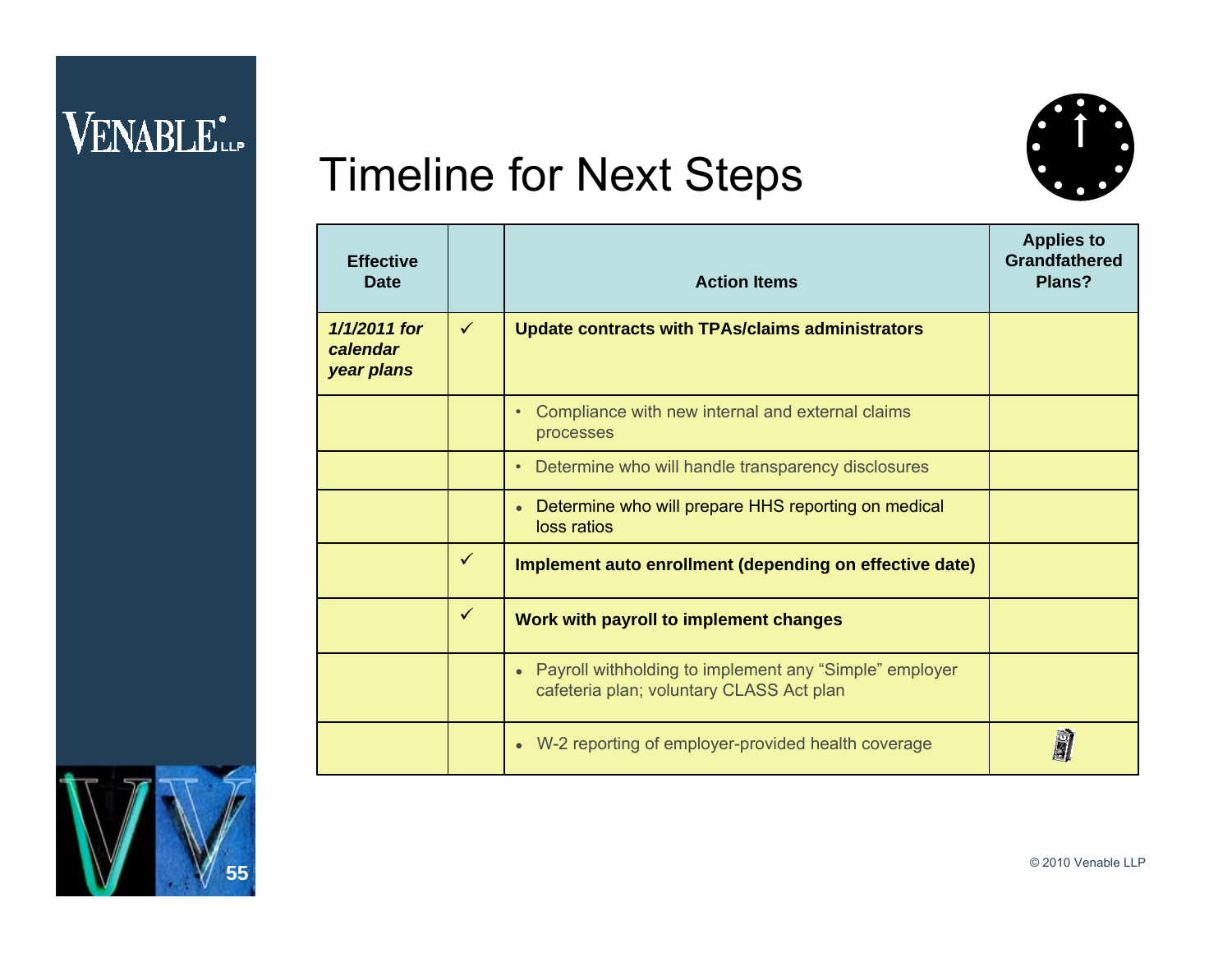

# Timeline for Next Steps

| <b>Effective Date</b>                  |              | <b>Action Items</b>                                                                  | <b>Applies to</b><br><b>Grandfathered</b><br>Plans? |
|----------------------------------------|--------------|--------------------------------------------------------------------------------------|-----------------------------------------------------|
| 1/1/2011 for<br>calendar year<br>plans | $\checkmark$ | <b>Provide required notices to HHS</b>                                               |                                                     |
|                                        |              | Reporting to HHS on medical loss ratios<br>$\bullet$                                 |                                                     |
|                                        |              | Reporting to HHS (and public) to comply with<br>$\bullet$<br>transparency provisions |                                                     |
|                                        | $\checkmark$ | Apply for available grants for small employer<br>wellness program                    |                                                     |
|                                        |              |                                                                                      |                                                     |
| 1/1/2012 for<br>calendar year<br>plans | $\checkmark$ | <b>Amend medical plan documents</b>                                                  |                                                     |
|                                        |              | <b>Coordination with Medicare</b><br>$\bullet$                                       |                                                     |
|                                        | $\checkmark$ | Provide new required (uniform) plan summaries                                        |                                                     |
|                                        | $\checkmark$ | <b>Update contracts with TPAs/claims administrators</b>                              |                                                     |
|                                        |              | Put systems in place to enable quality of care<br>$\bullet$<br>reports to HHS        |                                                     |
|                                        |              |                                                                                      |                                                     |

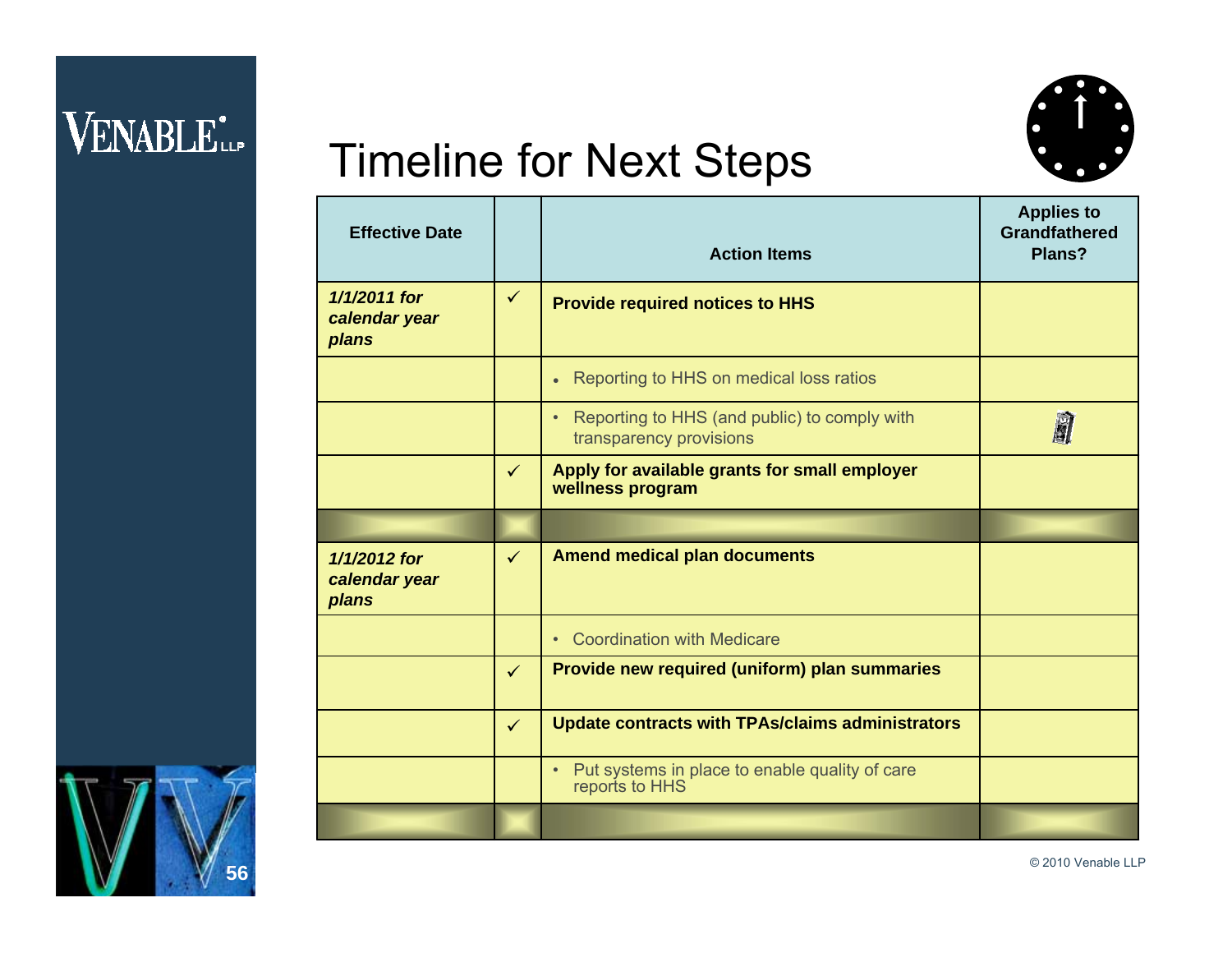

# Timeline for Next Steps

| <b>Effective Date</b>                  |              | <b>Action Items</b>                                                                                   | <b>Applies to</b><br><b>Grandfathered</b><br>Plans? |
|----------------------------------------|--------------|-------------------------------------------------------------------------------------------------------|-----------------------------------------------------|
| 1/1/2013 for<br>calendar year<br>plans | $\checkmark$ | <b>Amend Medical FSA plan documents</b>                                                               |                                                     |
|                                        |              | Impose cap on contributions<br>$\bullet$                                                              |                                                     |
|                                        | $\checkmark$ | Work with payroll to implement changes                                                                |                                                     |
|                                        |              | <b>Medical FSA caps</b><br>$\bullet$                                                                  |                                                     |
|                                        |              | Increased Medicare taxes on earned income<br>$\bullet$                                                |                                                     |
|                                        | $\checkmark$ | <b>Work with Finance</b>                                                                              |                                                     |
|                                        |              | • Taxation of Medicare Part D subsidy                                                                 |                                                     |
|                                        |              | • Payment of per-participant fee (premium tax)                                                        |                                                     |
|                                        | $\checkmark$ | Provide required notices by 3/1/2013 to<br>employees regarding availability of insurance<br>exchanges |                                                     |
|                                        |              |                                                                                                       |                                                     |

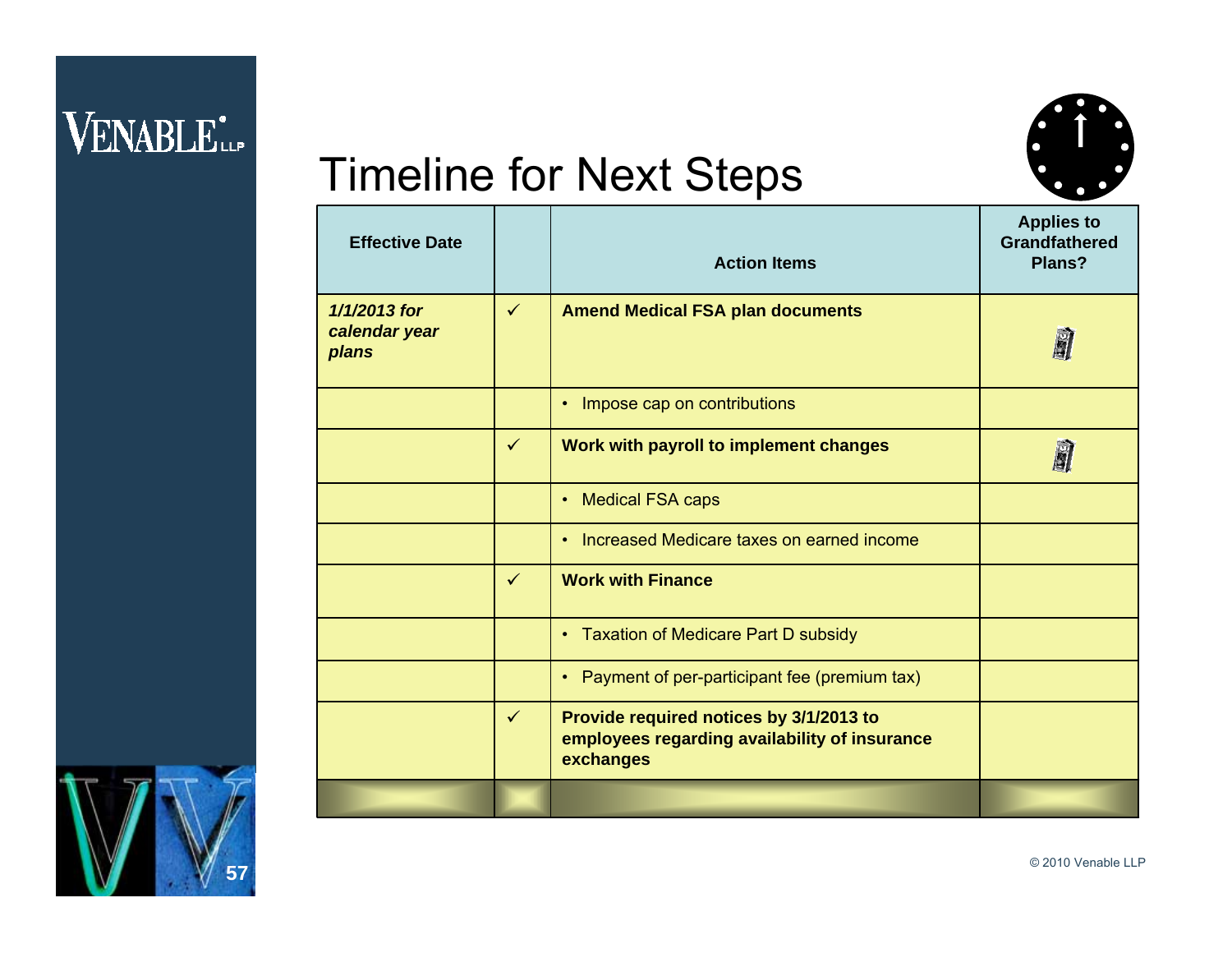

# Timeline for Next Steps

| <b>Effective</b><br>Date               |              | <b>Action Items</b>                                                                                                                    | <b>Applies to</b><br><b>Grandfathered</b><br>Plans? |
|----------------------------------------|--------------|----------------------------------------------------------------------------------------------------------------------------------------|-----------------------------------------------------|
| 1/1/2014 for<br>calendar<br>year plans | $\checkmark$ | Evaluate what plans you are going to offer                                                                                             |                                                     |
|                                        |              | Small employers have access to state insurance<br>exchanges                                                                            |                                                     |
|                                        |              | Large employers are subject to play or pay penalties,<br>opt-out penalties, and "free choice" vouchers                                 |                                                     |
|                                        |              | Wellness plans have to meet certain standards, so<br>existing wellness programs may need modification                                  |                                                     |
|                                        | $\checkmark$ | <b>Amend medical plan documents</b>                                                                                                    |                                                     |
|                                        |              | Grandfathered plans must expand dependent eligibility<br>for adult children, even if eligible for other employer-<br>provided coverage |                                                     |

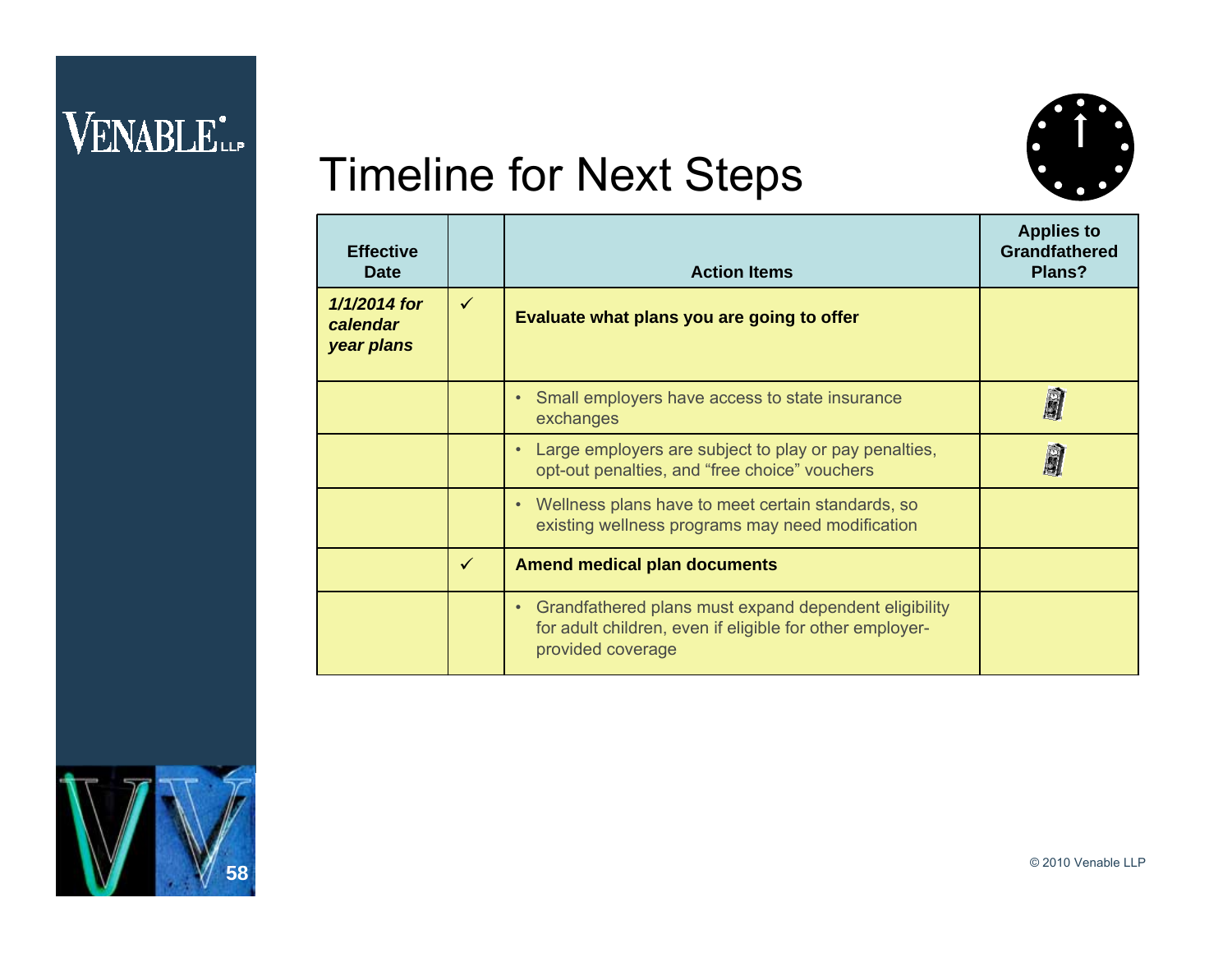

# Timeline for Next Steps

| <b>Effective Date</b>                    |              | <b>Action Items</b>                                                                                                                                                                                                                              | <b>Applies to</b><br><b>Grandfathered</b><br>Plans? |
|------------------------------------------|--------------|--------------------------------------------------------------------------------------------------------------------------------------------------------------------------------------------------------------------------------------------------|-----------------------------------------------------|
| $1/1/2014$ for<br>calendar year<br>plans |              | Amend medical plan documents (cont'd)<br>Remove waiting periods exceeding 90 days<br>$\bullet$                                                                                                                                                   |                                                     |
|                                          |              | • Remove all annual limits on essential benefits                                                                                                                                                                                                 |                                                     |
|                                          |              | Remove all pre-existing conditions (can no longer impose on individuals age 19 and over)<br>$\bullet$                                                                                                                                            |                                                     |
|                                          |              | • Mandated cost-sharing limits                                                                                                                                                                                                                   |                                                     |
|                                          |              | • Add coverage for clinical trials for cancer or life<br>threatening diseases                                                                                                                                                                    |                                                     |
|                                          |              | • Any additional design changes that may be made to<br>offset some of the anticipated increases in costs<br>due to changes on annual limits, removal of pre-<br>existing conditions, and limits on cost-sharing                                  |                                                     |
|                                          | $\checkmark$ | Negotiate insurance costs or stop-loss coverage,<br>as applicable                                                                                                                                                                                |                                                     |
|                                          |              | • Removal of annual and pre-existing condition limits,<br>cost sharing and other restrictions, and expansion<br>of dependent eligibility could create more expense<br>to employers, in terms of premiums for fully-insured<br>plan and stop-loss |                                                     |
|                                          | $\checkmark$ | <b>Reporting to IRS on employer-provided coverage</b>                                                                                                                                                                                            |                                                     |

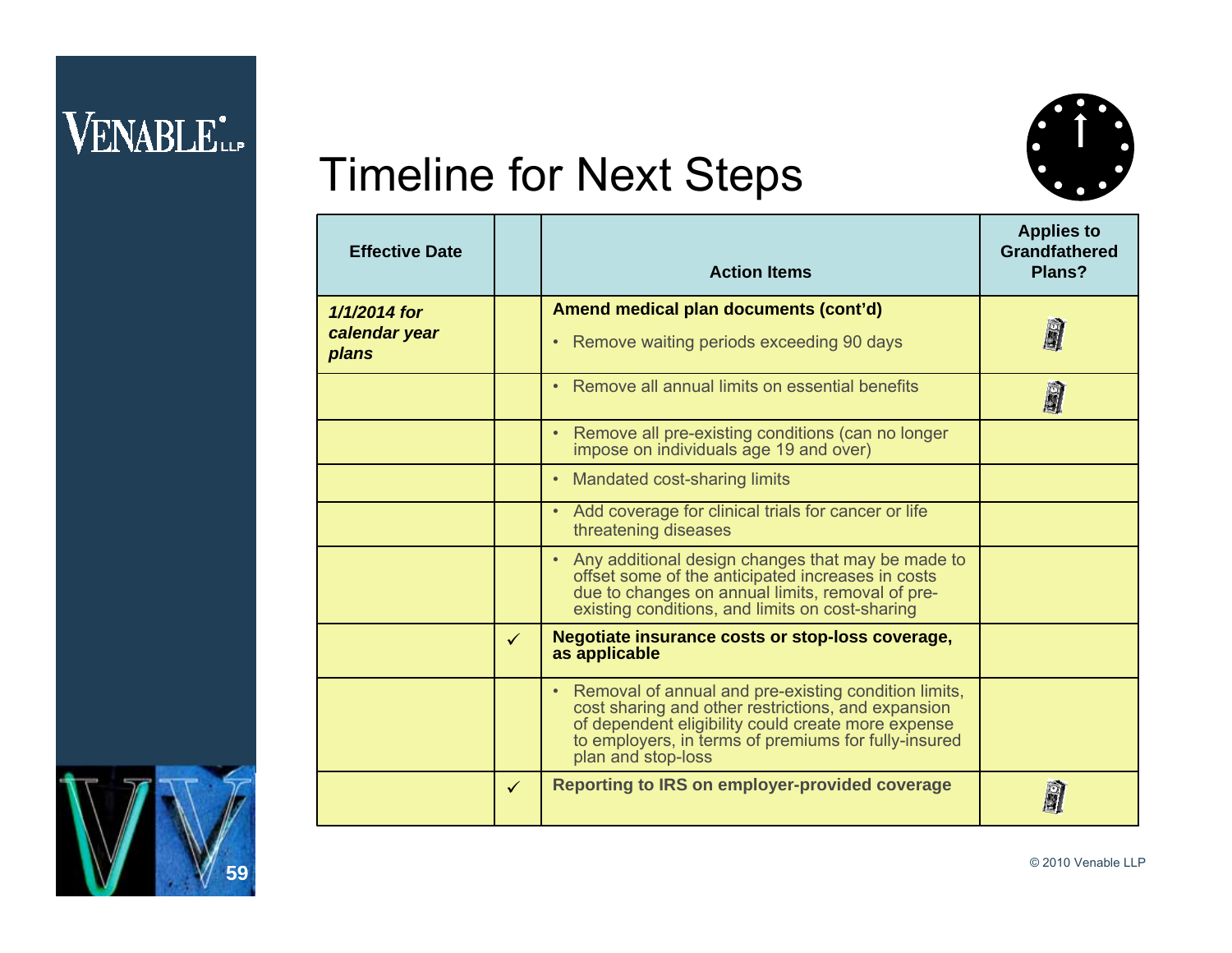

# Timeline for Next Steps

| <b>Effective Date</b>                    |              | <b>Action Items</b>                                                                                                                                                                                                             | <b>Applies to</b><br><b>Grandfathered</b><br>Plans? |
|------------------------------------------|--------------|---------------------------------------------------------------------------------------------------------------------------------------------------------------------------------------------------------------------------------|-----------------------------------------------------|
| 1/1/2014 for<br>calendar year<br>plans   | $\checkmark$ | Provide required notices regarding employer-<br>provided coverage and wellness programs                                                                                                                                         |                                                     |
|                                          |              |                                                                                                                                                                                                                                 |                                                     |
| $1/1/2017$ for<br>calendar year<br>plans | $\checkmark$ | Evaluate what plans you are going to offer                                                                                                                                                                                      |                                                     |
|                                          |              | Large employers have access to state insurance<br>$\bullet$<br>exchanges                                                                                                                                                        |                                                     |
|                                          |              |                                                                                                                                                                                                                                 |                                                     |
| 1/1/2018 for<br>calendar year<br>plans   | $\checkmark$ | Evaluate what plans you are going to offer                                                                                                                                                                                      |                                                     |
|                                          |              | Work with Finance and with insurance company or<br>$\bullet$<br>actuarial firm to determine if you offer a "Cadillac"<br>plan subject to penalty tax, or whether you can<br>restructure your plans to minimize or avoid penalty |                                                     |